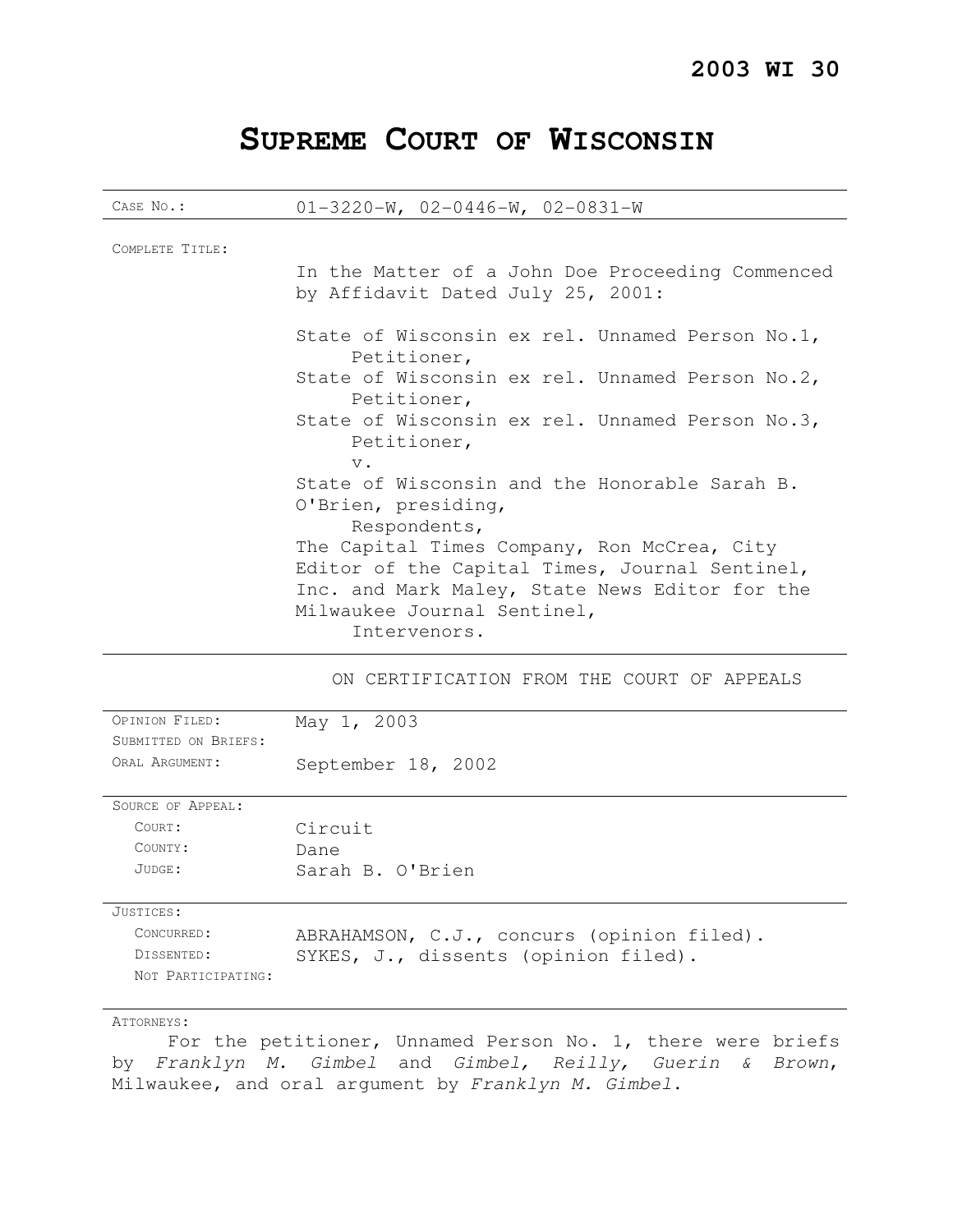For the petitioner, Unnamed Person No. 2, there were briefs by Stephen L. Morgan, Suzanne Lee, and Murphy & Desmond, S.C., Madison, and oral argument by Stephen L. Morgan.

For the petitioner, Unnamed Person No. 3, there were briefs by Lisa C. Goldman, Robert F. Nagel, and Law Offices of Robert Nagel, Madison, and oral argument by Lisa C. Goldman.

For the respondent, State of Wisconsin, the cause was argued by Alan Lee, assistant attorney general, with whom on the brief was James E. Doyle, attorney general.

For the respondent, Honorable Sarah B. O'Brien, there was a brief by Nancy E. Wheeler and Knuteson, Powers & Wheeler, S.C., Racine, and Robert E. Hankel and Robert E. Hankel, S.C., Racine, and oral argument by Robert E. Hankel.

For the intervenors there were briefs by Robert  $J.$  Dreps, Katherine Stadler, and LaFollette Godfrey & Kahn, Madison, and oral argument by Katherine Stadler.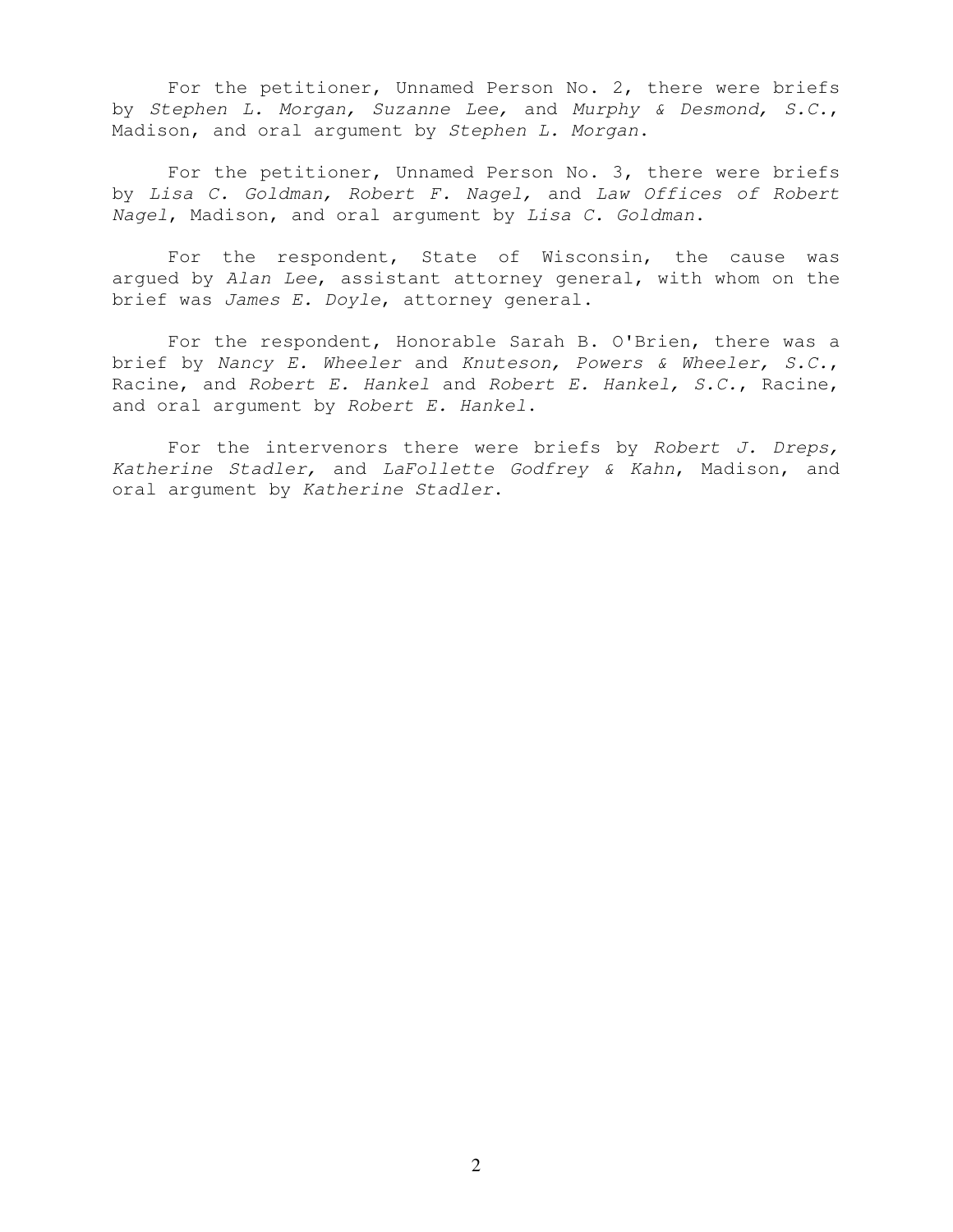# **2003 WI 30**

NOTICE

**This opinion is subject to further editing and modification. The final version will appear in the bound volume of the official reports.** 

Nos. 01-3220-W, 02-0446-W, 02-0831-W (L.C. No. 01-JD-6 )

STATE OF WISCONSIN  $\cdot$   $\cdot$  in Supreme court

**In the Matter of a John Doe Proceeding Commenced by Affidavit Dated July 25, 2001:** 

**State of Wisconsin ex rel. Unnamed Person No.1,** 

 **Petitioner, State of Wisconsin ex rel. Unnamed Person No.2,** 

 **Petitioner,** 

**State of Wisconsin ex rel. Unnamed Person No.3,** 

 **Petitioner,** 

 **v.** 

**State of Wisconsin and the Honorable Sarah B. O'Brien, presiding,** 

 **Respondents,** 

**The Capital Times Company, Ron McCrea, City Editor of the Capital Times, Journal Sentinel, Inc. and Mark Maley, State News Editor for the Milwaukee Journal Sentinel,** 

 **Intervenors.** 

## **FILED**

# **MAY 1, 2003**

Cornelia G. Clark Clerk of Supreme Court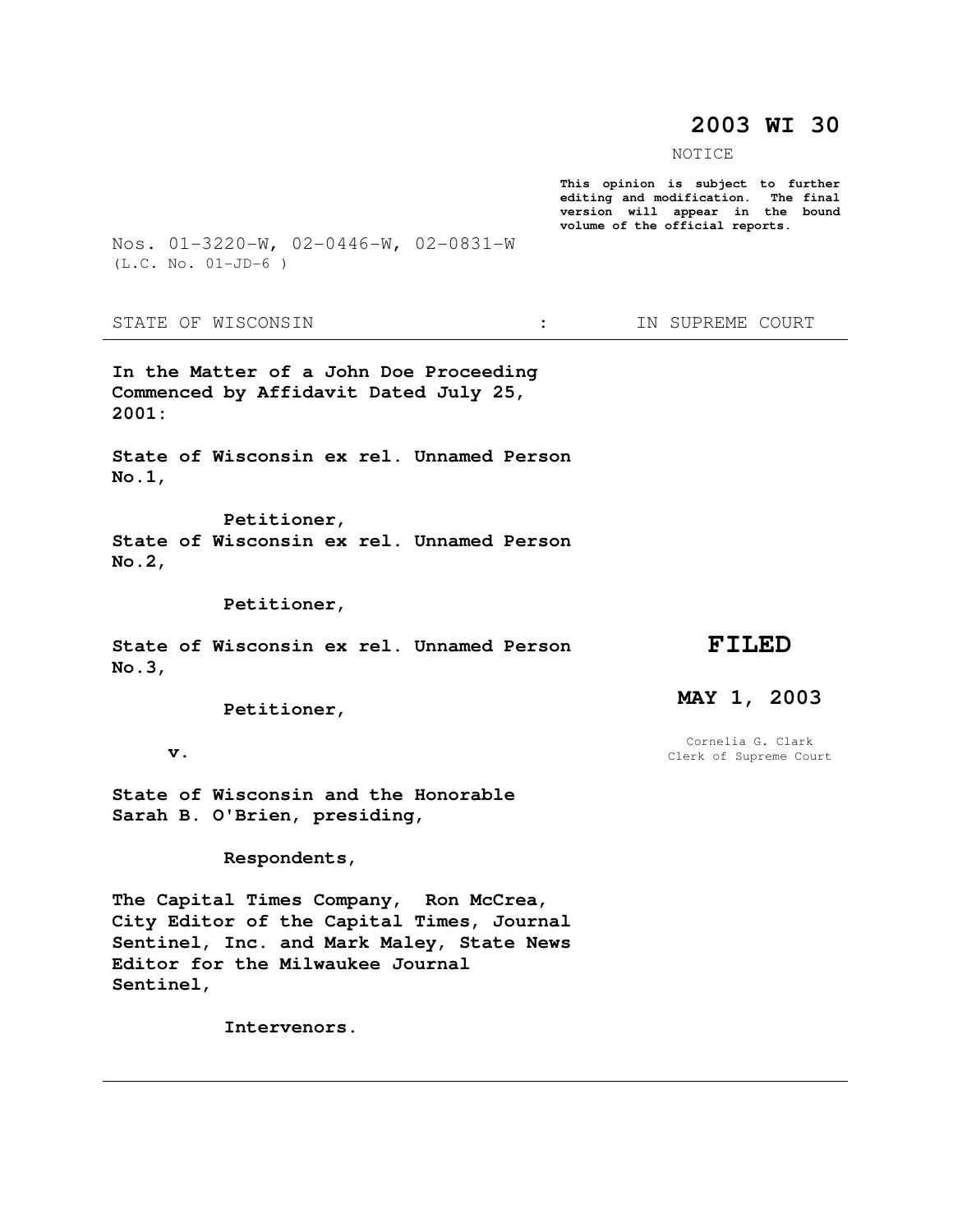CERTIFICATION of questions of law from the Court of Appeals. Certified questions answered.

¶1 PER CURIAM. We review certified questions relating to three petitions for supervisory writ filed in connection with a John Doe proceeding pending before the Honorable Sarah B. O'Brien, a Dane County Circuit Court judge. See In the Matter of a John Doe Proceeding Commenced by Affidavit dated July 25, 2001; Nos. 01-3220-W, 02-0446-W, 02-0831-W, Certification Mem. (Wis. Ct. App. July 5, 2002). Three witnesses summoned to testify in the secret John Doe proceeding filed separate petitions for supervisory writ in the court of appeals, each challenging certain actions of the John Doe judge and asking the court of appeals to exercise its supervisory authority with respect to those actions. The court of appeals sealed the records, then certified these matters to this court because of concerns as to whether the court of appeals had jurisdiction to issue a supervisory writ to a judge presiding over a John Doe proceeding. The court of appeals also asked for clarification in regard to the scope of secrecy of an appellate record in such a proceeding. We accepted certification and granted a motion filed by the Journal Sentinel, Inc. and The Capital Times Co. (Newspapers) to intervene with respect to the issue of the scope of secrecy of an appellate record in a John Doe proceeding.

¶2 We now conclude that the court of appeals has jurisdiction to issue a supervisory writ to a John Doe judge. We conclude further that a John Doe judge has the authority to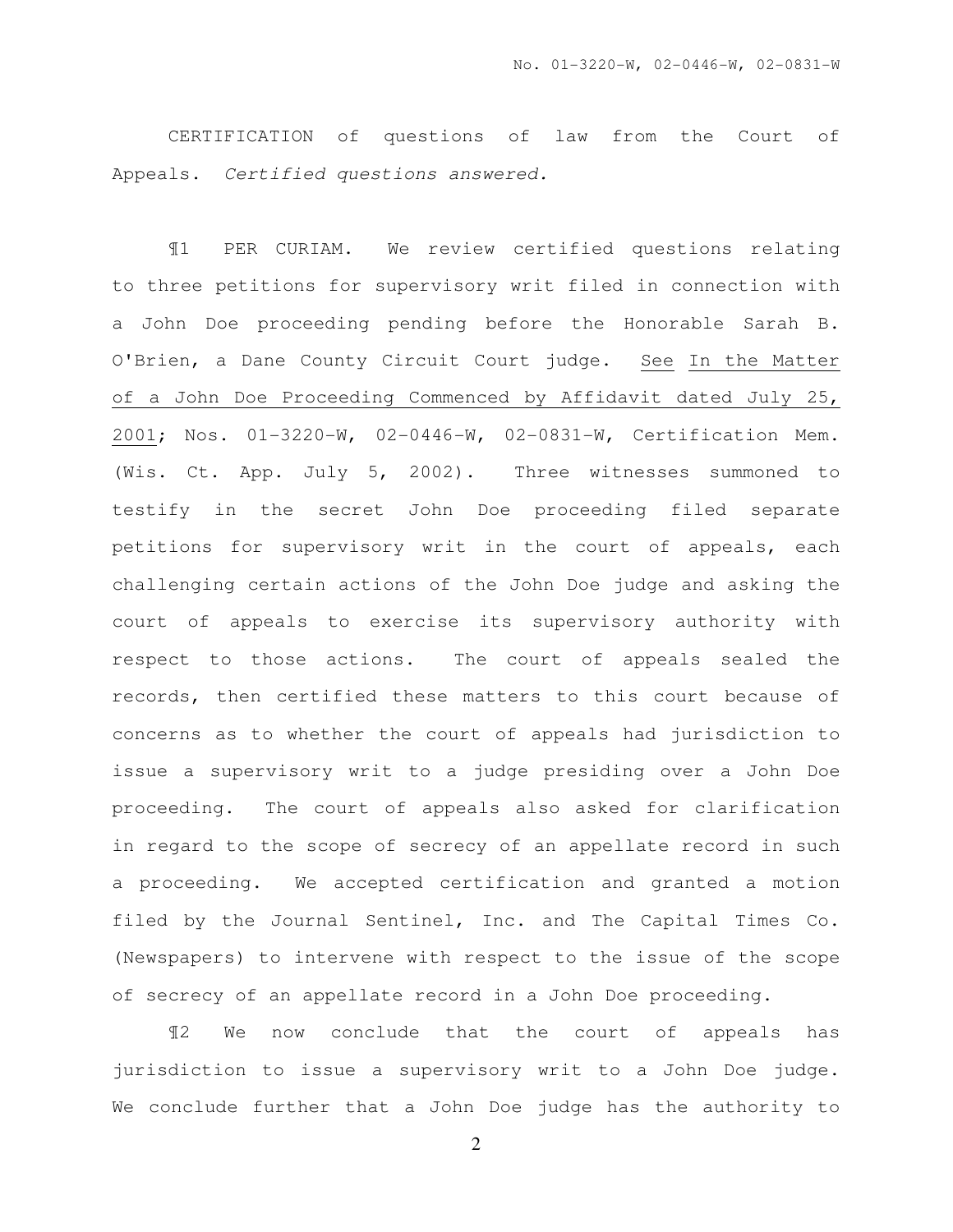disqualify counsel for a witness in a John Doe proceeding but must ensure that there is a record of that decision for review. Finally, we hold that when documents are submitted under seal in connection with a petition for supervisory writ that stems from a secret John Doe proceeding, the court of appeals must conduct an in camera review of those documents prior to issuing an order that continues the sealing of such documents, applying the criteria set forth herein.

¶3 The underlying John Doe proceeding involves an investigation by Dane County District Attorney Brian Blanchard into possible illegal campaign activity by the partisan legislative caucuses of the Wisconsin Senate and Wisconsin Assembly, as well as various state employees and legislators.<sup>1</sup> The underlying investigation is subject to a secrecy order entered by the John Doe judge on July 27, 2001, as amended by order dated August 17, 2001 and order dated March 6, 2003.

¶4 The petitioners are three separate individuals who were subpoenaed to testify in the underlying John Doe proceeding. After these writs were filed in the court of appeals, the court of appeals sua sponte ordered all the files in these three matters sealed. As a result of this action, the Newspapers filed a motion to intervene, which, as noted, this court granted when it accepted certification by order dated July 29, 2002.

 $\overline{a}$ 

 $1$  Milwaukee County District Attorney E. Michael McCann has served as the special prosecutor handling the investigation relating to the Senate Democratic Caucus.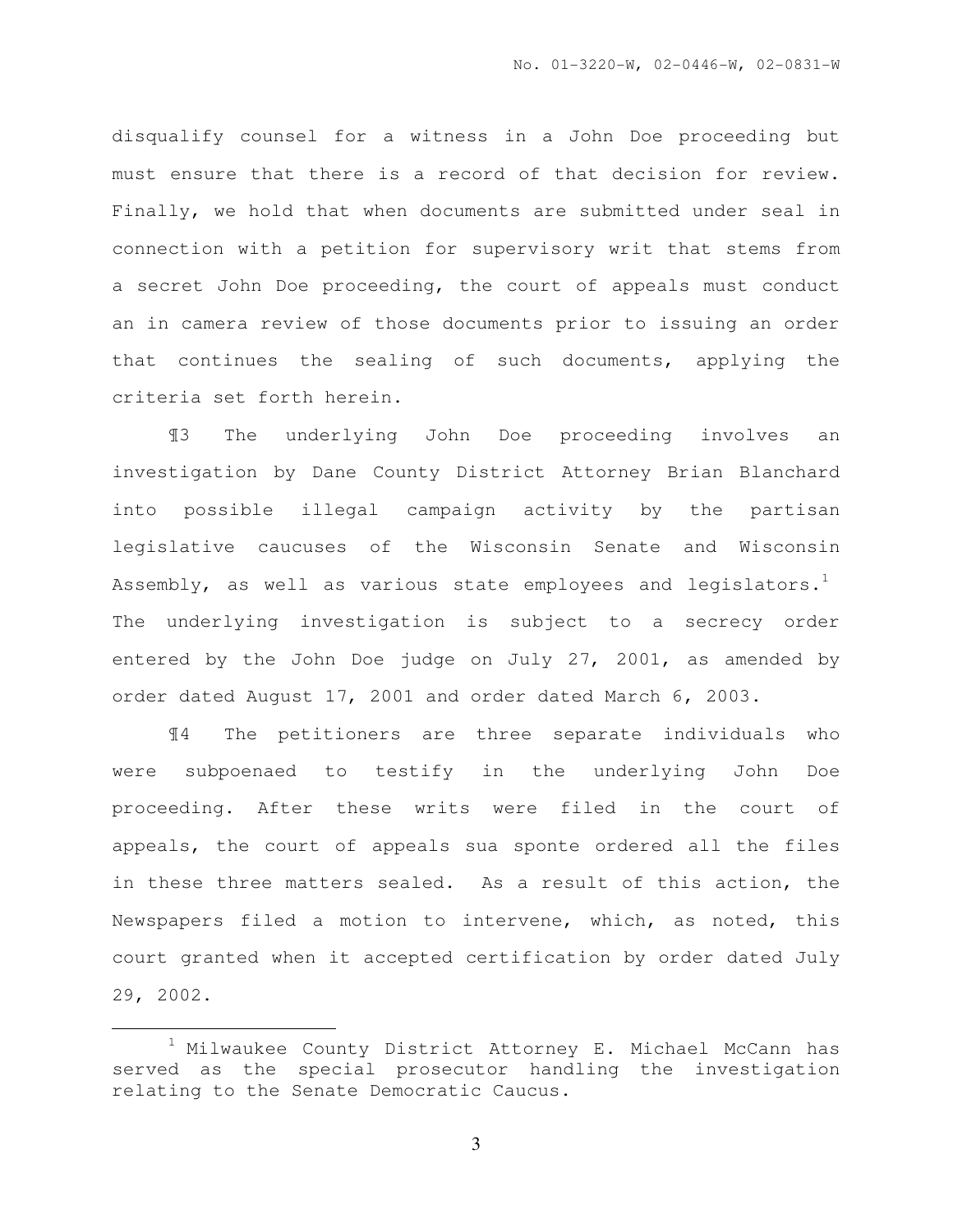¶5 By virtue of the secret nature of the underlying John Doe proceedings, the record before this court is somewhat sparse. Indeed, because these are writ proceedings commenced in the court of appeals, we do not have access to the record of the underlying John Doe proceeding. The facts presented to this court regarding each of the three petitions are as follows:

#### UNNAMED PERSON NO. 1

¶6 Unnamed Person No. 1 is represented by the law firm of Gimbel, Reilly, Guerin & Brown. In the course of the John Doe proceeding, the district attorney filed a motion to disqualify counsel for Unnamed Person No. 1. As grounds, the district attorney alleged that different lawyers at this firm had represented other witnesses subpoenaed to testify in the John Doe proceeding. The lawyers could not obtain the usual waivers and consents from their clients because the secrecy order precluded disclosing the names of their clients.

¶7 Based on information presented by the Dane County District Attorney, the John Doe judge issued a non-final order disqualifying Unnamed Person No. 1's counsel based on the alleged conflict of interest which was deemed not subject to waiver due to the secrecy order. Unnamed Person No. 1 filed a petition for supervisory writ<sup>2</sup> asking the court of appeals to issue a writ precluding the John Doe judge from disqualifying

 $\overline{a}$ 

 $2$  Initially, Unnamed Person No. 1 filed a motion for leave to appeal a non-final order, which the State moved to dismiss. The court of appeals eventually granted this petitioner's motion to construe the motion as a petition for supervisory writ.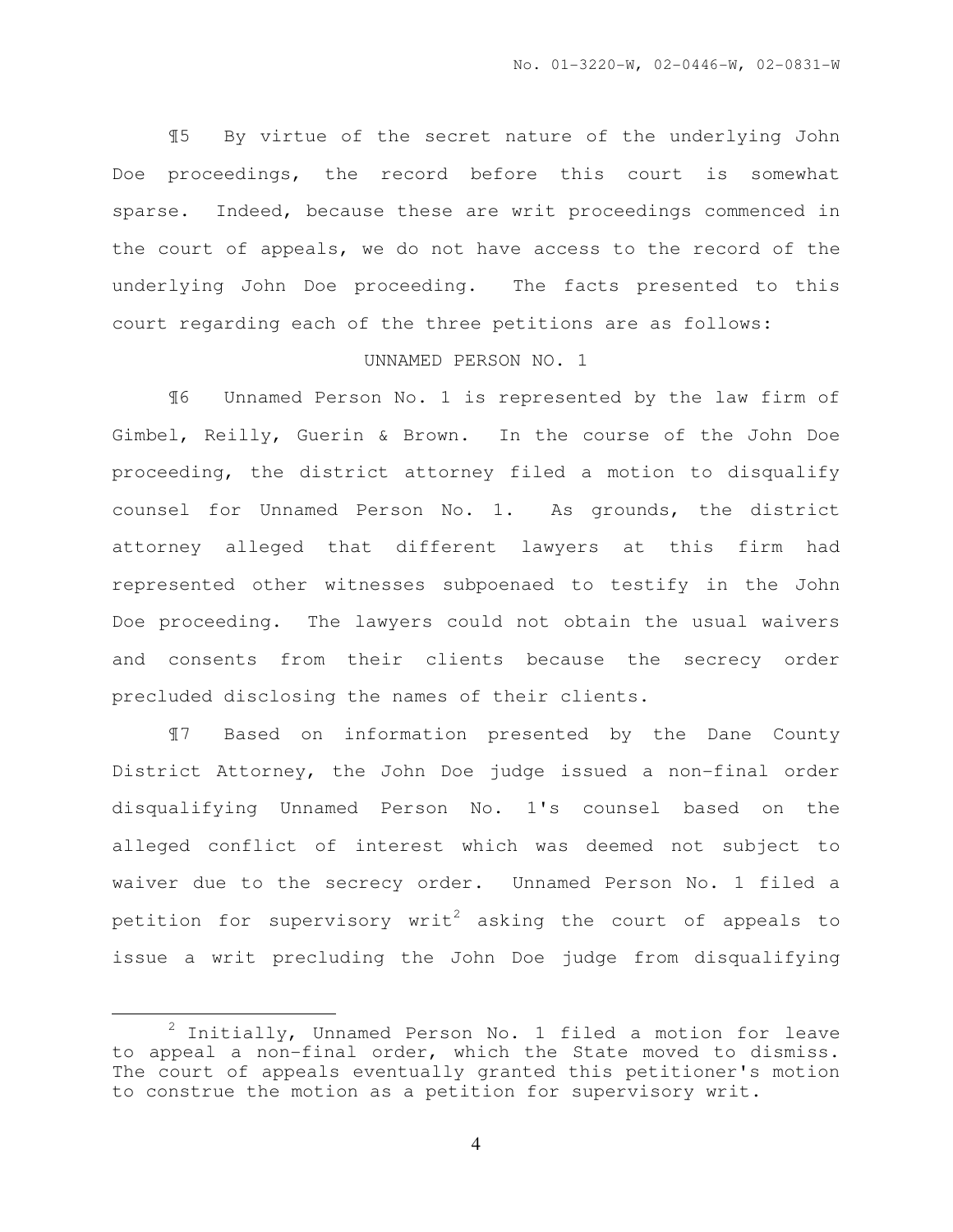his or her counsel. As part of this petition, Unnamed Person No. 1 challenged the authority of the John Doe judge to disqualify counsel in this manner.

¶8 Subsequently, the State moved to dismiss as moot the writ filed by Unnamed Person No. 1, indicating that it has "no current intention" of subpoenaing Unnamed Person No. 1. The petitioner responded that the matter is not moot because the State has not withdrawn its objection to his or her counsel and has "left open the door" to subpoenaing him or her in the future.

¶9 On May 30, 2002, before the court of appeals acted on the motion to dismiss, the John Doe judge issued an order vacating her earlier order disqualifying Unnamed Person No. 1's counsel.<sup>3</sup> Notwithstanding this order, Unnamed Person No. 1 maintains that the matter is not moot, emphasizing that the question of a John Doe judge's authority to disqualify counsel should be resolved. The matter was certified to this court with the motion to dismiss still pending before the court of appeals.

#### UNNAMED PERSON NO. 2

¶10 The procedural background relevant to Unnamed Person No. 2 is similar to that of Unnamed Person No. 1. The district attorney filed a motion to disqualify counsel for Unnamed Person No. 2, who is represented by the law firm of Murphy & Desmond. Again, the disqualification motion was based on an alleged

 $\overline{a}$ 

 $3$  On May 31, 2002, the State moved to supplement the record with this order. We hereby grant that motion.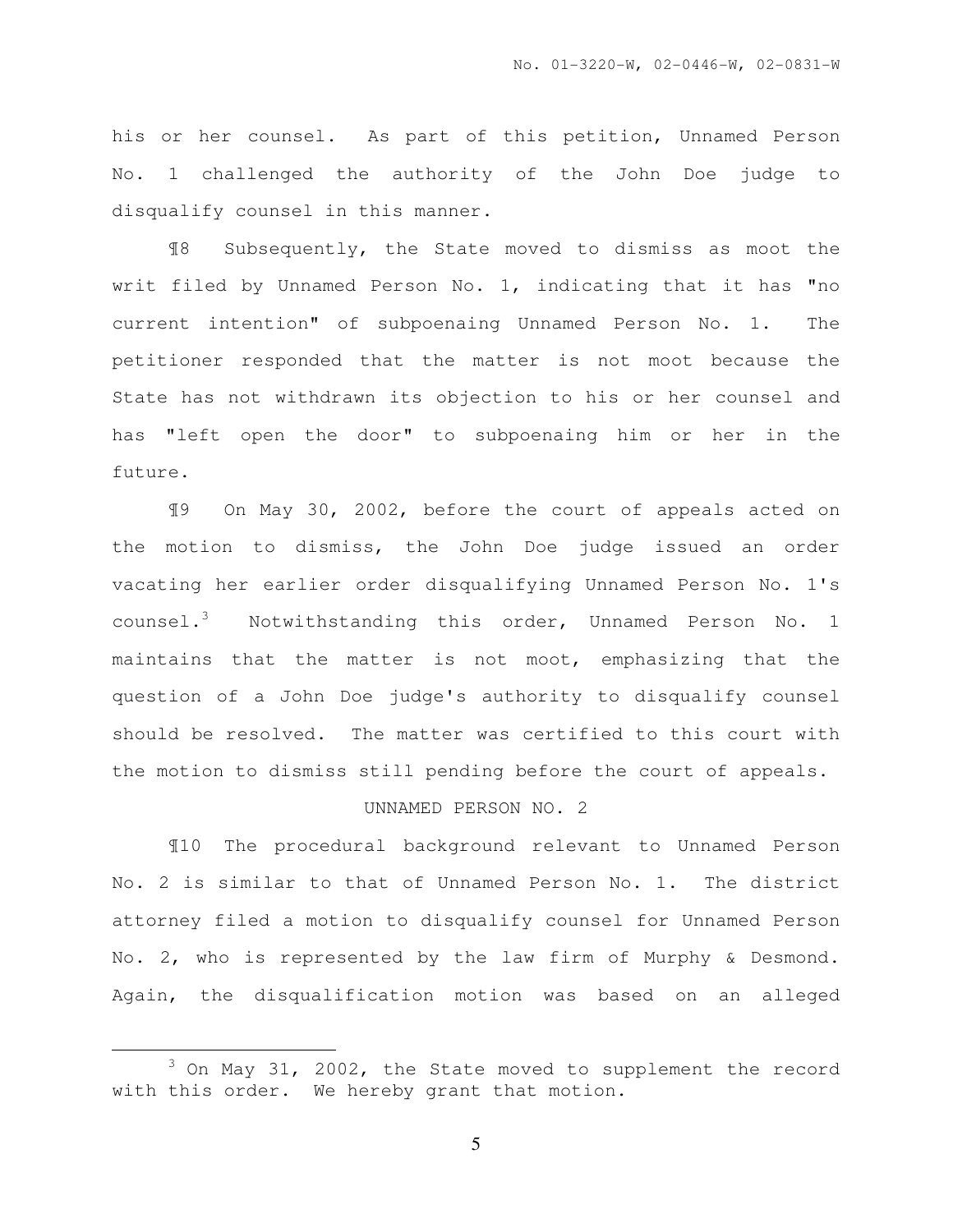conflict of interest involving the firm's representation of multiple witnesses in the John Doe proceeding.

¶11 As with Unnamed Person No. 1, the John Doe judge issued an order disqualifying counsel based on information presented by the Dane County District Attorney. Unnamed Person No. 2 contends that the information was disclosed to the judge in a private session that excluded both the petitioner and the petitioner's counsel. Accordingly, Unnamed Person No. 2 filed a petition for supervisory writ<sup>4</sup> asking the court of appeals to issue a writ precluding the John Doe judge from disqualifying his or her counsel.

¶12 On May 2, 2002, the State moved to dismiss Unnamed Person No. 2's writ as moot, indicating that it has "no current intention" of subpoenaing this petitioner. On May 30, 2002, the John Doe judge issued an order vacating the order disqualifying counsel.<sup>5</sup> Unnamed Person No. 2 did not oppose the motion to dismiss but the matter was certified to this court before the court of appeals ruled on the motion. Accordingly, the State's motion to dismiss Unnamed Person No. 2's petition for supervisory writ is still pending.

l.

 $4$  Petitioner No. 2 filed a dual motion for leave to appeal a non-final order as well as a petition for supervisory writ. Petitioner No. 2 later amended the filing to clarify that a petition for supervisory writ was sought.

 $5$  The State also filed a motion to supplement the record with this order. We hereby grant the motion.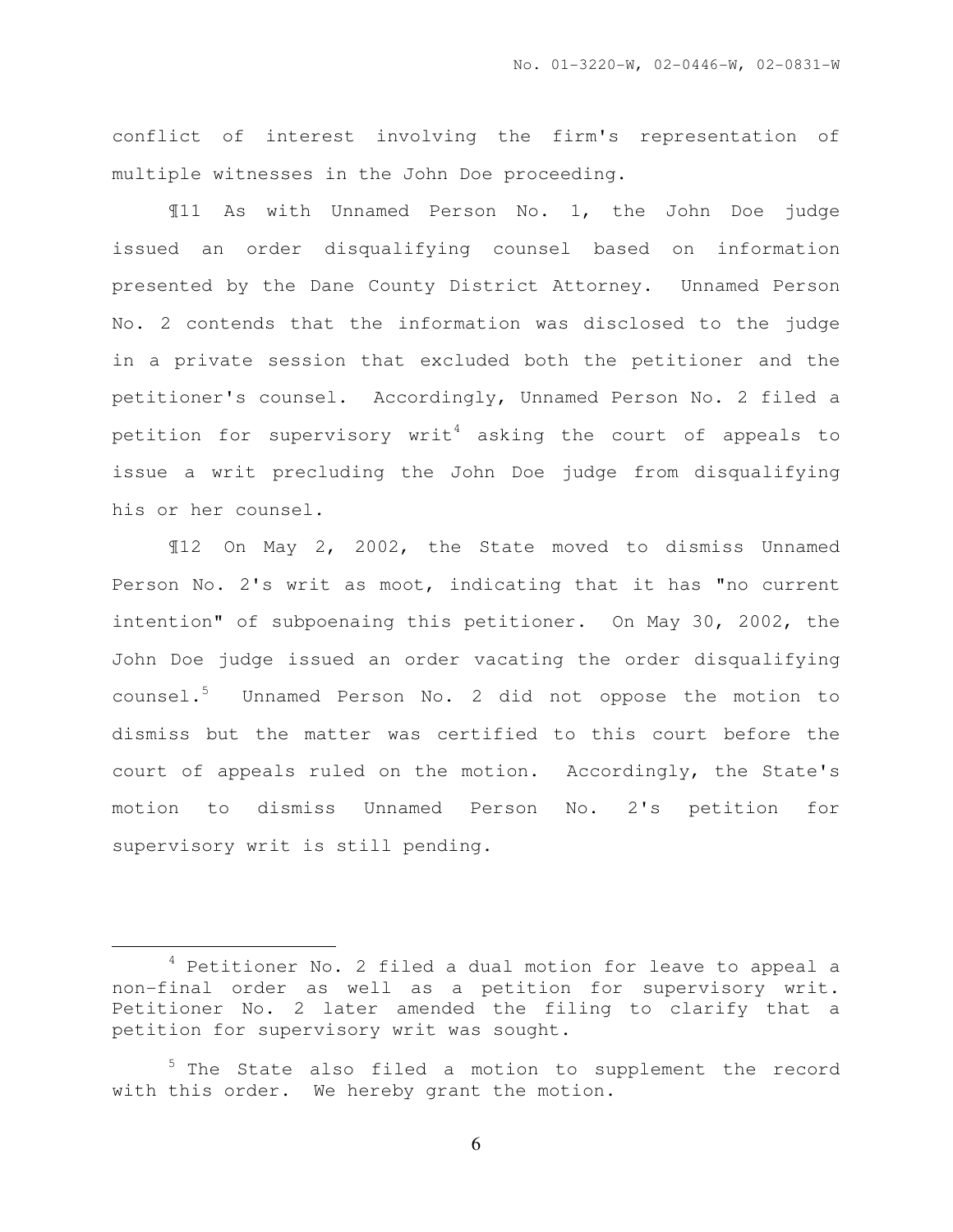### UNNAMED PERSON NO. 3

¶13 Unnamed Person No. 3 filed a petition for supervisory writ alleging different facts. Unnamed Person No. 3, a former employee of the Assembly Democratic Caucus, was subpoenaed to testify in connection with the underlying John Doe proceeding. Unnamed Person No. 3 appeared at the John Doe proceeding on March 13, 2002 and exercised his or her Fifth Amendment rights with respect to several questions. The day before he or she was ordered to appear again, on March 25, 2002, Unnamed Person No. 3 filed a petition for supervisory writ, a motion seeking relief from the subpoena, and a stay of the entire John Doe proceeding. The request for a stay was denied. Subsequently, Unnamed Person No. 3 was granted immunity in open court, testified and was released from the subpoena.

¶14 Unnamed Person No. 3's petition for a writ involved the claim that Dane County District Attorney Brian Blanchard had an impermissible conflict of interest, such that he should not have remained involved in the John Doe investigation generally, or in this petitioner's subpoena or questioning, specifically. Unnamed Person No. 3 claims further that the John Doe judge misused her discretion by failing to exclude District Attorney Blanchard because of this alleged conflict. This petitioner asserts that the entire John Doe proceeding should be halted on the grounds that it is impermissibly tainted by District Attorney Blanchard's involvement.

¶15 As evidence of the alleged conflict of interest, Unnamed Person No. 3 references a press release District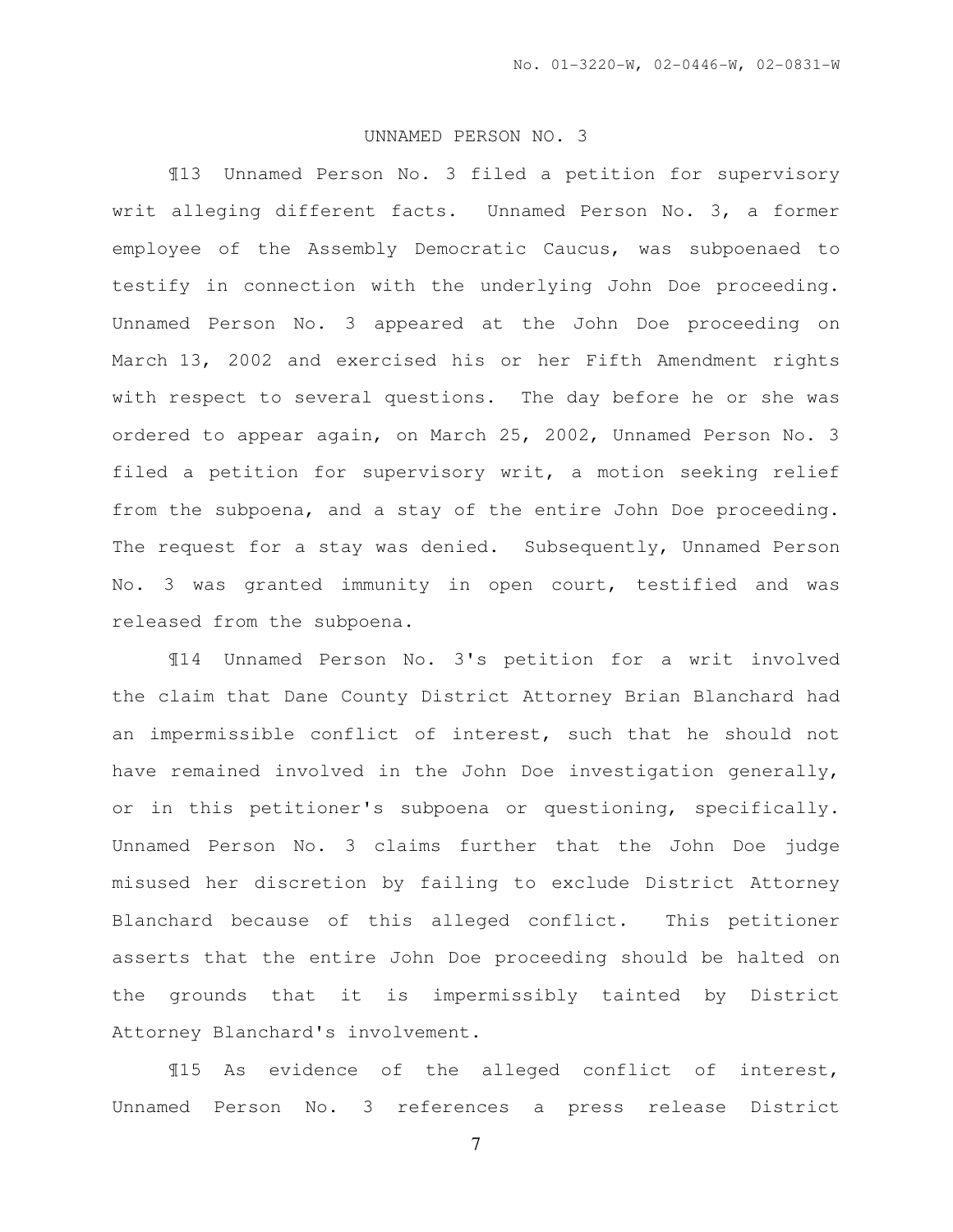Attorney Blanchard issued on June 7, 2001 in which District Attorney Blanchard disclosed that he had received certain limited assistance from an individual at the Senate Democratic Caucus early in his own campaign. In that press release, he stated that "[t]o avoid the appearance of a conflict of interest, today I am naming Milwaukee County District Attorney E. Michael McCann as special prosecutor to handle investigation of, and any prosecution decisions relating to," the Senate Democratic Caucus.

¶16 The court of appeals denied Unnamed Person No. 3's motion to stay the entire John Doe proceeding. Unnamed Person No. 3 later renewed that motion and the court of appeals again denied it. $6$  The court also directed the parties to brief the jurisdictional issue we will address herein.<sup>7</sup>

¶17 While Unnamed Person No. 3's petition was pending before this court, the John Doe judge, on September 6, 2002, granted District Attorney Blanchard's request for an investigation into his alleged conflict of interest. A hearing, which was open to the public, was conducted on September 17, 2002, one day before the oral argument in this case. On September 18, 2002, a few hours after the oral argument in this matter concluded, the John Doe judge issued an order finding

l.

 $6$  Unnamed Person No. 3 renewed this motion at oral argument. We deny the motion to stay the entire John Doe proceeding.

 $7$  The court also asked Unnamed Person No. 1 to brief the question of jurisdiction.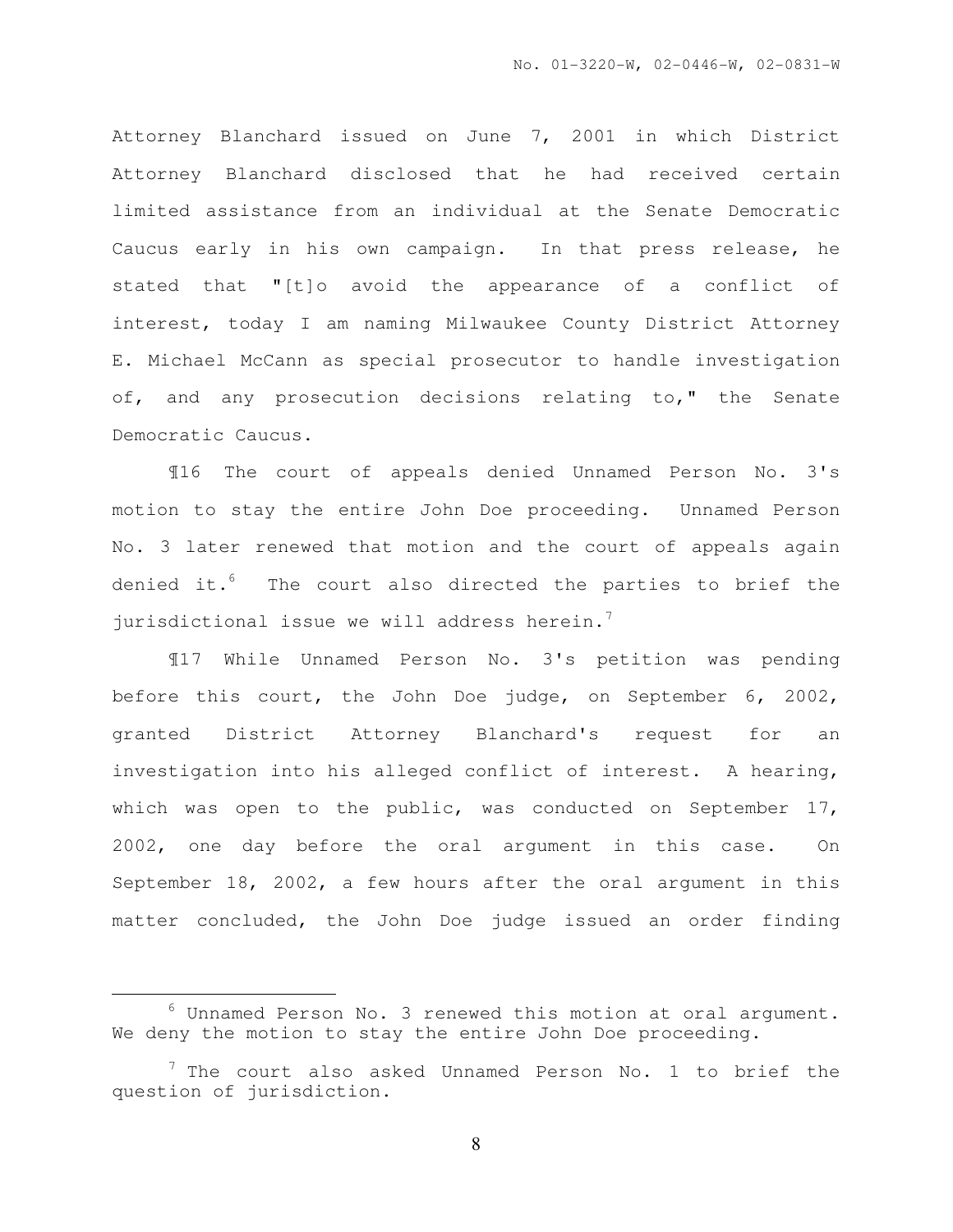that there was no impermissible conflict of interest involving District Attorney Blanchard.

¶18 The first question we consider is whether the three respective petitions for supervisory writ are moot. It is well settled that a case is moot when a determination is sought on a matter which, when rendered, cannot have any practical legal effect upon an existing controversy. Stahovic v. Rajchel, 122 Wis. 2d 370, 374, 363 N.W.2d 243 (1984).

¶19 At first blush, it appears these matters may well be moot. The bases for the requests for supervisory writ from Unnamed Persons No. 1 and No. 2 stem from the John Doe judge's orders disqualifying their counsel. Each of these orders was subsequently vacated. The basis for Unnamed Person No. 3's request for a supervisory writ stems from his or her allegations regarding District Attorney Blanchard, which have now been addressed in the John Doe proceeding. Moreover, Unnamed Person No. 3 has been released from his or her subpoena. However, even if an issue is moot, this court may address the issue if: (1) the issue is of great public importance; (2) the situation occurs so frequently that a definitive decision is necessary to guide circuit courts; (3) the issue is likely to arise again and a decision of the court would alleviate uncertainty; or (4) the issue will likely be repeated, but evades appellate review because the appellate review process cannot be completed or even undertaken in time to have a practical effect on the parties. State ex rel. Hensley v. Endicott, 2001 WI 105, ¶5, 245 Wis. 2d 607, 629 N.W.2d 686.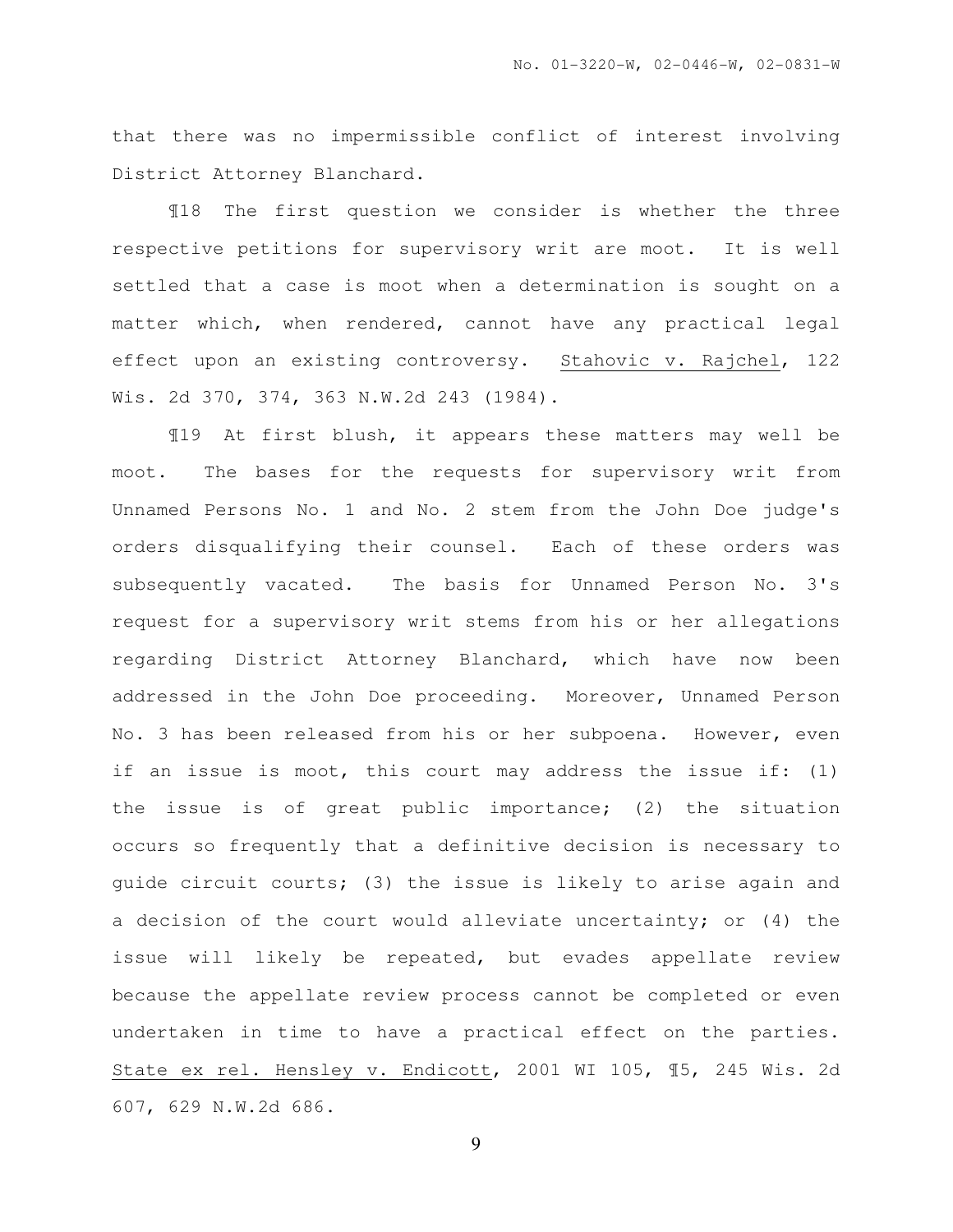¶20 Regardless of whether these matters are moot, we conclude that they present issues that are likely to be repeated but may evade review. We believe that the issues are of great public importance, and that a definitive decision from this court would alleviate uncertainty and provide guidance to the lower courts. Accordingly, we will address the certified question whether the court of appeals has jurisdiction to issue a supervisory writ to a judge presiding over a John Doe proceeding.<sup>8</sup> We will also consider whether a John Doe judge has the authority to disqualify counsel for a witness in a John Doe proceeding. Finally, we will address the scope of secrecy of an appellate record in a petition stemming from a secret John Doe proceeding.

¶21 The question whether the court of appeals has the authority to issue a supervisory writ over the actions of a judge in a John Doe proceeding arises because of the unusual nature of John Doe proceedings. The John Doe proceeding is an institution sanctioned by long usage and general recognition in

 $\overline{a}$ 

 $8$  In certifying this question, the court of appeals candidly acknowledges that it has been inconsistent in its treatment of this issue in unpublished orders. See, e.g., State ex rel. L'Minggio v. Circuit Court, No. 99-2689-W (Wis. Ct. App. Nov. 9, 1999) (concluding court of appeals has no jurisdiction); State ex rel. Pierce v. Circuit Court, No. 98-3029-W (Wis. Ct. App. Apr. 22, 1999) (no jurisdiction); State ex rel. Lee v. Circuit Court, No. 01-2440-W (Wis. Ct. App. Nov. 15, 2001) (not addressing jurisdiction); State ex rel. Mentek v. Circuit Court, No. 01-2434-W (Wis. Ct. App. Nov. 9, 2001) (not addressing jurisdiction).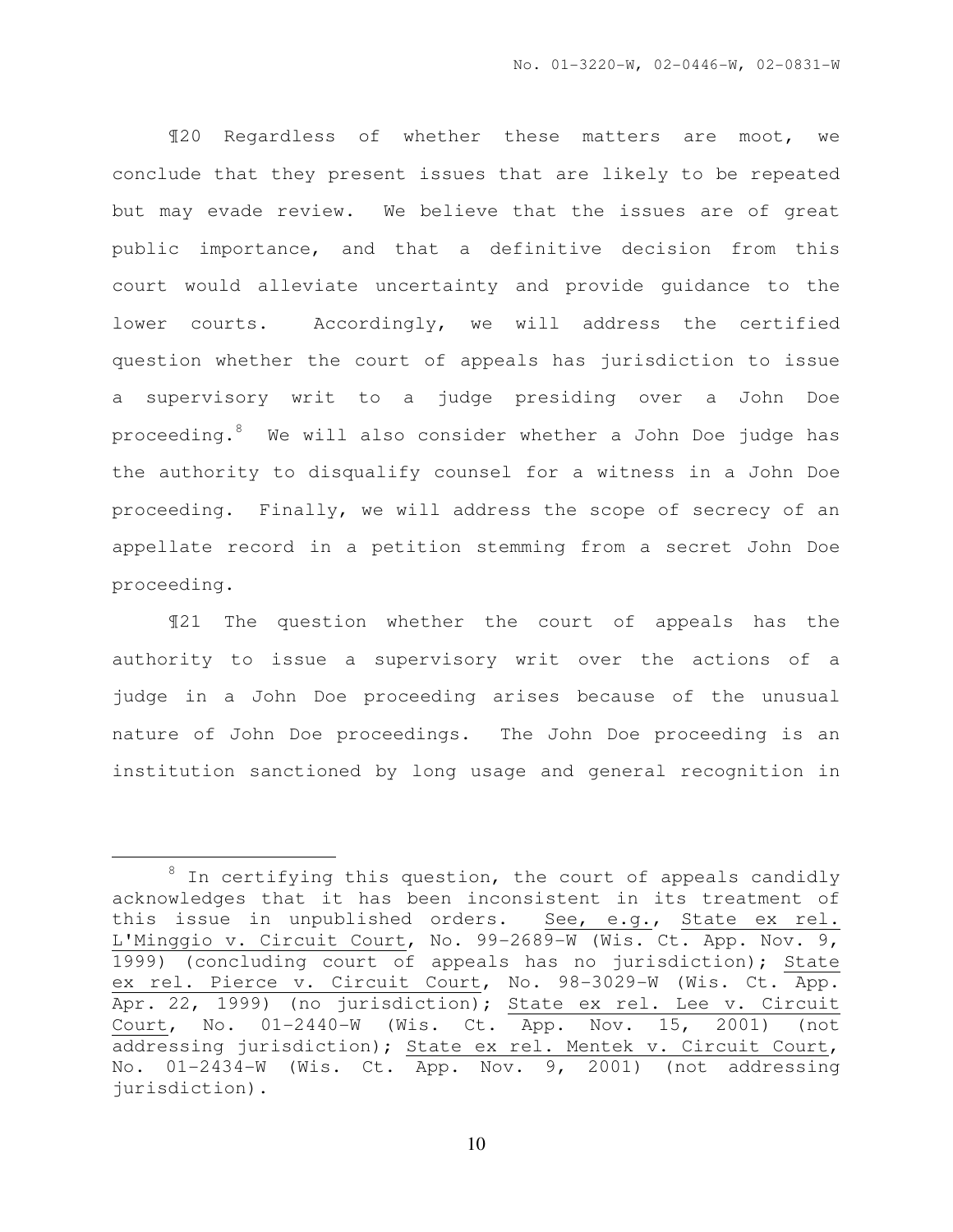this state. State v. Washington, 83 Wis. 2d 808, 814 n.2, 266  $N.W.2d 597 (1978).$ <sup>9</sup>

 $9$  The history of John Doe proceedings in this state, which date back to at least 1889, and the development of the John Doe statute are explained in State v. Washington, 83 Wis. 2d 808, 266 N.W.2d 597 (1978).

l.

The "John Doe" statute, Wis. Stat. § 968.26 (1999-2000), provides:

If a person complains to a judge that he or she has reason to believe that a crime has been committed within his or her jurisdiction, the judge shall examine the complainant under oath and any witnesses produced by him or her and may, and at the request of the district attorney shall, subpoena and examine other witnesses to ascertain whether a crime has been committed and by whom committed. The extent to which the judge may proceed in the examination is within the judge's discretion. The examination may be adjourned and may be secret. Any witness examined under this section may have counsel present at the examination but the counsel shall not be allowed to examine his or her client, cross-examine other witnesses or argue before the judge. If it appears probable from the testimony given that a crime has been committed and who committed it, the complaint may be reduced to writing and signed and verified; and thereupon a warrant shall issue for the arrest of the accused. Subject to s. 971.23, if the proceeding is secret, the record of the proceeding and the testimony taken shall not be open to inspection by anyone except the district attorney unless it is used by the prosecution at the preliminary hearing or the trial of the accused and then only to the extent that it is so used. A court, on the motion of a district attorney, may compel a person to testify or produce evidence under s. 972.08 (1). The person is immune from prosecution as provided in s. 972.08 (1), subject to the restrictions under s. 972.085.

All subsequent references to the Wisconsin Statutes are to the 1999-2000 version unless otherwise indicated.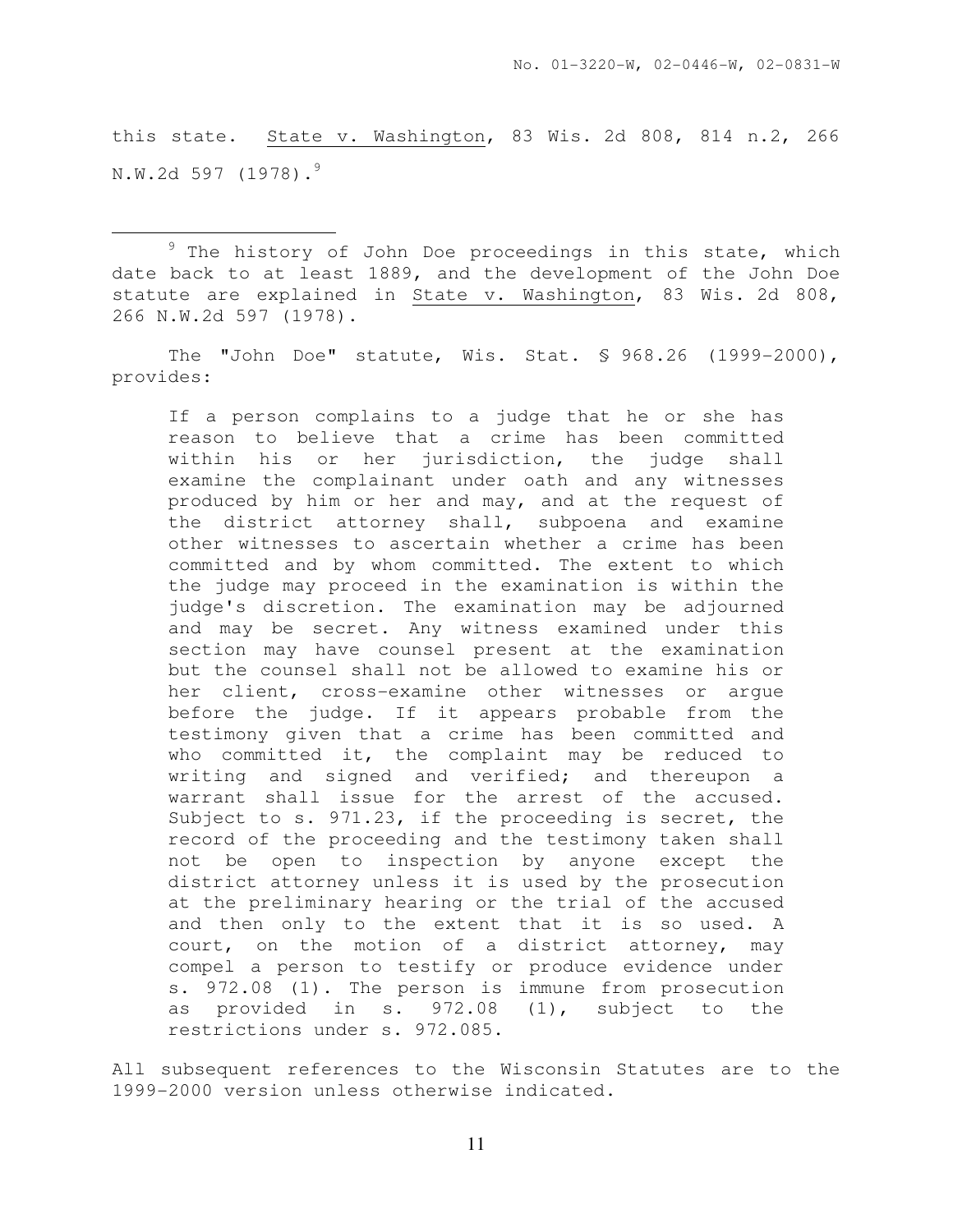¶22 A John Doe proceeding is intended as an independent, investigatory tool used to ascertain whether a crime has been committed and if so, by whom. State ex rel. Reimann v. Cir. Ct., 214 Wis. 2d 605, 621, 571 N.W.2d 385 (1997) (citations omitted). It is "designed to protect innocent citizens from frivolous and groundless prosecutions." Id.

¶23 Typically, when a circuit court judge renders a decision in a court of record, that decision may be appealed directly to the court of appeals pursuant to Wis. Stat. § 808.03. By contrast, a John Doe proceeding is commenced by a judge, who acts as the tribunal. See State v. Noble, 2002 WI 64, 253 Wis. 2d 206, 646 N.W.2d 38. Therefore, an order issued by a judge in a John Doe proceeding is not a judgment or order of a circuit court. Washington, 83 Wis. 2d at 814 n.2; see also Wis. Stat. § 967.02(6) (defining "judge") and § 967.02(7) (defining "court"). Thus, it is well settled that a John Doe judge's actions are not directly appealable to the court of appeals because an order issued by a John Doe judge is not an order of a "circuit court" or a "court of record." See Wis. Stat. § 808.01 (defining "[a]ppeal"); Wis. Stat. § 808.03 ("[a]ppeals to the court of appeals"); see also State ex rel. Jackson v. Coffey, 18 Wis. 2d 529, 118 N.W.2d 939 (1963).

¶24 With that background, we consider the nature and scope of the court of appeals' jurisdiction to evaluate whether the court of appeals has jurisdiction to issue a supervisory writ over the actions of a John Doe judge.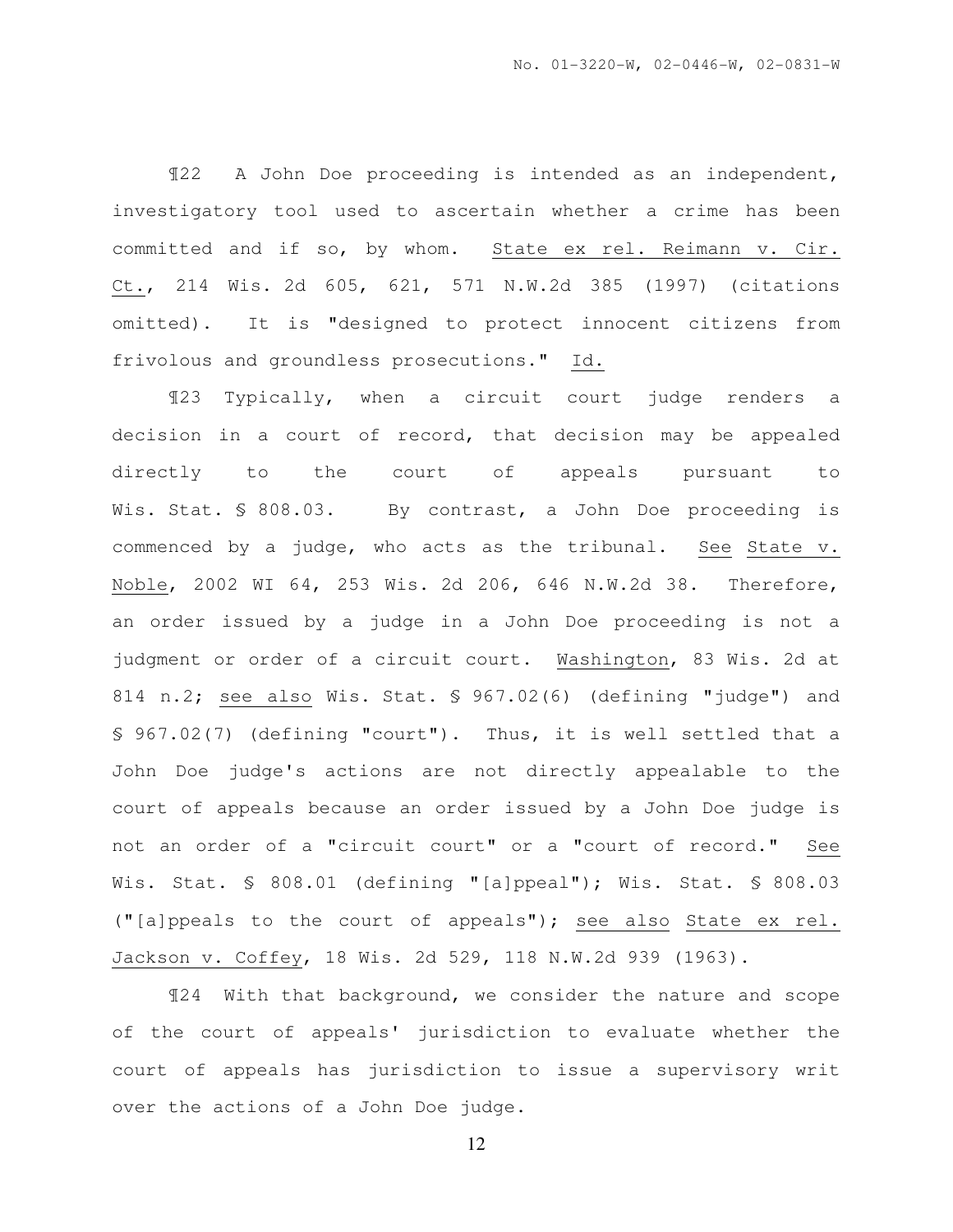¶25 The nature and scope of the court of appeals' appellate, supervisory, and original jurisdiction are set forth in the constitution and the statutes. Wisconsin Constitution, Article VII, Section 5(3) provides:

The appeals court shall have such appellate jurisdiction in the district, including jurisdiction to review administrative proceedings, as the legislature may provide by law, but shall have no original jurisdiction other than by prerogative writ. The appeals court may issue all writs necessary in aid of its jurisdiction and shall have supervisory authority over all actions and proceedings in the courts in the district.

Id.; see also Wis. Stat.  $\frac{10}{10}$  Petition of Heil, 230 Wis. 428, 284 N.W. 42 (1939).

¶26 To resolve the question whether the court of appeals has jurisdiction to issue a supervisory writ to a judge presiding over a John Doe proceeding, we must interpret Article VII, Section 5(3), as well as related statutory provisions.

¶27 This court interprets provisions of the Wisconsin Constitution de novo. Polk County v. State Pub. Defender, 188

l.

(2) The court of appeals has original jurisdiction only to issue prerogative writs.

<sup>&</sup>lt;sup>10</sup> Wisconsin Stat. § 752.01 provides:

<sup>(1)</sup> The court of appeals has appellate jurisdiction as provided by law.

<sup>(3)</sup> The court of appeals may issue all writs necessary in aid of its jurisdiction.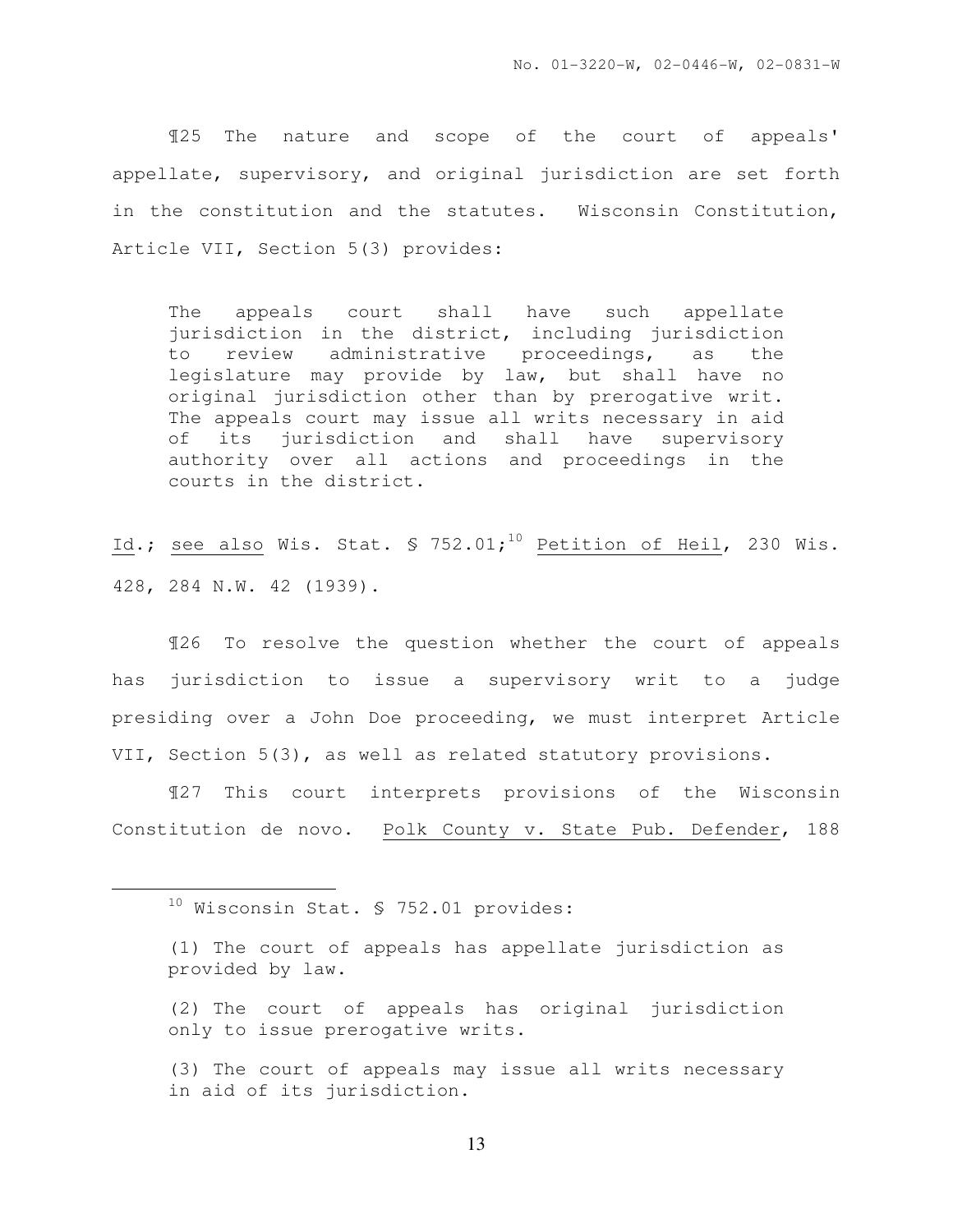Wis. 2d 665, 674, 524 N.W.2d 389 (1994). In interpreting a constitutional provision, the court turns to three sources in determining the provision's meaning: the plain meaning of the words in the context used; the constitutional debates and the practices in existence at the time of the writing of the constitution; and the earliest interpretation of the provision by the legislature as manifested in the first law passed following adoption. Id. at 674; State v. Beno, 116 Wis. 2d 122, 123-37, 341 N.W.2d 668 (1984).

¶28 The interpretation of a statute and its application to a set of facts are also questions of law that we review de novo. Reyes v. Greatway Ins. Co., 227 Wis. 2d 357, 364-65, 597 N.W.2d 687 (1999); Landis v. Physicians Ins. Co., 2001 WI 86, ¶13, 245 Wis. 2d 1, 628 N.W.2d 893. If the language of a statutory provision is unambiguous, and clearly sets forth the legislative intent, we do not look beyond the language itself and simply apply the statutory provision to the case at hand. Landis, 2001 WI 86, ¶14. If, however, the language of a statute is ambiguous, we must look beyond its language and examine such things as its scope, history, context, subject matter, and purpose, to determine the intent of the legislature. UFE, Inc. v. LIRC, 201 Wis. 2d 274, 548 N.W.2d 57 (1996); Landis, 2001 WI 86, ¶15. A statute is ambiguous if reasonable minds could differ as to its meaning. UFE, Inc., 201 Wis. 2d at 283.

¶29 Article VII, Section 5(3) might be read narrowly and taken to mean the court of appeals lacks supervisory jurisdiction because the actions of a John Doe judge are not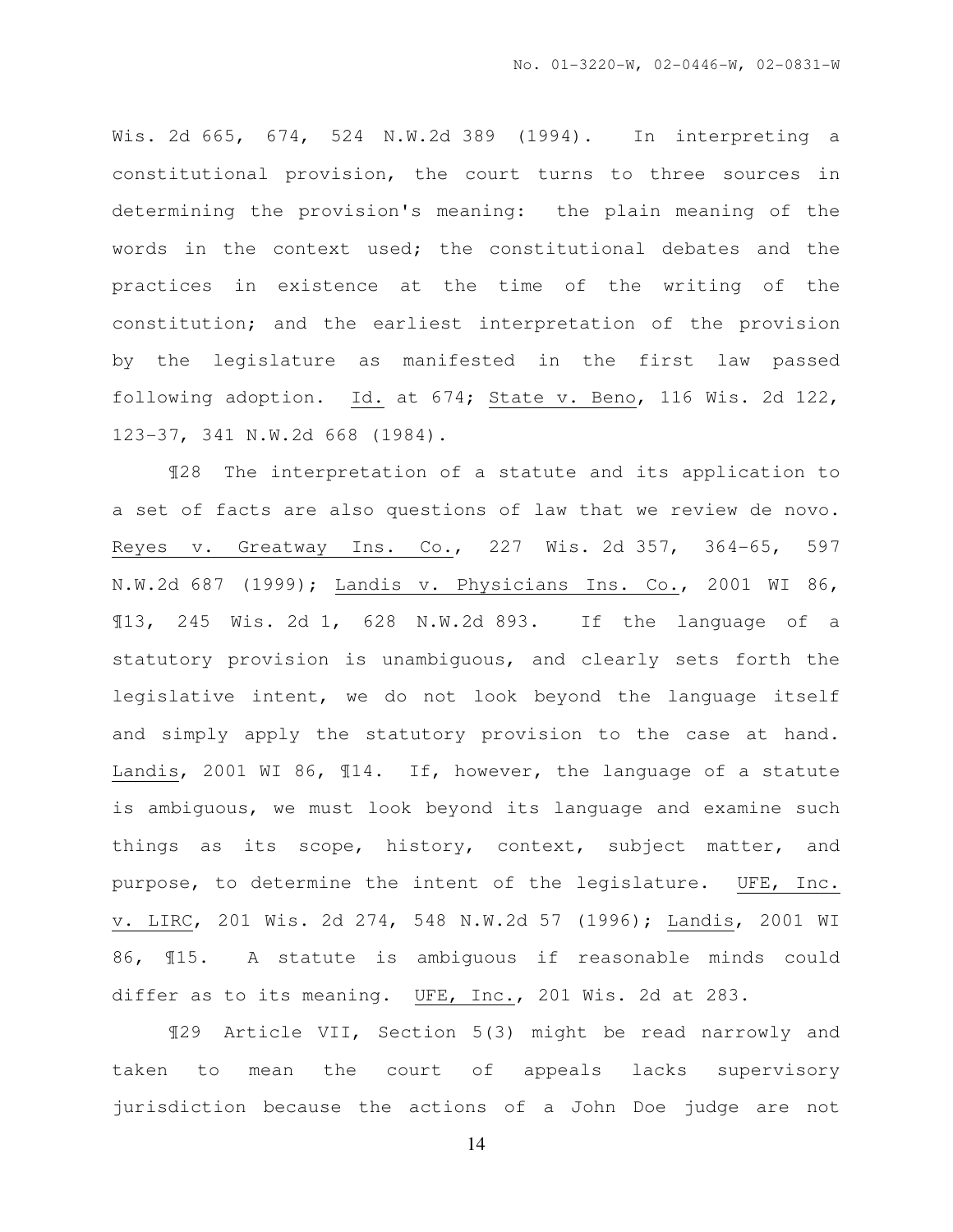actions of a "court." That is how the State and the dissent would have us construe it. It might also be taken to reflect a broad grant of authority to the court of appeals, which includes the authority to issue a supervisory writ over the actions of a John Doe judge. That is how the petitioners and the John Doe judge would have us construe it. Both constructions are reasonable and we conclude that Article VII, Section 5(3) is ambiguous with respect to whether it grants the court of appeals jurisdiction to issue a supervisory writ over a John Doe proceeding. Therefore, we turn to extrinsic factors, including the history of the constitutional enactment and contemporaneous statutory enactments, to evaluate the relevant constitutional provision.

¶30 The history of Article VII, Section 5(3) supports a construction that would imbue the court of appeals with jurisdiction to issue a supervisory writ to a judge presiding over a John Doe proceeding. Our analysis is inextricably intertwined with the reorganization of the Wisconsin court system, enacted in 1977, which created the court of appeals. Prior to the court reform, Wisconsin's court system was comprised of the Wisconsin Supreme Court, circuit courts, county courts and municipal courts. See 4 Jay E. Grenig & Nathan Fishbach, Wisconsin Practice, Civil Procedure Forms, §§ 1.6-1.11 (1999). Before the creation of the court of appeals, actions of a John Doe judge were subject to review by writ proceedings initiated in a circuit court, pursuant to the authority vested in the circuit court by the Wisconsin Constitution. Wis. Const.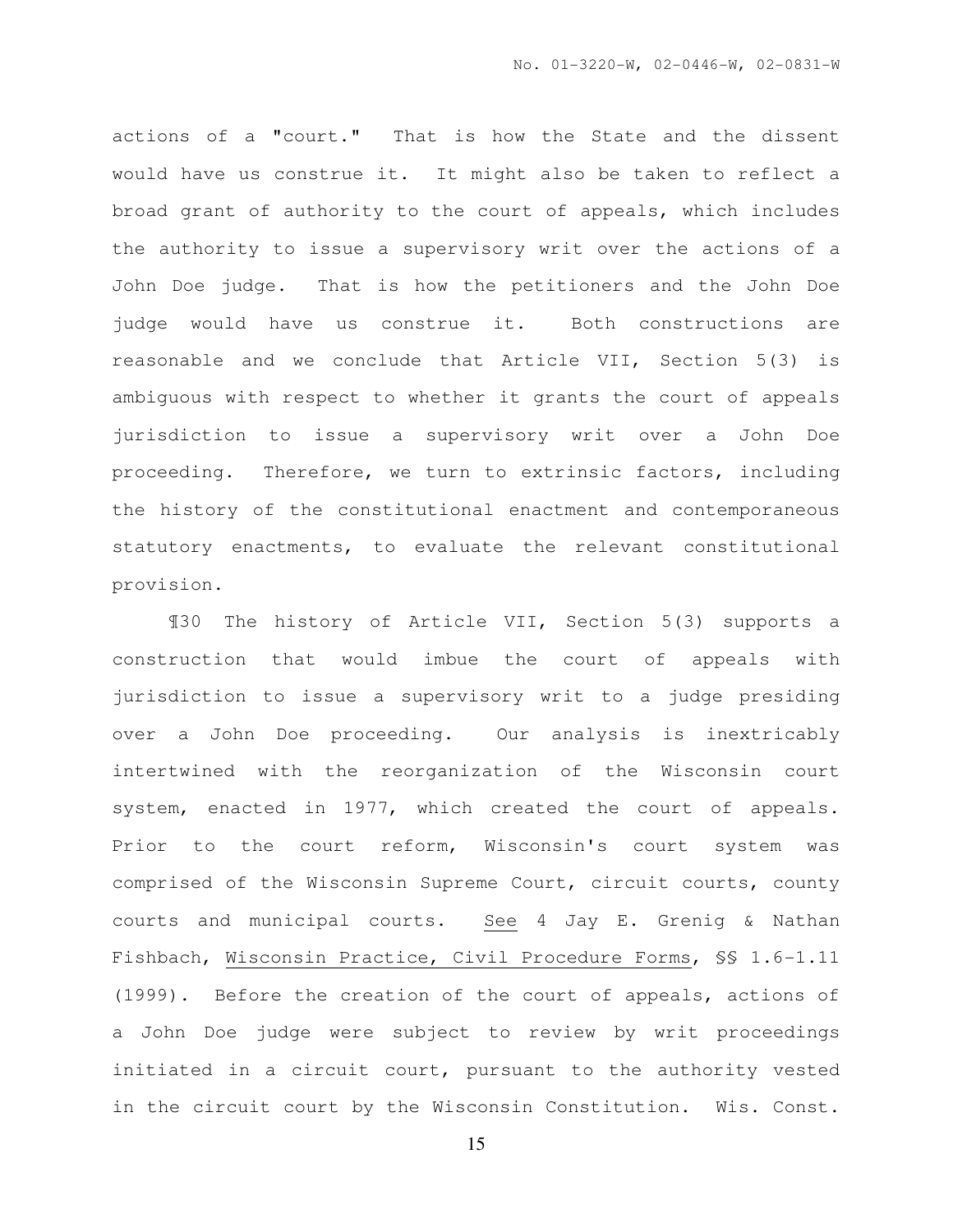art. VII, § 8 (1975);<sup>11</sup> see also State ex rel. Niedziejko v. Coffey, 22 Wis. 2d 392, 126 N.W.2d 96 (1964); State ex rel. Kowaleski v. Dist. Ct., 254 Wis. 363, 36 N.W.2d 419 (1949).

¶31 There was apparently no dispute that a circuit court's appellate authority over "inferior county courts" and other "tribunals" included John Doe proceedings, because a John Doe judge is a judicial tribunal. See State v. Noble, 2001 WI App 145, ¶22, 246 Wis. 2d 533, 629 N.W.2d 317; State ex rel. Freemon v. Cannon, 40 Wis. 2d 489, 493, 162 N.W.2d 32 (1968).

¶32 Effective in 1978, Wisconsin's court system was completely overhauled. County courts were abolished and merged into circuit courts; county court jurisdiction and judges were transferred to circuit courts. See William A. Bablitch, Court Reform of 1977: The Wisconsin Supreme Court Ten Years Later, 72 Marq. L. Rev. 1 (1988);<sup>12</sup> 4 Jay E. Grenig & Nathan Fishbach,

Wis. Const. art. VII, § 8 (1975) (emphasis added).

l.

<sup>12</sup> The process of amending the Wisconsin Constitution to achieve court reorganization was detailed by Justice Bablitch:

 $11$  In 1975 the Wisconsin Constitution provided in relevant part:

The circuit courts shall have original jurisdiction in all matters civil and criminal within this state, not excepted in this constitution, and not hereafter prohibited by law; and appellate jurisdiction from all inferior courts and tribunals, and a supervisory control over the same. They shall also have the power to issue writs of habeas corpus, mandamus, injunction, quo warranto, certiorari, and all other writs necessary to carry into effect their orders, judgments and decrees, and give them a general control over inferior courts and jurisdictions.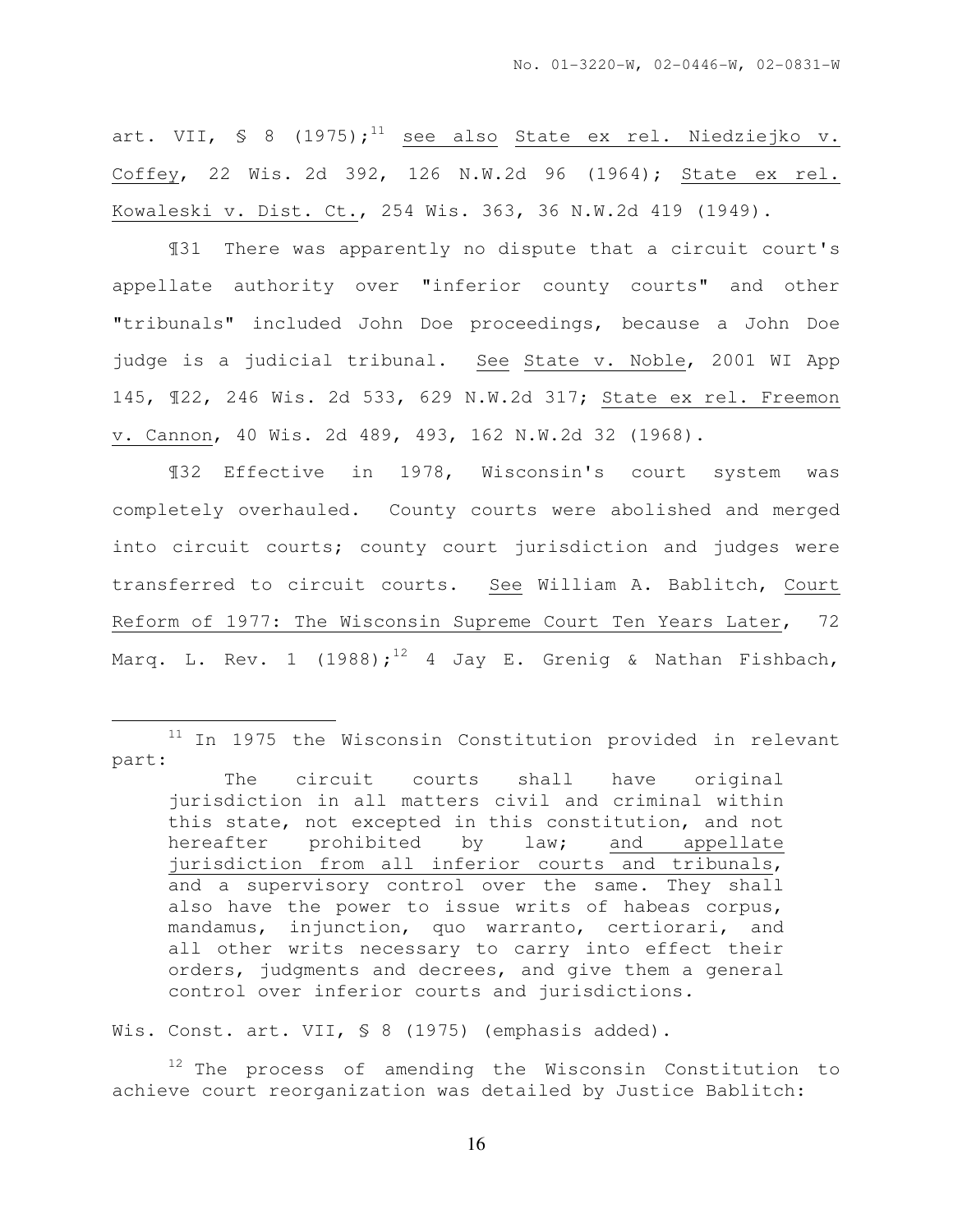Wisconsin Practice at § 1.9. The four districts of the Wisconsin Court of Appeals were created and were specifically granted the authority set forth in Wisconsin Constitution Article VII, Section 5(3) (1977) codified at sections 752.01 and 752.02, Wis. Stats. (1977).

¶33 Consistent with this reorganization, the Wisconsin Constitution was amended to delete the reference to circuit

The reorganization of the judiciary could not be accomplished without amending the Wisconsin Constitution. This required that the proposed amendments be agreed to by each house of the legislature in two consecutive sessions. Following such agreement, the proposed amendments were then submitted to the vote of the people.

. . . .

l.

In April 1977, the proposed amendments were submitted to the people for ratification. The amendments were overwhelmingly adopted by a vote of 455,350 to 229,316. All that remained to be done was the enabling legislation (footnotes omitted).

It is clear that the Wisconsin Legislature, which agreed to the language of the amendments, was directly involved in the process that resulted in these constitutional enactments. It also enacted the enabling legislation.

 The Legislative Council created a special committee on court reorganization to draft enabling legislation for the creation of a court of appeals. Chaired by Senator James Flynn of West Allis, the special committee drafted and introduced Senate Bill 525 which was enacted by the legislature in a special session in November of 1977 as ch. 187, Laws of 1977, and subsequently incorporated into Wisconsin Statutes as ch. 752.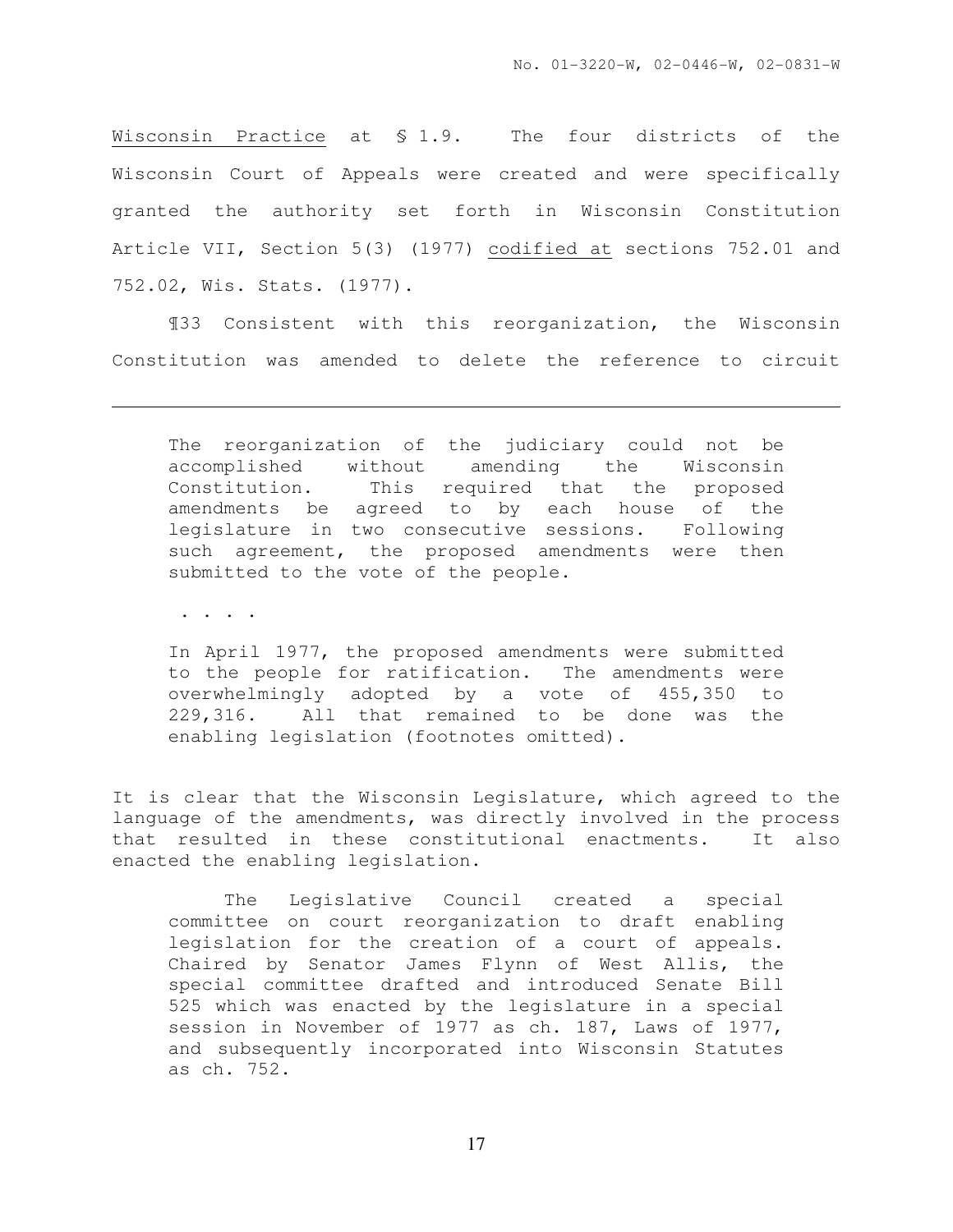courts having appellate jurisdiction of "all inferior courts and tribunals."<sup>13</sup>

¶34 Pursuant to the constitutional enactment, most of the appellate function previously exercised by circuit courts was assigned to the newly created court of appeals. It is unclear whether the reorganization was intended to transfer the authority to review John Doe proceedings to the court of appeals, because the constitutional enactment failed to include the word "tribunal" in the constitutional grant of jurisdiction to the court of appeals. The legislative history provides no evidence that the constitutional enactment was intended to deviate from the long-standing practice of permitting review of the decisions of a John Doe tribunal. See Dan Fernbach, Working Document # 2: Jurisdiction of the Intermediate Court of Appeals (Wisconsin Legislative Counsel Reports; Special Committee on Court Reorganization) (May 16, 1977); Robert J. Martineau & Richard R. Malmgren, Wisconsin Appellate Practice, § 2901 (1978) ("The Court of Appeals can exercise control over any action or proceeding in any court or before any administrative agency or public official or body to protect the legal rights of the petitioner."). Indeed, traditionally, we have assumed that

 $\overline{a}$ 

<sup>&</sup>lt;sup>13</sup> With respect to circuit court jurisdiction, the Wisconsin Constitution now provides in relevant part: "Except as otherwise provided by law, the circuit court shall have original jurisdiction in all matters civil and criminal within this state and such appellate jurisdiction in the circuit as the legislature may prescribe by law. The circuit court may issue all writs necessary in aid of its jurisdiction." Wis. Const. art. VII, § 8 (1977) (emphasis added).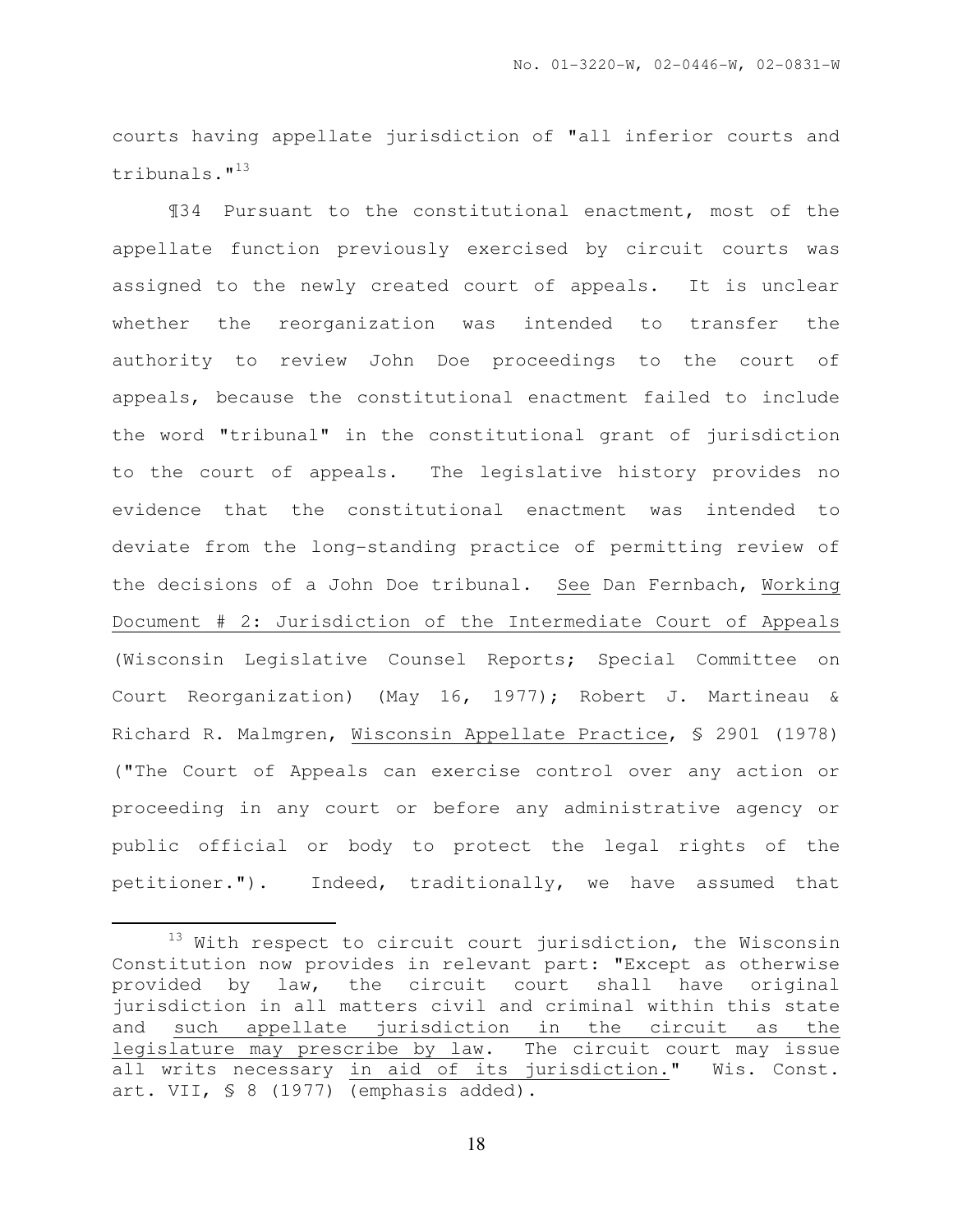there must be some mechanism for review of the actions of a John Doe judge. See, e.g., Washington, 83 Wis. 2d at 828 ("We believe that witnesses and persons accused can be protected by appellate court review of John Doe proceedings and of the court orders which are an outgrowth of those proceedings."); Niedziejko, 22 Wis. 2d at 401 (if the facts show the judge has extended the proceeding in duration or scope beyond the reasonable intendment of the statute or has otherwise improperly conducted the proceedings, he or she can be restrained by writ of prohibition for abuse of discretion); 51 Op. Att'y Gen. 87 (Sept. 1, 1987) ("The acts of the judge in conducting the John Doe are judicial or quasi-judicial in nature and subject to a writ of prohibition."). Had the legislature intended to curtail an individual's right to seek review of an order issued in a John Doe proceeding, it could have expressly said so. The question, then, is which court appropriately reviews the actions of a judge in a John Doe proceeding. To resolve this question, it is appropriate to consider the context in which the constitutional enactment creating the court of appeals arose.

¶35 As noted previously, the legislature was extensively involved in the creation of the court of appeals, including the scope of its jurisdiction. In April 1977, the voters of Wisconsin endorsed by over a two-thirds margin the establishment of a court of appeals and in that referendum, authorized the legislature to decide the jurisdiction of the court of appeals, as well as the number of judges, the districts in which the judges would be elected, and the districts for venue purposes.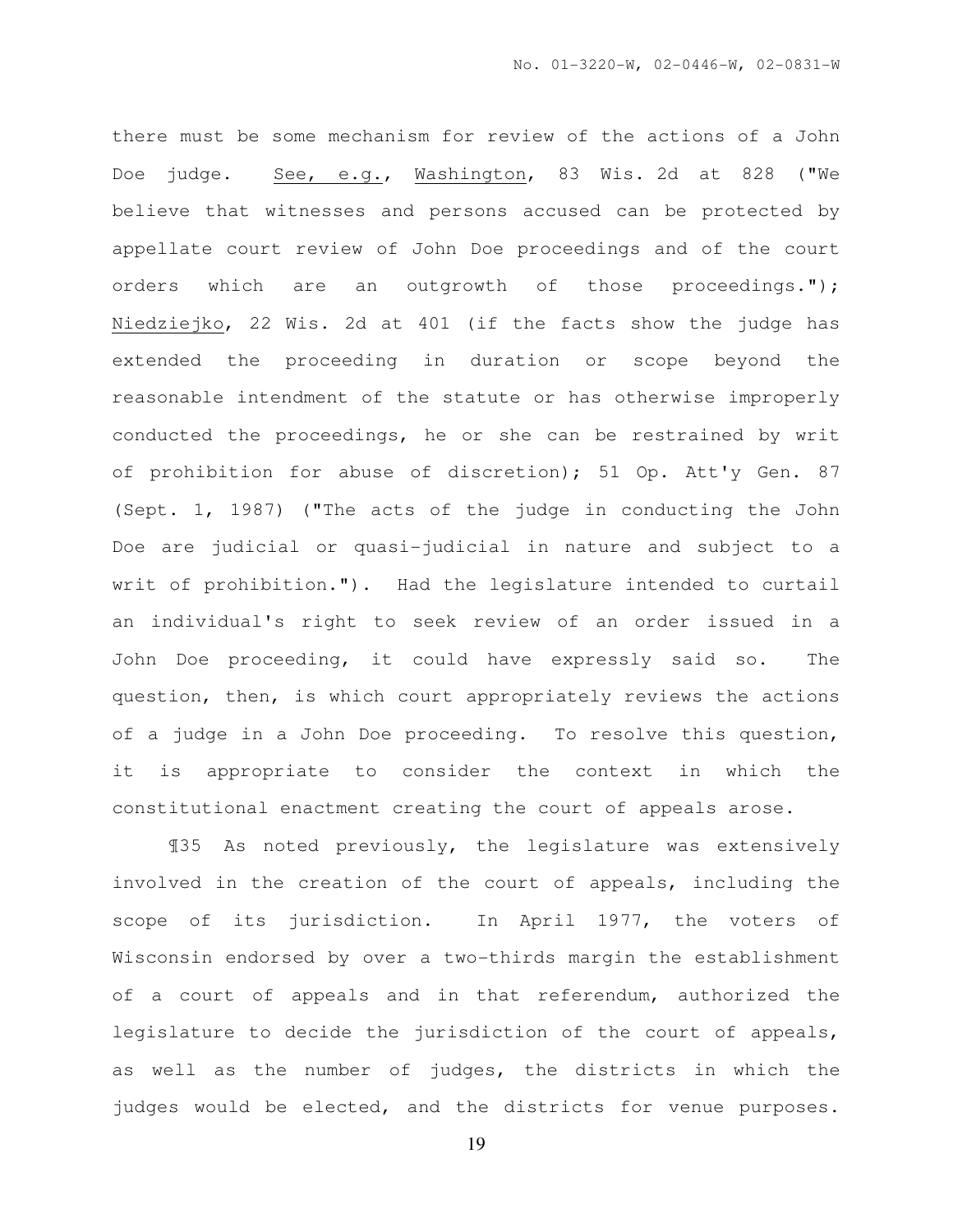See In Re Court of Appeals of Wisconsin, 82 Wis. 2d 369, 263 N.W.2d 149 (1978). The legislature was directed to have the court of appeals operational by August 1, 1978. Id.

¶36 To achieve that directive, the Legislative Council appointed a special committee on court reorganization. Id. This committee was directed to prepare the legislation setting up the court of appeals. The legislature considered the proposals of the special committee at a special session in November 1977, and Chapter 187 of the Laws of 1977 was enacted establishing the court of appeals. Id. at 370.

¶37 In light of the legislature's involvement with the court reform approved in 1977 and effective in 1978, we also consider contemporaneous statutory enactments, which clarify the grant of jurisdiction made to the court of appeals by Article VII, Section 5(3) of the Wisconsin Constitution. Wisconsin Stat. § 808.03(2) was enacted by the legislature in 1977, the same year as the constitutional amendment, and provides an instructive analogy. It sets forth the procedure for seeking discretionary appellate review of nonfinal orders in the court of appeals. $14$  This section gives the court of appeals

 $\overline{a}$ 

 $14$  Wisconsin Stat. 808.03(2) is entitled "Appeals By Permission" and provides that:

A judgment or order not appealable as a matter of right under sub. (1) may be appealed to the court of appeals in advance of a final judgment or order upon leave granted by the court if it determines that an appeal will:

<sup>(</sup>a) Materially advance the termination of the litigation or clarify further proceedings in the litigation;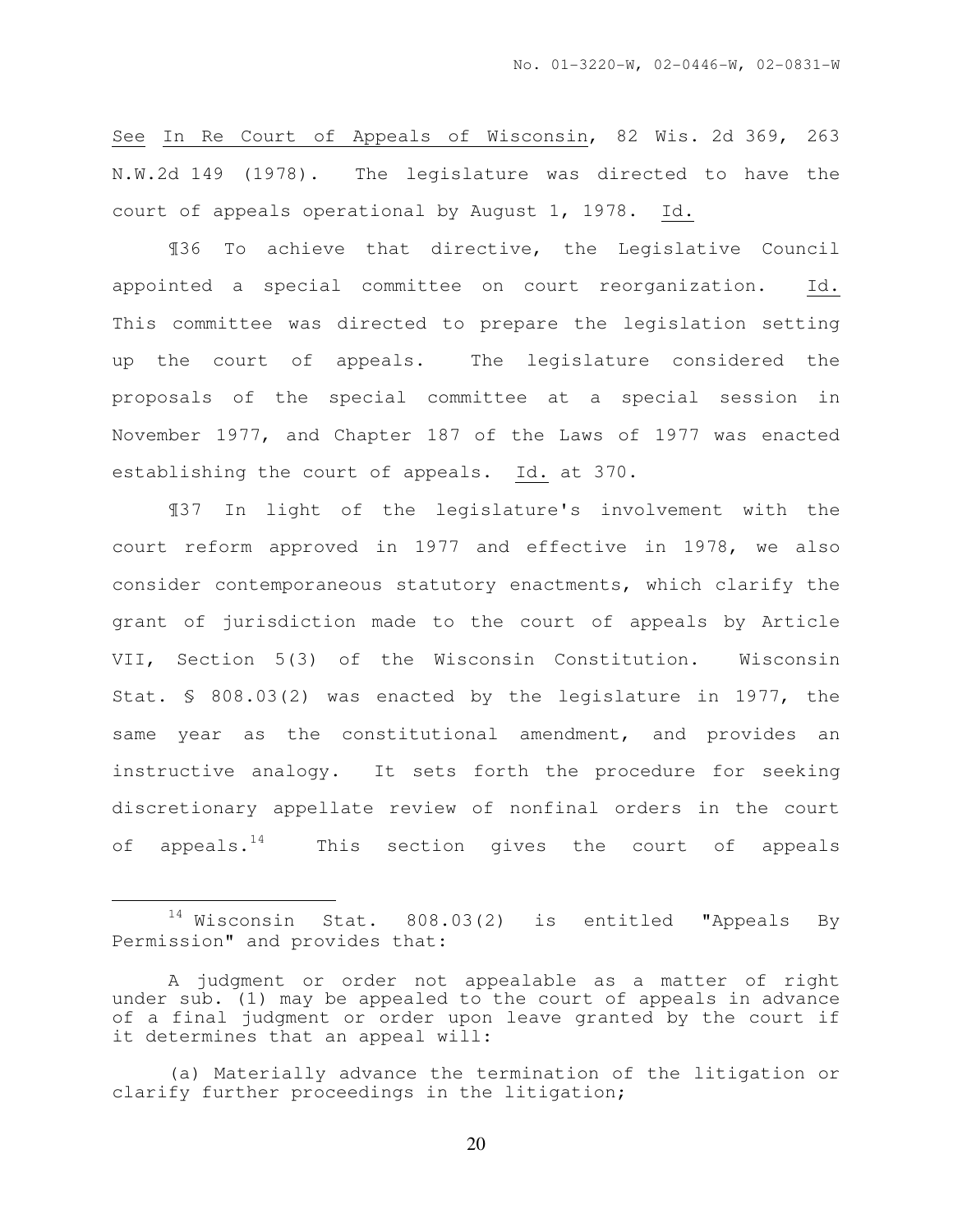jurisdiction to take up a matter if doing so will, in its exercise of discretion, clarify further proceedings in the litigation. The legislative council's comments indicate this provision was intended to supply standards for determining when the court of appeals should grant permission for review of an intermediate judgment or a non-final order. While this provision obviously deals with a different aspect of the court of appeals' jurisdiction than is before us today, it demonstrates that certain statutes may shed light on the scope of the constitutional grant of jurisdiction to the court of appeals. It also shows that the legislature wanted to be sure that the court of appeals had clear authority to clarify issues when necessary for the administration of justice.

¶38 Wisconsin Stat. § (Rule) 809.51(1), which was adopted effective July l, 1978 to coincide with the beginning of the court of appeals, supports our conclusion that the court of appeals has jurisdiction to consider whether to exercise its supervisory jurisdiction over a John Doe judge. It provides:

> A person may request the court to exercise its supervisory jurisdiction or its original jurisdiction to issue a prerogative writ over a court and the presiding judge, or other person or body, by filing a petition and supporting memorandum.

(b) Protect the petitioner from substantial or irreparable injury; or

l.

(c) Clarify an issue of general importance in the administration of justice.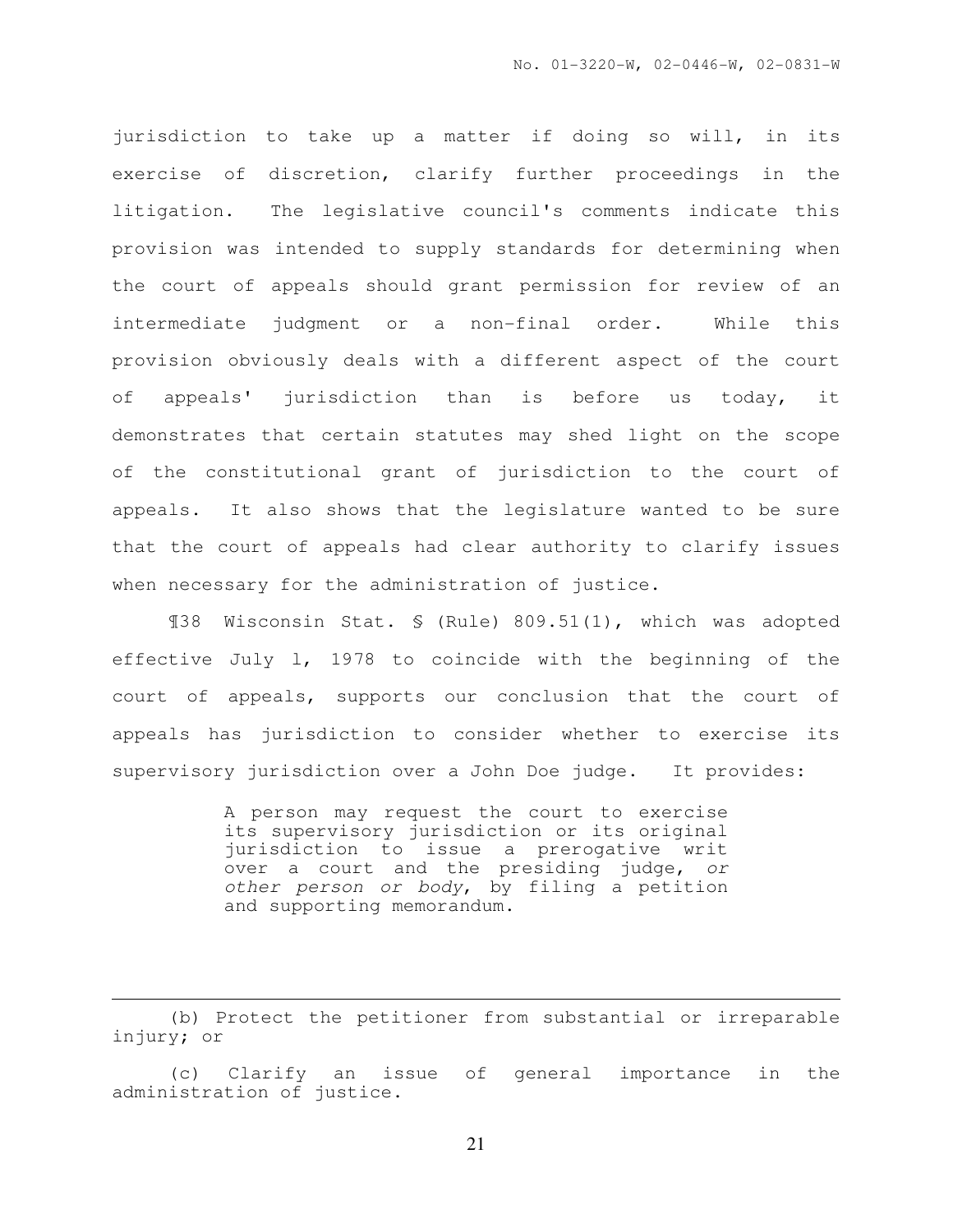Wis. Stat. § (Rule) 809.51(1) (emphasis added). The State correctly asserts that "[t]he statute, of course, cannot expand the court of appeals' jurisdiction beyond that which Article VII, Section 5(3) provides." State's Br. at 8. However, this provision was enacted contemporaneous with the reorganization of the court system and we are of the opinion it reflects the court of appeals' broad authority to issue a supervisory writ over an "other person or body" over which it has supervisory jurisdiction, including a John Doe judge. Cf. Reise v. Morlen, 2002 WI App 83, 251 Wis. 2d 472, 642 N.W.2d 568 ("the reference to 'court' or 'other person or body' in Rule 809.51(1) includes a Register in Probate"); State ex rel. S.M.O. v. Resheske, 110 Wis. 2d 447, 329 N.W.2d 275 (Ct. App. 1982) (court has supervisory authority over the clerk of the circuit court).

¶39 Our decision in State ex rel. Reimann v. Circuit Court for Dane County, 214 Wis. 2d 605, 625-26, 571 N.W.2d 385 (1997), is consistent with the conclusion we reach today. In Reimann, this court touched, albeit peripherally, on the question of the court of appeals' jurisdiction to issue writs over John Doe proceedings. Reimann had filed a petition in circuit court seeking a John Doe proceeding pursuant to Wis. Stat. § 968.26 (1995-96), but the petition was denied without a hearing. Reimann petitioned the court of appeals for a supervisory writ pursuant to Wis. Stat. § (Rule) 809.51 (1995-96). The court of appeals granted the writ and ordered the John Doe judge to examine Reimann and his witnesses. Id. at 612-13. This court accepted the petition for review on the issue of whether Wis.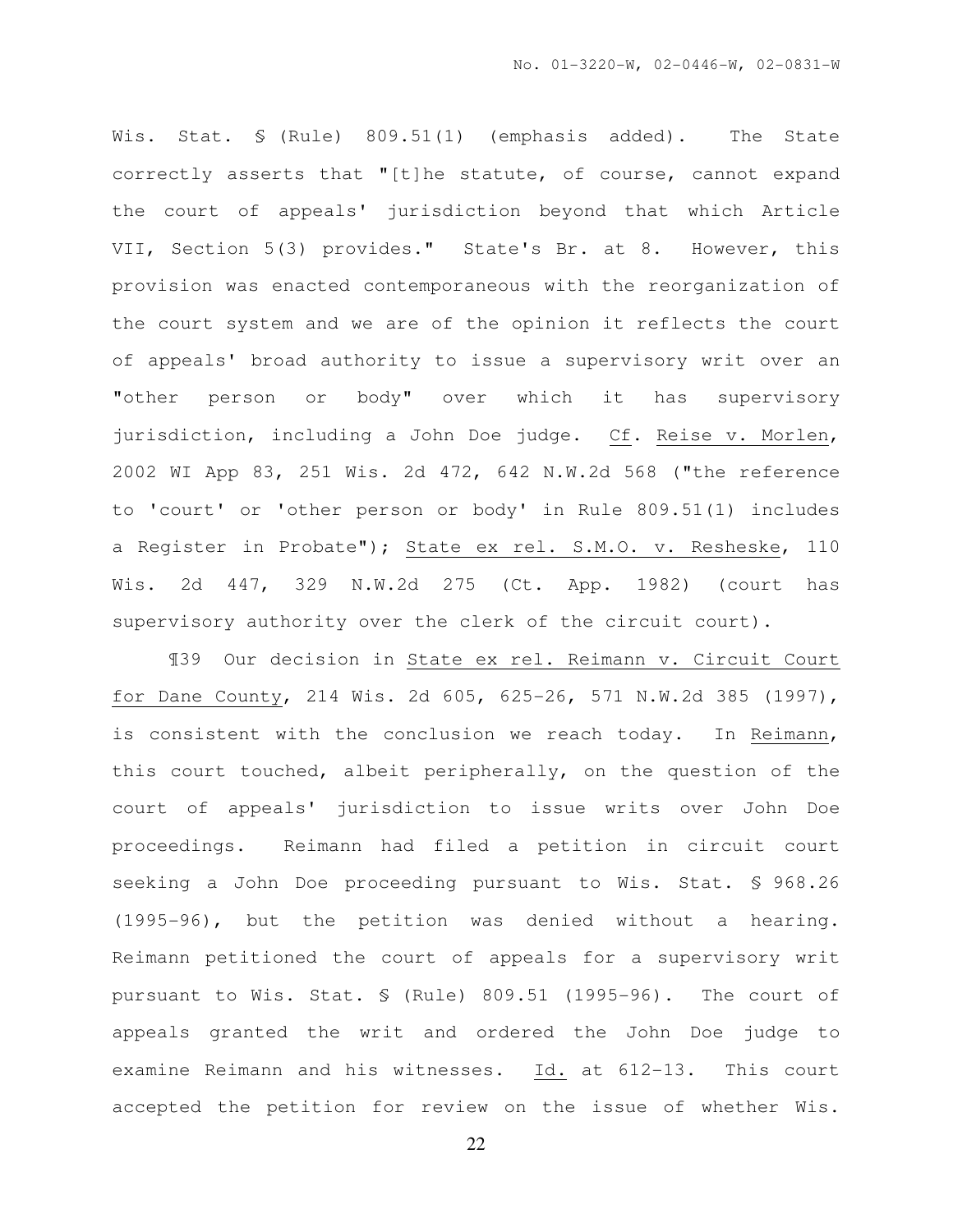Stat. § 968.26 (1995-96) requires a judge to examine a complainant under oath. Ultimately, this court modified the writ, but implicitly approved the use of a supervisory writ issued by the court of appeals under § 809.51 (1995-96) in its review of the actions of a John Doe judge.

¶40 We recognize the court of appeals' concern, as expressed in its certification memorandum:

If the statement in Reimann accurately reflects the Supreme Court's view that [the court of appeals] has supervisory jurisdiction to review John Doe proceedings, we would be left with the incongruity that we could review rulings by a John Doe judge by writ but could not review final determinations in John Doe proceedings by appeal. Such a construction would also appear to give different meanings to the term "court" as used in Wis. Stat. §§ 808.03 and 752.02.

#### Certification Mem. at 5-6.

¶41 It is true that a John Doe judge's decisions made in the context of a John Doe proceeding are not subject to direct appeal pursuant to Wis. Stat. § 808.03, because the decisions of a John Doe proceeding are not the decisions of a "circuit court" or a "court of record." However, we have concluded that such actions are subject to review pursuant to a petition for supervisory writ. With respect to the court of appeals' concern that the final determination in a John Doe proceeding is not subject to direct appeal, we note that all that can issue from a John Doe proceeding is a complaint. The validity of such a complaint will be scrutinized in the circuit court. For example, probable cause to bind over for arraignment and trial may be tested in a preliminary examination in the circuit court.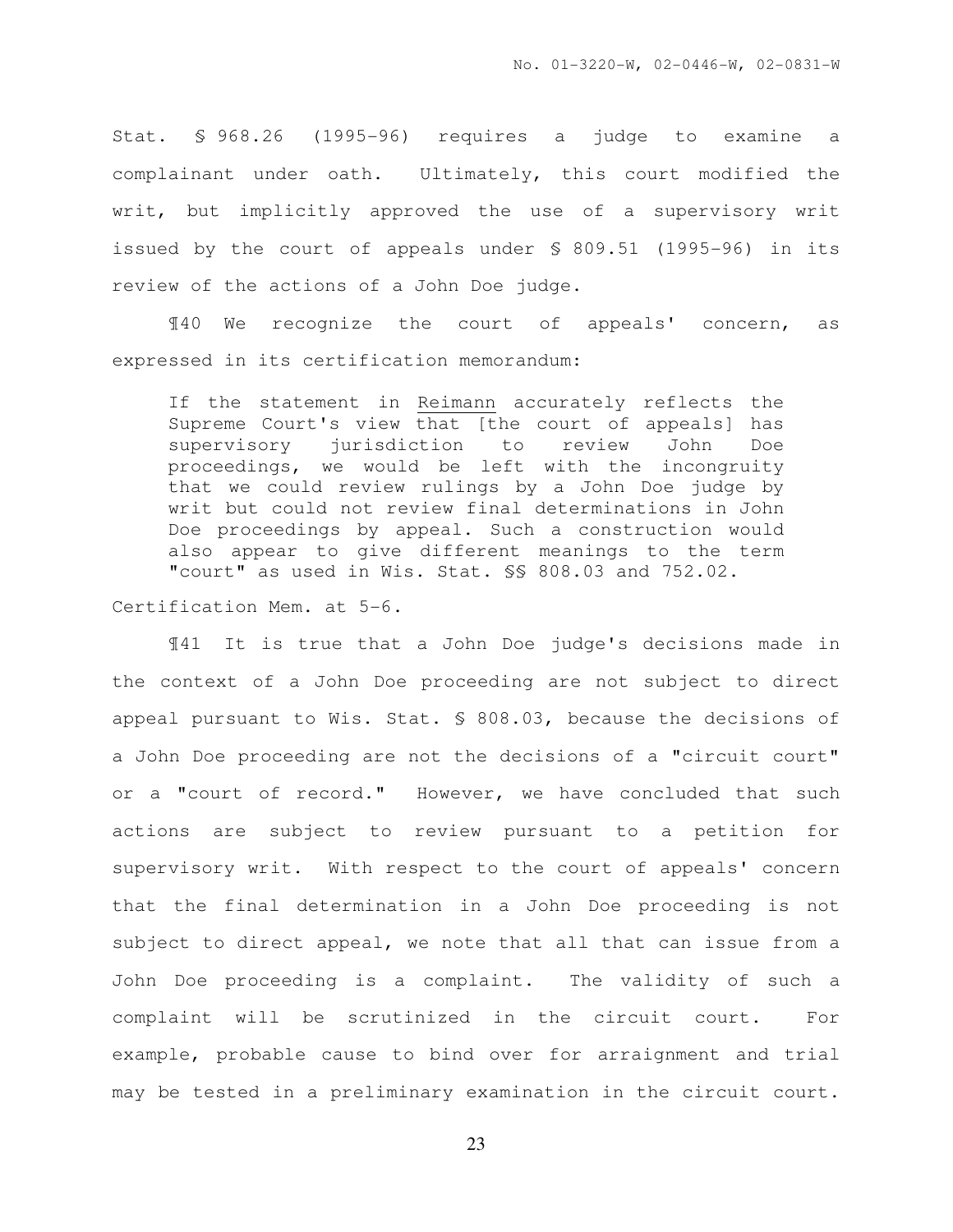See State v. Doe, 78 Wis. 2d 161, 165-66, 254 N.W.2d 210 (1977). In this sense, then, the final determination of a John Doe proceeding is subject to review.

¶42 State ex rel. Swan v. Elections Board, 133 Wis. 2d 87, 394 N.W.2d 732 (1986), does not require a contrary result, even though the dissent maintains that it does. In Swan, the Elections Board, relying on Wis. Stat. § 8.30(4), refused to certify Monroe Swan as a candidate entitled to have his name placed on a ballot for state senator in a 1984 primary election, because Swan had two federal felony convictions. Swan commenced an original action in the court of appeals, seeking a writ of mandamus to compel the Elections Board to place his name on the ballot. The court of appeals declared Wis. Stat. § 8.30(4) unconstitutional and granted the writ. On the filing of a petition for review, this court raised, sua sponte, the issue whether the court of appeals had jurisdiction of such an original action raising questions publici juris. We ultimately vacated the court of appeals' decision, concluding that the court of appeals was not empowered to issue a prerogative writ in that case, on the grounds that it had no original jurisdiction to issue the prerogative writ, and there was no basis for the court of appeals to exercise supervisory or appellate powers over the Elections Board.

¶43 We view Swan as a procedurally unusual and highly fact-specific case. In her dissent from that decision, now Chief Justice Abrahamson predicted this decision would "spawn numerous cases exploring the boundaries of the court of appeals'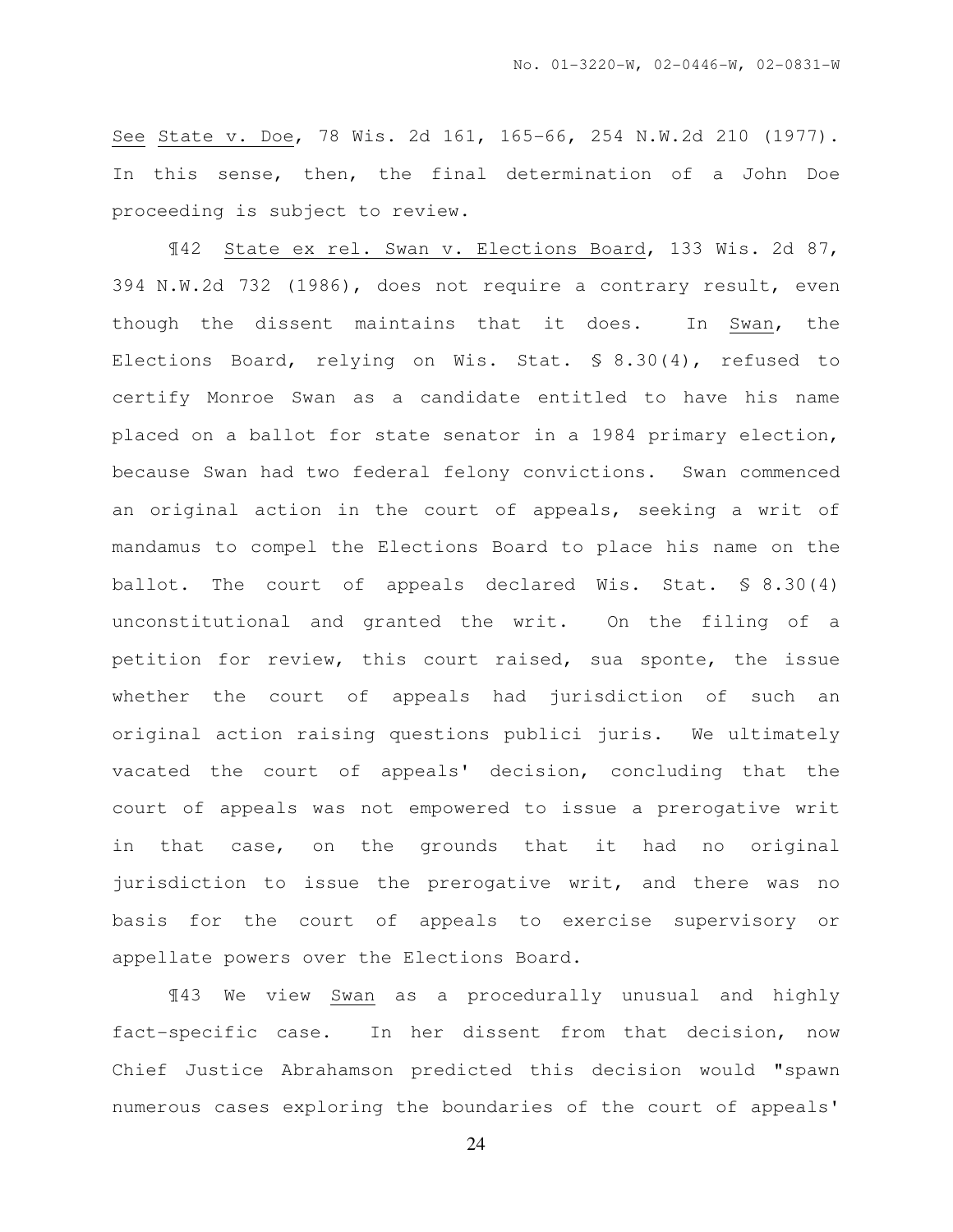'supervisory jurisdiction,' a concept less easily defined and more open textured than 'appellate jurisdiction.'" Id. at 106 (Abrahamson, J., dissenting). As the matters presently before the court attest, this prediction has come to pass.

¶44 However, we are of the opinion that Swan is procedurally distinguishable. First, it involved an administrative agency. The dissent calls this a "distinction without a difference" but we disagree. In Swan, when the writ petition was filed in the court of appeals, it was clear that the circuit court had jurisdiction to review the decision of the Elections Board with a right of appeal from a final judgment of the circuit court to the court of appeals pursuant to Wis. Stat. §§ 227.16(1)(a) and 227.21. Consequently, the Swan court's holding was based in part on the fact that it perceived no "jurisdictional underpinning" for the court of appeals' authority to issue the writ. By contrast, here we have concluded that the constitutional drafters involved, as well as the Wisconsin Legislature, intended to give the court of appeals supervisory jurisdiction over the actions of a judge in a John Doe proceeding, so there is a jurisdictional basis for the court of appeals to issue the supervisory writ.

¶45 Swan is further distinguishable in that it is not a "John Doe" case. The unusual nature of John Doe proceedings is such that the proceedings are not readily amenable to comparison with different proceedings. It is highly unlikely that the Swan court, despite its somewhat expansive discussion on the scope of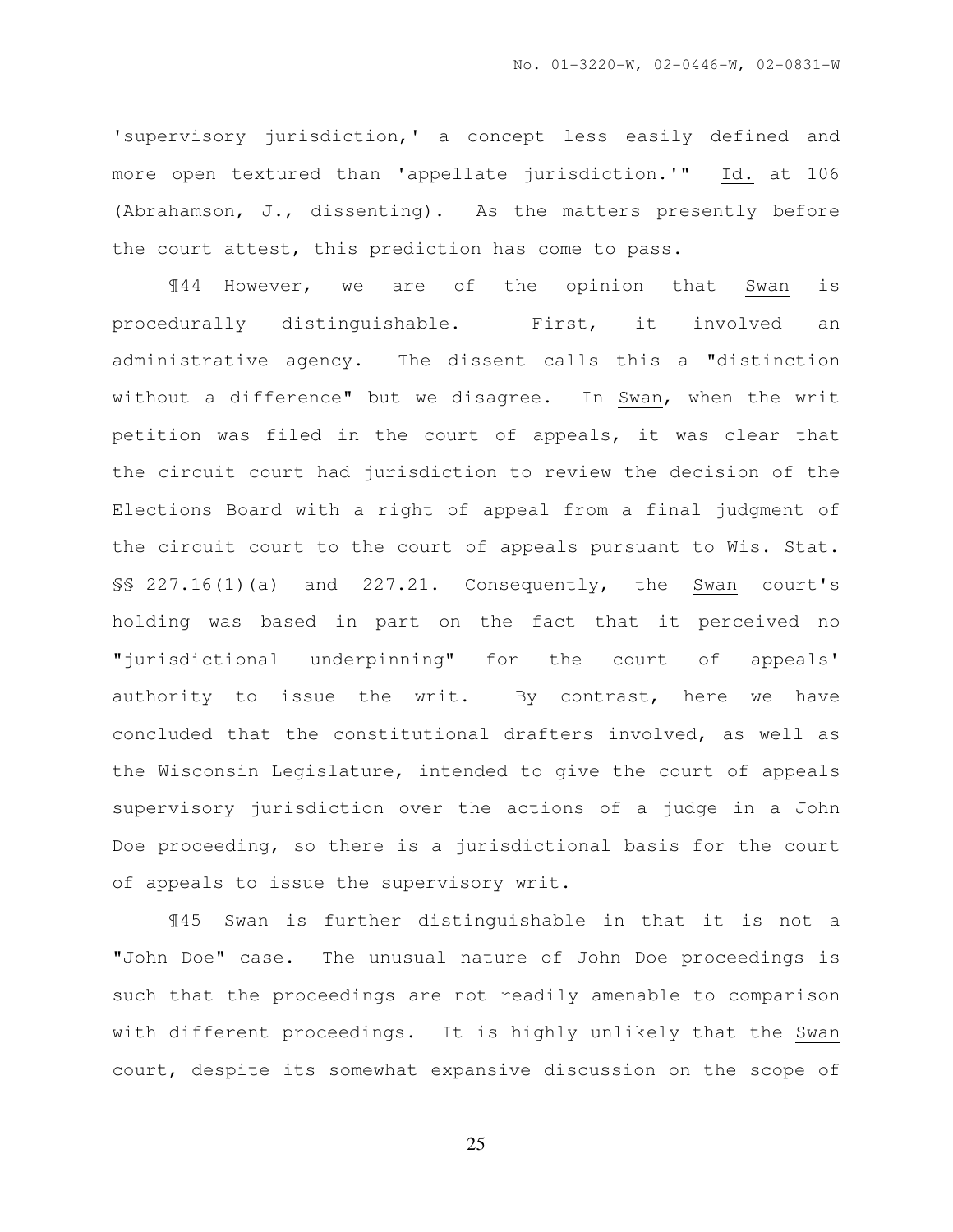the court of appeals' jurisdiction, even considered John Doe proceedings when ruling on that case.

¶46 In addition, the Swan decision relied heavily on the reasoning of State ex rel. Gilboy v. Circuit Court for Waukesha County, 119 Wis. 2d 27, 349 N.W.2d 712 (Ct. App. 1984), which we later overruled in State ex rel. James L.J. v. Circuit Court for Walworth County, 200 Wis. 2d 496, 546 N.W.2d 460 (1996). In the State ex rel. James L.J. case, we held that the court of appeals did have jurisdiction to hear a petition for a supervisory writ relating to a ruling made by a chief judge on a substitution request, even though a judge, rather than a court, made the ruling. Id.

¶47 We further note that Swan relied on the theory that questions publici juris must be brought to the supreme court, Swan, 133 Wis. 2d at 93, because the court of appeals is "charged primarily with error correcting in the individual case." Id. at 94.

¶48 On balance, we conclude that Wisconsin Constitution, Article VII, Section 5(3), read together with the language in Wis. Stat. § 808.03(2) and in Wis. Stat. § (Rule) 809.51(1) including "other person or body," is sufficiently broad in scope to permit the court of appeals to exercise supervisory jurisdiction over the actions of a judge presiding over a John Doe proceeding. Interpreting the constitution to allow for the court of appeals to exercise jurisdiction over the actions of a John Doe judge represents sound practice and is in keeping with the court of appeals' traditional role as an error-correcting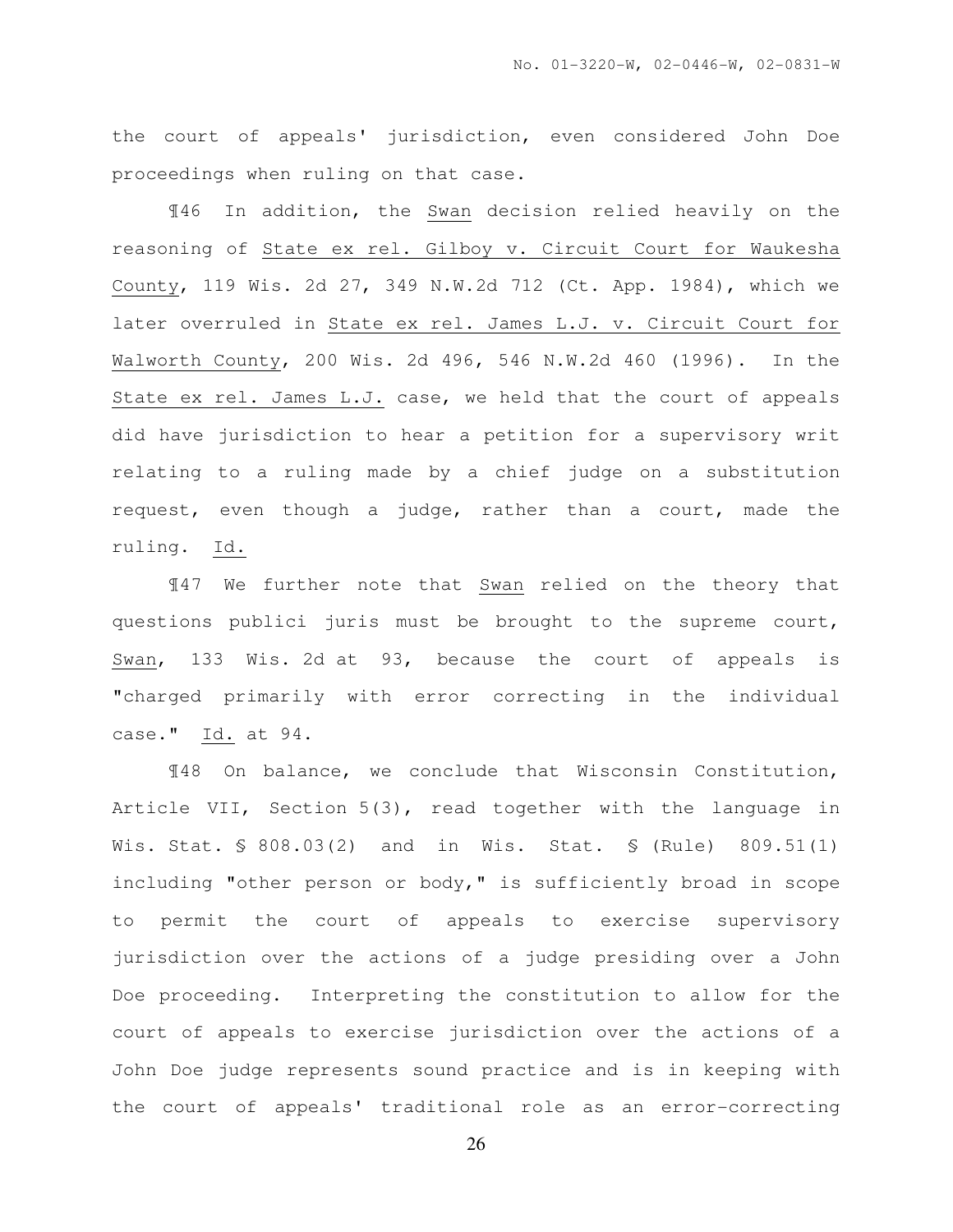court. See State ex rel. James L.J. v. Cir. Ct. for Walworth County, 200 Wis. 2d 496, 546 N.W.2d 460 (1996).

¶49 We emphasize, however, that writs stemming from John Doe proceedings should not become a vehicle for delaying a John Doe proceeding. Pursuant to Wis. Stat. (Rule) § 809.51(2), the court of appeals enjoys the discretion to deny a petition for supervisory writ ex parte, when warranted.

¶50 We now turn to certain procedural questions raised by these petitions. The first is whether a John Doe judge has the authority to disqualify counsel in a John Doe proceeding, as occurred in the matters of Unnamed Persons No. 1 and No. 2. Resolution of this issue has significant implications for the rights of witnesses in a John Doe proceeding.

¶51 In John Doe proceedings conducted in Wisconsin, witnesses and persons under investigation have substantial rights and due process protections. State v. Doe, 78 Wis. 2d 161, 165, 254 N.W.2d 210 (1977). One of those rights is to have counsel present during questioning. The John Doe statute does provide that "counsel shall not be allowed to examine his or her client, cross-examine other witnesses or argue before the judge." Wis. Stat. § 968.26. We construe this limitation to apply to counsel, such that counsel is not entitled to advocate on his or her client's behalf as typically occurs in the context of a circuit court proceeding. While the John Doe judge may impose limits on counsel's right of advocacy, this provision should not be interpreted to preclude the John Doe judge from entertaining argument when necessary to ensure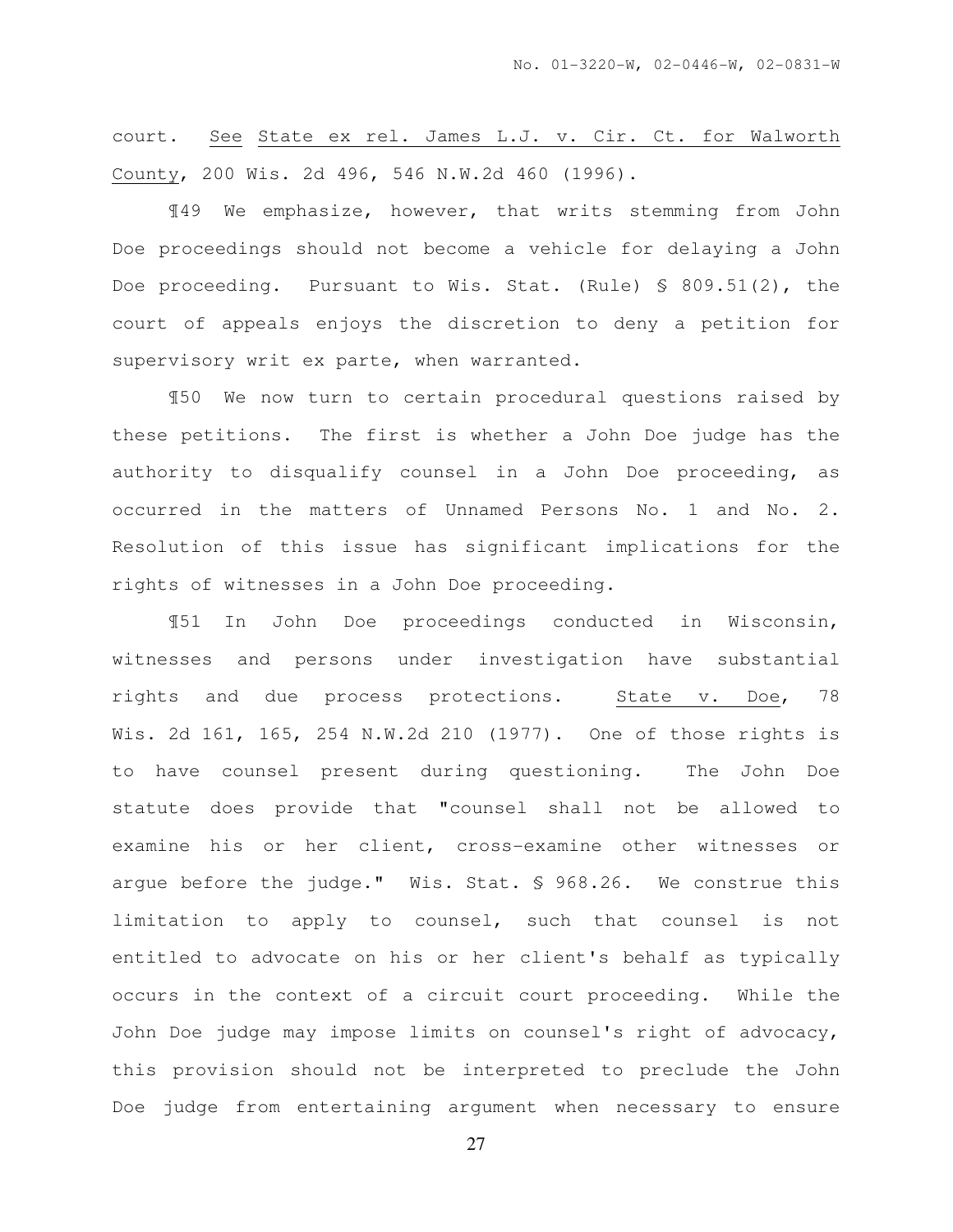procedural fairness. This is consistent with the practice of many John Doe tribunals. See, e.g., Washington, 83 Wis. 2d at 818-19 (noting that judge permitted argument); Noble, 253 Wis. 2d at 215.

¶52 This conclusion is consistent with the broad powers granted the John Doe judge. It is well settled that a John Doe judge has broad discretion to determine the nature and extent of John Doe proceedings. Niedziejko, 22 Wis. 2d 392. The judge also has final responsibility for the proper conduct of John Doe proceedings. State v. O'Connor, 77 Wis. 2d 261, 284, 252 N.W.2d 671 (1977) (stating that it is the John Doe judge's obligation "to ensure that the considerable powers at his or her disposal are at all times exercised with due regard for the rights of witnesses, the public, and those whose activities may be subject to investigation").

¶53 To that end, Wis. Stat. § 968.26 grants the John Doe judge the extraordinary authority to convene John Doe proceedings, to order the proceedings secret, and to issue a complaint or complaints as a result of the John Doe proceeding. See Reimann, 214 Wis. 2d 605.

¶54 A John Doe judge is also entitled to exercise the authority inherent in his or her judicial office. See In re Wis. Family Counseling Serv. v. State, 95 Wis. 2d 670, 675-76, 291 N.W.2d 631 (Ct. App. 1980). As such, a John Doe judge has authority to issue subpoenas, examine witnesses, adjourn the proceedings, take possession of subpoenaed records, adjudicate probable cause, and issue and seal warrants. See, e.g., State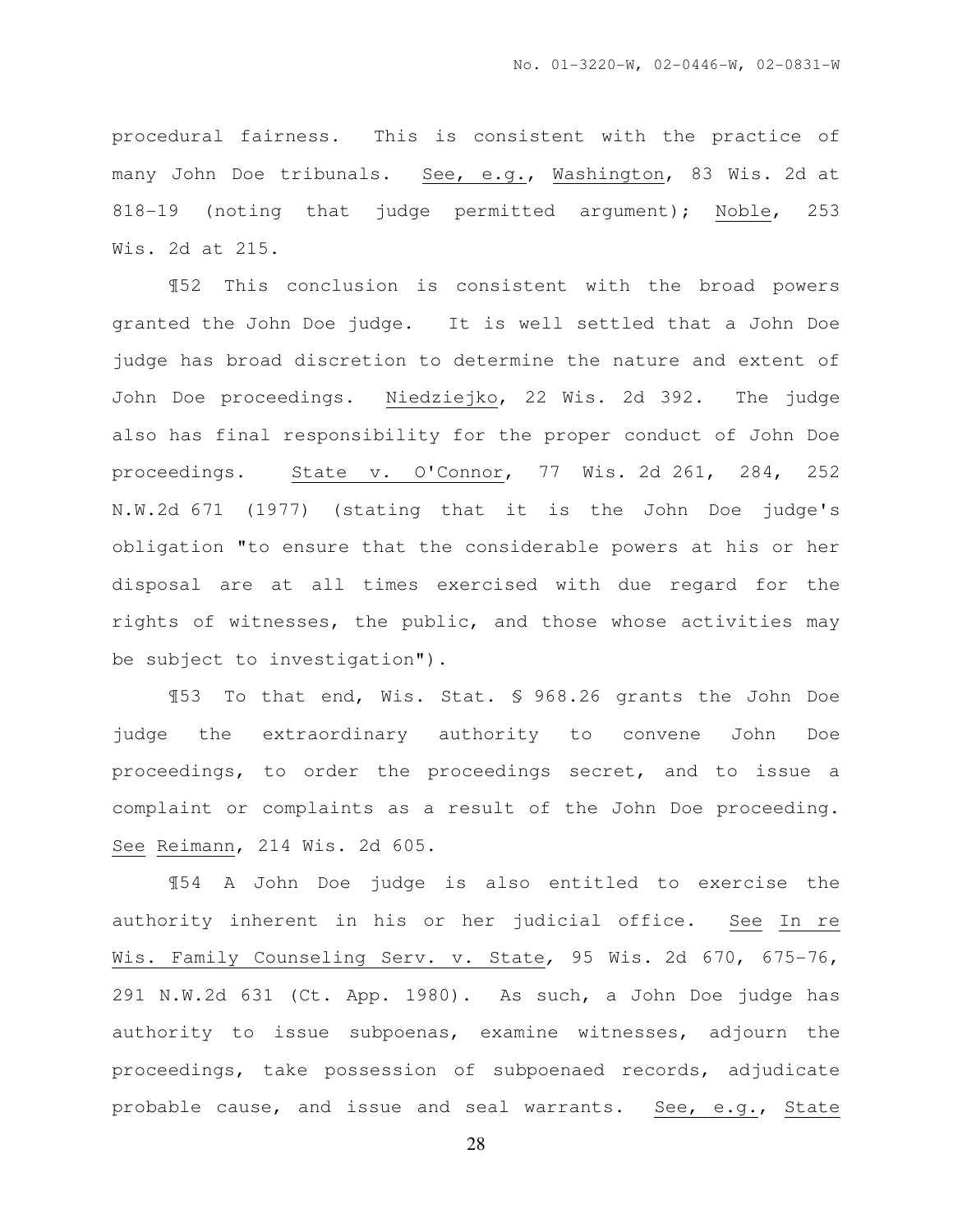v. Cummings, 199 Wis. 2d 721, 735-36, 546 N.W.2d 406 (1996) (holding John Doe judge has authority to seal search warrant despite lack of express statutory authority); State v. Kielisch, 123 Wis. 2d 125, 131, 365 N.W.2d 904 (Ct. App. 1985).<sup>15</sup>

¶55 We have presumed that the grant of jurisdiction to John Doe judges "includes those powers necessary to fulfill the jurisdictional mandate." See Cummings, 199 Wis. 2d at 736. It is the John Doe judge's responsibility to ensure procedural fairness, and matters such as attorney conflicts of interest may indeed interfere with procedural fairness, particularly in a matter where a conflict may not be subject to waiver because of a secrecy order. The commentary to SCR 20:1.7, regarding attorney conflicts of interest, is cited by the dissent to support the assertion that a John Doe judge lacks the authority to disqualify counsel. However, the same commentary observes that opposing counsel may raise the question of a conflict "[w]here the conflict is such as clearly to call in question the fair or efficient administration of justice . . . . " Comment to SCR 20:1.7 (2002). Accordingly, we conclude that a John Doe judge must have the authority to disqualify counsel, and may

l.

 $15$  A John Doe judge does not, however, enjoy the statutory powers of a court. See State ex rel. Jackson v. Coffey, 18 Wis. 2d 529, 536, 118 N.W.2d 939 (1963). In the examples cited by the dissent involving contempt proceedings, immunity grants, and the like, a "court" must decide the motions. The relevant statutes governing immunity and contempt explicitly provide that those particular decisions must be made by a "court." See, e.g., Wis. Stat. § 972.08 (indicating person may be compelled to testify "by order of the court"); Wis. Stat. § 785.05 (referring to contempt "of court").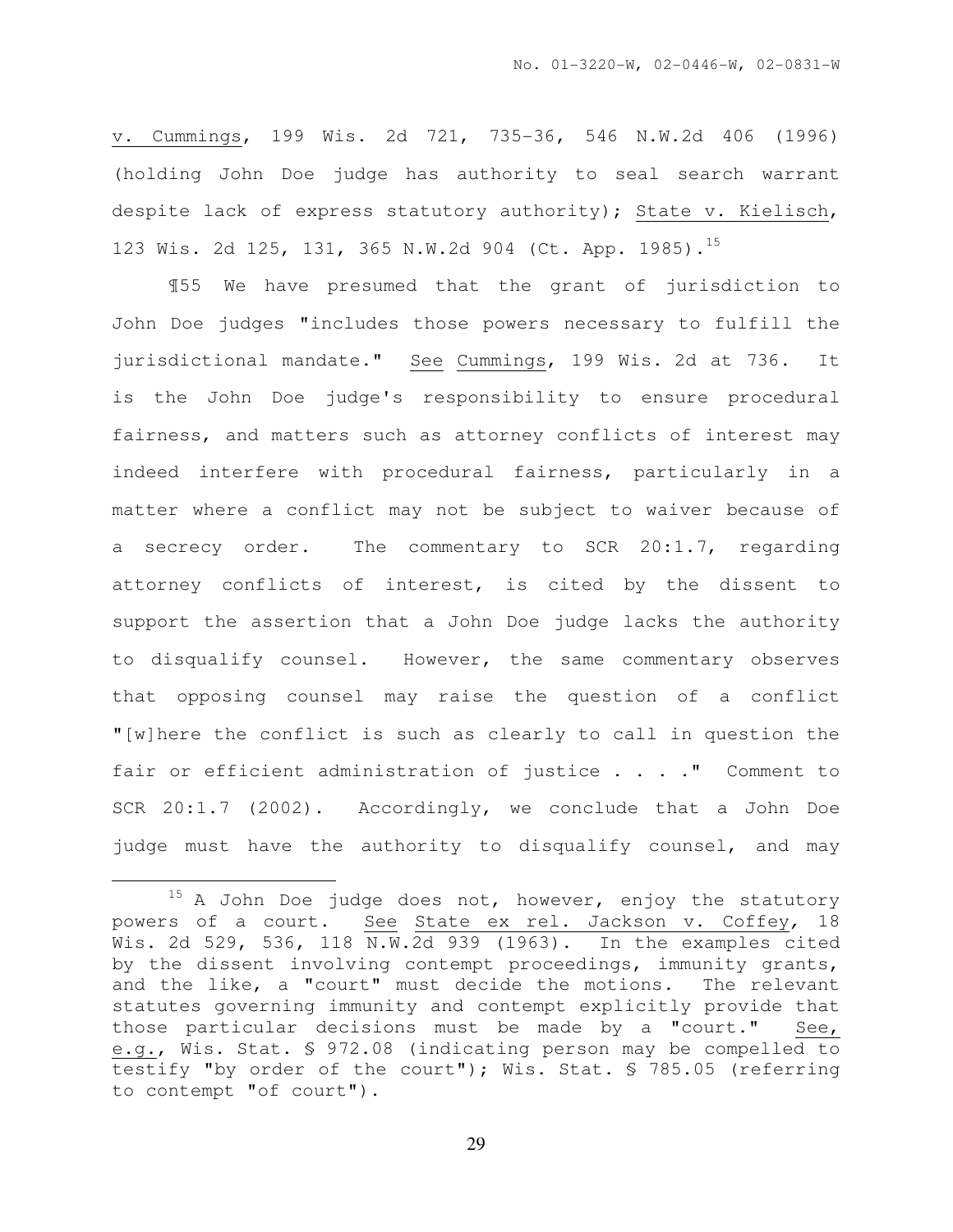permit argument by counsel when necessary to ensure procedural fairness. State v. Washington, 83 Wis. 2d 805, 823, 266 N.W.2d 597 (1978) (citing State v. O'Connor, 77 Wis. 2d 261, 284, 252 N.W.2d 671 (1977)). See also State v. Doe, 78 Wis. 2d 161, 165, 254 N.W.2d 210 (1977). Denying a John Doe judge the ability to disqualify counsel would seriously reduce the ability of the John Doe judge to carry out his or her responsibilities with respect to the proper conduct of John Doe proceedings.

 ¶56 Were we required, however, to review the John Doe judge's exercise of discretion in these matters, we would be greatly hampered by the absence of any record for our review. In the briefs filed in this court, the John Doe judge explained at length her reasons for disqualifying counsel for Unnamed Persons No. 1 and No. 2. But, the fact remains that there are simply no findings, conclusions or reasons on the record, other than the briefs, for this court to review to determine whether the judge did, in fact, properly exercise her discretion here.

¶57 We, therefore, remind John Doe judges to be mindful that, when rendering judicial decisions in the context of a John Doe proceeding, they must create a record for possible review. See SCR 72.01(26) (governing retention of the record created in a John Doe proceeding). We appreciate that the John Doe judge could conclude that the terms of the secrecy order may preclude a disclosure of the factual basis for the disqualification orders to the petitioners and their counsel. However, our system of justice demands that there be some basis set forth to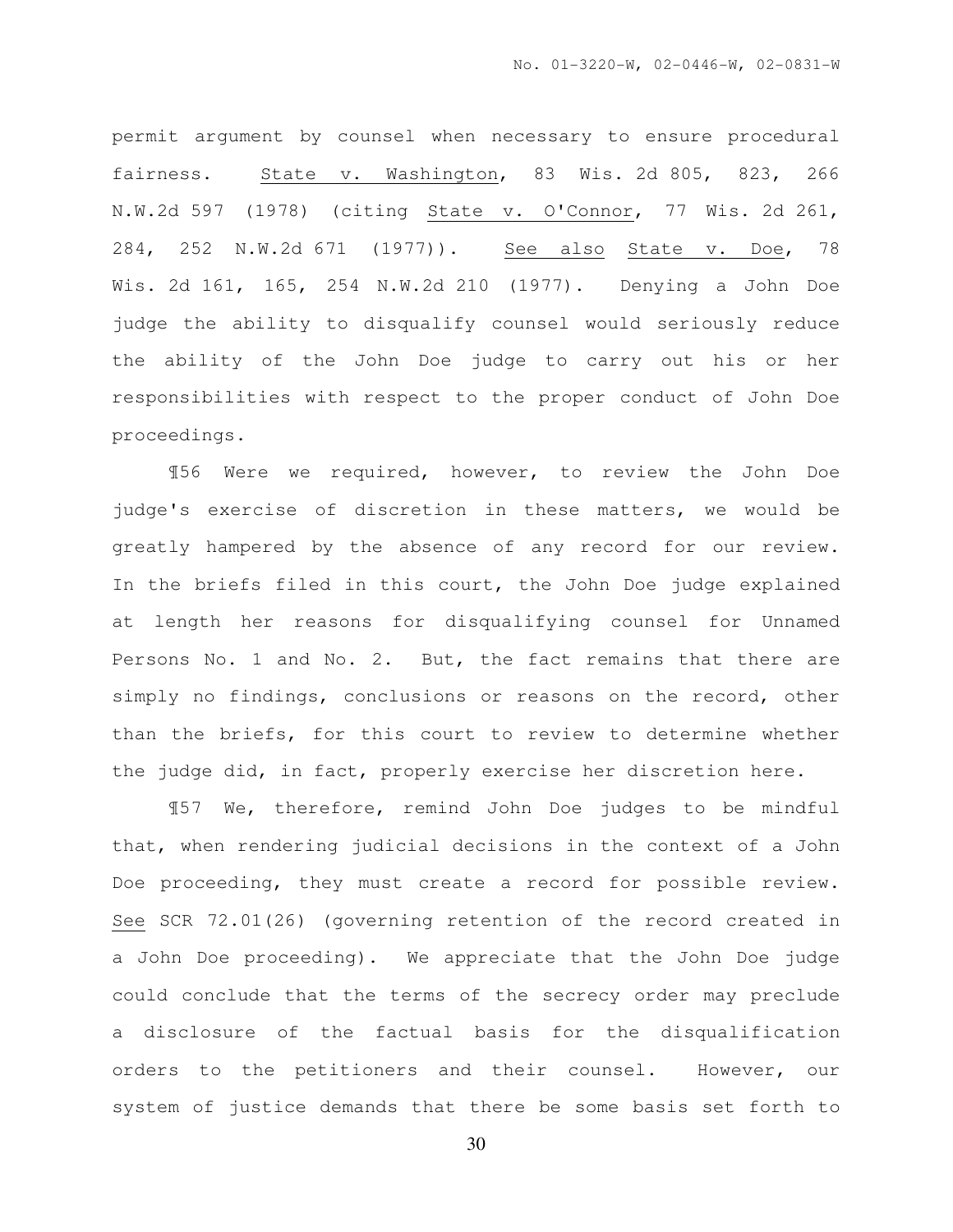facilitate review. If necessary to preserve the integrity of a secret John Doe proceeding, the details concerning the grant or denial of such a motion need not be recited in open court. State ex rel. Newspapers, Inc. v. Cir. Ct. for Milwaukee County, 65 Wis. 2d 66, 72, 221 N.W.2d 894 (1974); State ex rel. Jackson v. Coffey, 18 Wis. 2d 529, 536, 118 N.W.2d 939 (1963). The facts comprising the basis for the disqualification order may be sealed and, in the event of further review, submitted directly to the reviewing court for in camera review. Such a procedure protects the integrity of the underlying John Doe proceeding, and also protects the excluded parties from arbitrary or capricious decisions.

¶58 It so happens that the John Doe judge vacated the disqualification orders that were the subject of the petitions filed in the court of appeals. Therefore, we need not consider whether the judge erroneously exercised her discretion in disqualifying counsel for Unnamed Persons No. 1 and No. 2 in these matters.<sup>16</sup>

l.

<sup>&</sup>lt;sup>16</sup> These proceedings also raise a question about the authority of a John Doe judge to issue orders regarding an issue while a writ proceeding involving the same issue is pending in an appellate court. As a general rule, in the context of a direct appeal pursuant to Wis. Stat. § 808.03, service of a notice of appeal strips the circuit court of all jurisdiction regarding the case, except where there is a specific grant of authority permitting the trial court to act. Wis. Stat. § 808.075; In re Marriage of Hengel v. Hengel, 120 Wis. 2d 522, 355 N.W.2d 846 (Ct. App. 1984) (finding since no specific exception was applicable, trial court judge had no power to act on attorneys fees after notice of appeal was filed). See also Seyfert v. Seyfert, 201 Wis. 223, 226, 229 N.W. 636 (1930) (recognizing the general rule).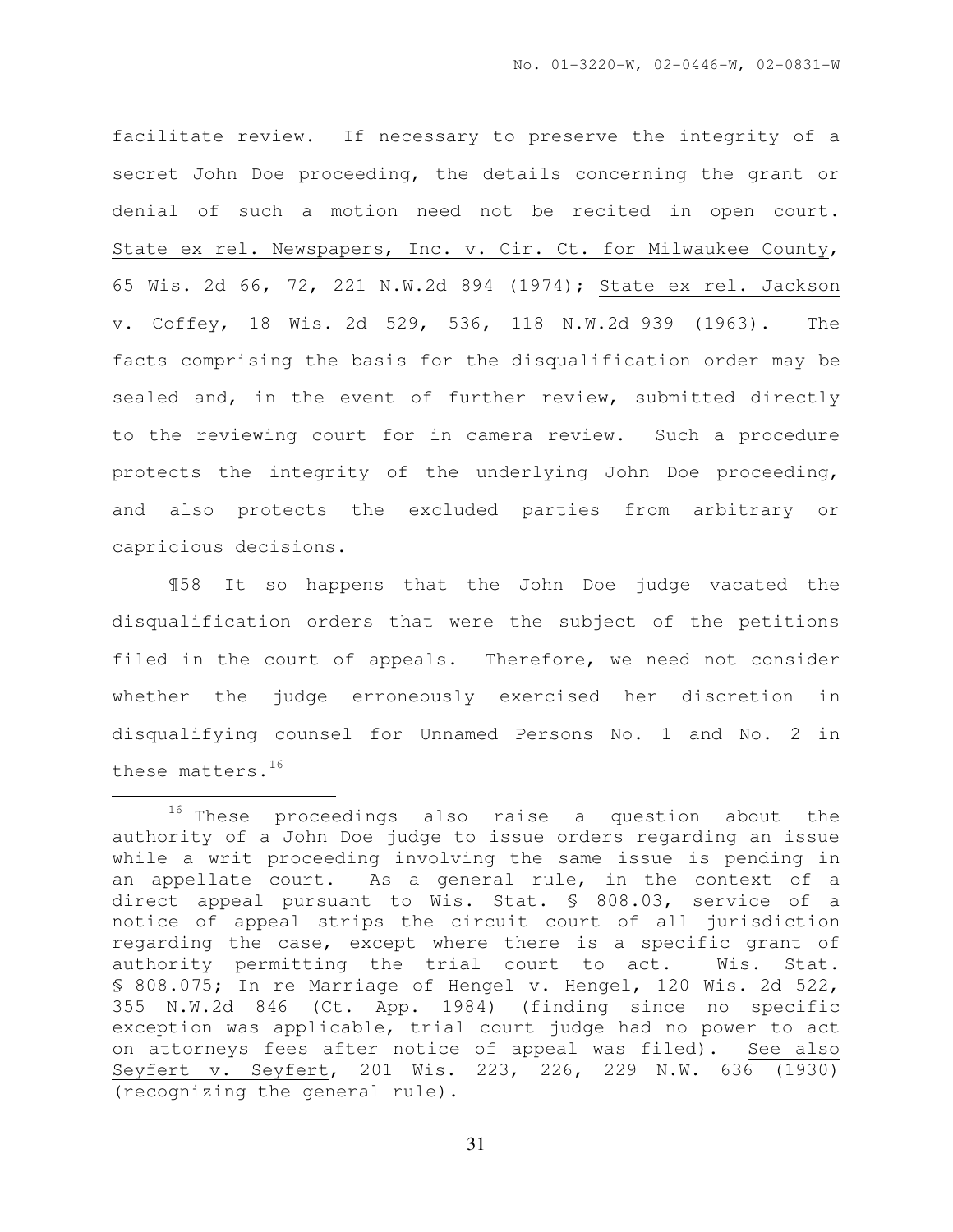¶59 Finally, we address whether the court of appeals may, sua sponte, seal the appellate record in an action involving a petition for supervisory writ stemming from a secret John Doe proceeding. It is clear that a John Doe judge has authority to designate a John Doe proceeding as secret and to issue appropriate orders to that effect. The John Doe statute, Wis. Stat. § 968.26, provides in relevant part: "[T]he record of the proceeding and the testimony taken shall not be open to inspection by anyone except the district attorney unless it is used by the prosecution at the preliminary hearing or the trial of the accused and then only to the extent that it is so used."

¶60 Indeed, we have recognized that it is sometimes desirable for John Doe proceedings to be carried out in secrecy. See, e.g., Newspapers, 65 Wis. 2d at 72; see also Jackson, 18 Wis. 2d 529 (upholding secrecy orders against constitutional challenge). There are a number of reasons why secrecy may be vital to the very effectiveness of a John Doe proceeding. These include:

(1) keeping knowledge from an unarrested defendant which could encourage escape;

(2) preventing the defendant from collecting perjured testimony for the trial;

(3) preventing those interested in thwarting the inquiry from tampering with prosecutive testimony or secreting evidence;

(4) rendering witnesses more free in their disclosures; and

(5) preventing testimony which may be mistaken or untrue or irrelevant from becoming public.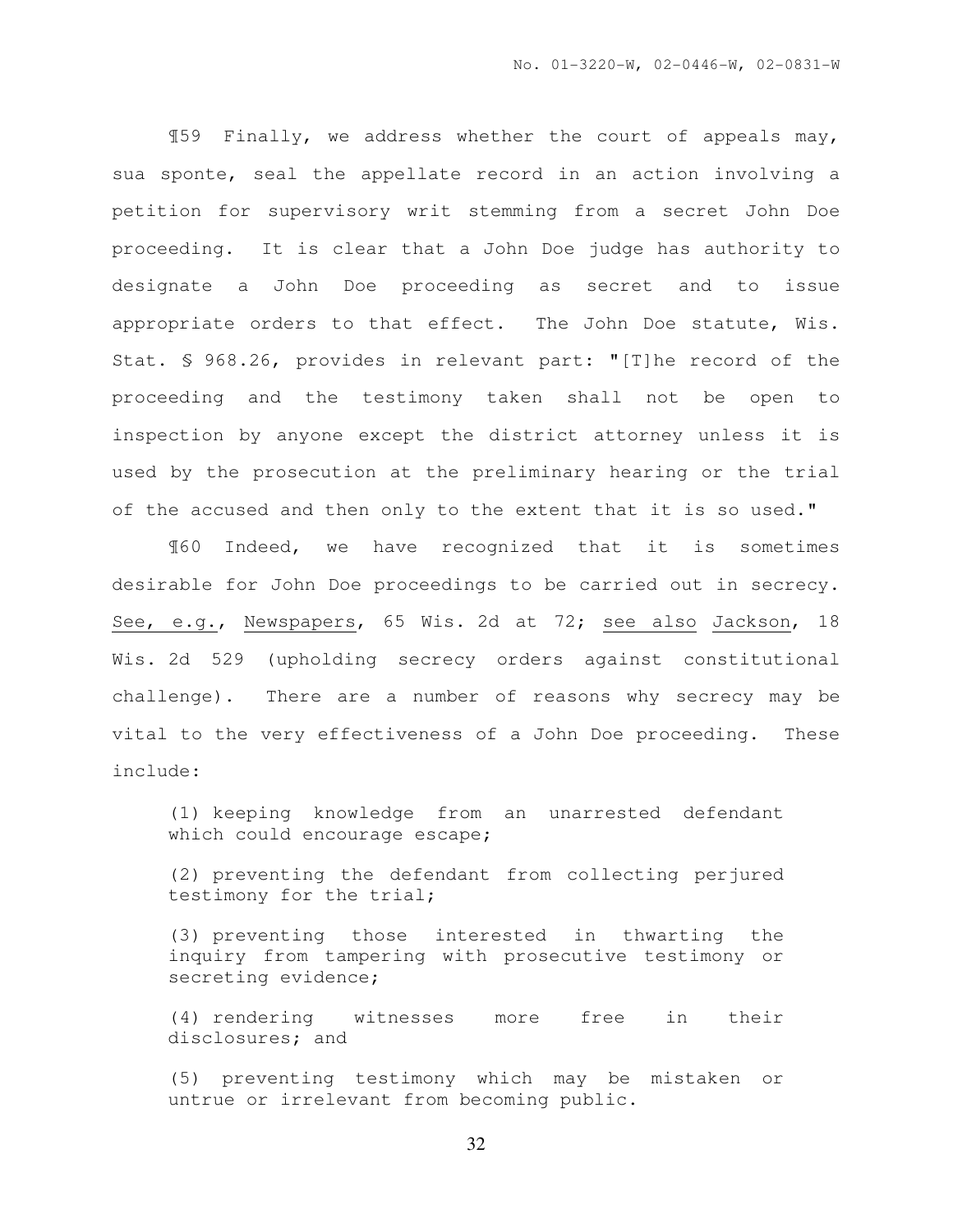State v. Cummings, 199 Wis. 2d 721, 736, 546 N.W.2d 406 (1996) (citing State v. O'Connor, 77 Wis. 2d 261, 279, 252 N.W.2d 671 (1977)).

¶61 The precise scope of a permissible secrecy order will, of course, vary from proceeding to proceeding. However, as we observed in O'Connor, "[s]ecrecy of John Doe proceedings and the records thereof is not maintained for its own sake." Id. at 283. The policy underlying secrecy is directed to promoting the effectiveness of the investigation. Id. at 286. Therefore, any secrecy order "should be drawn as narrowly as is reasonably commensurate with its purposes." Id. An allegation that a secrecy order issued in a John Doe proceeding exceeds the scope of the statutory authority provided in Wis. Stat. § 968.26 is subject to review. See, e.g., Jackson, 18 Wis. 2d 529.

¶62 Typically, a permissible secrecy order issued in a John Doe proceeding may properly encompass information concerning questions asked, answers given, transcripts of the proceedings, exhibits produced during the proceedings, or "other matters observed or heard in the secret session at a John Doe Proceeding." See O'Connor, 77 Wis. 2d at 279; Jackson, 18 Wis. 2d at 545-47; see also State ex rel. Kowaleski, 254 Wis. at 370-71 (holding that a John Doe secrecy order exists, in part, to protect the witnesses).

¶63 As such, a document that is not used as an actual exhibit or entered into the record, but is used to question a witness, may be included within the scope of the secrecy order as a "matter observed or heard." Similarly, if a witness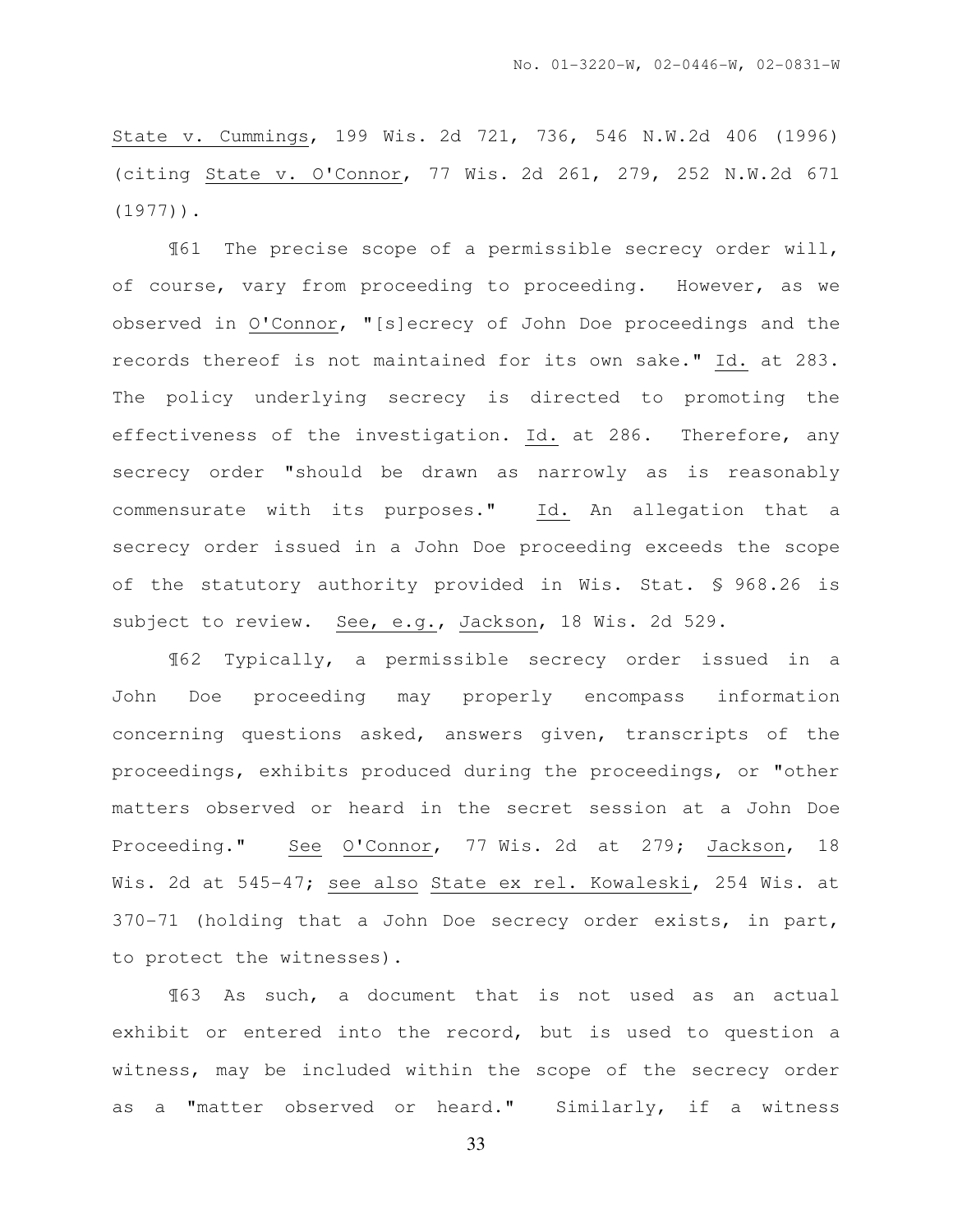noticed that the prosecutor had documents in his or her possession, but those documents were not used to question the witness, the witness would still be precluded from telling anyone that he or she had observed that the prosecutor had those records because those documents would constitute a "matter observed."<sup>17</sup>

¶64 Although several of the parties intimated that the secrecy order in the underlying John Doe proceeding was overbroad in its application, the question formally presented for our review is whether the court of appeals has authority to seal the record when a petition for supervisory writ is filed that derives from a secret John Doe proceeding. Wisconsin statutes and case law do not specifically address this issue.

¶65 The Newspapers contend that the court of appeals had no authority to seal the record in these cases without making appropriate public findings. They emphasize that all records

 $\overline{a}$ 

 $17$  A John Doe secrecy order would not, however, prohibit a witness from disclosing what he or she knows about an incident or the subject of the inquiry. Similarly, there appears to be no compelling reason for the names of persons subpoenaed as witnesses but who do not appear or testify to be regarded as secret, although neither the John Doe judge nor the prosecutor must provide any list of persons subpoenaed, whether they testify or not because release of that information could prove inimical to the John Doe proceeding. See In re Wisconsin Family Counseling Servs. v. State, 95 Wis. 2d 670, 673, 291 N.W.2d 631 (Ct. App. 1980) ("the public's right to know has never been interpreted to provide such unlimited access to public records that the state is unable to effectively prosecute and punish criminals and protect society from criminal ravaging").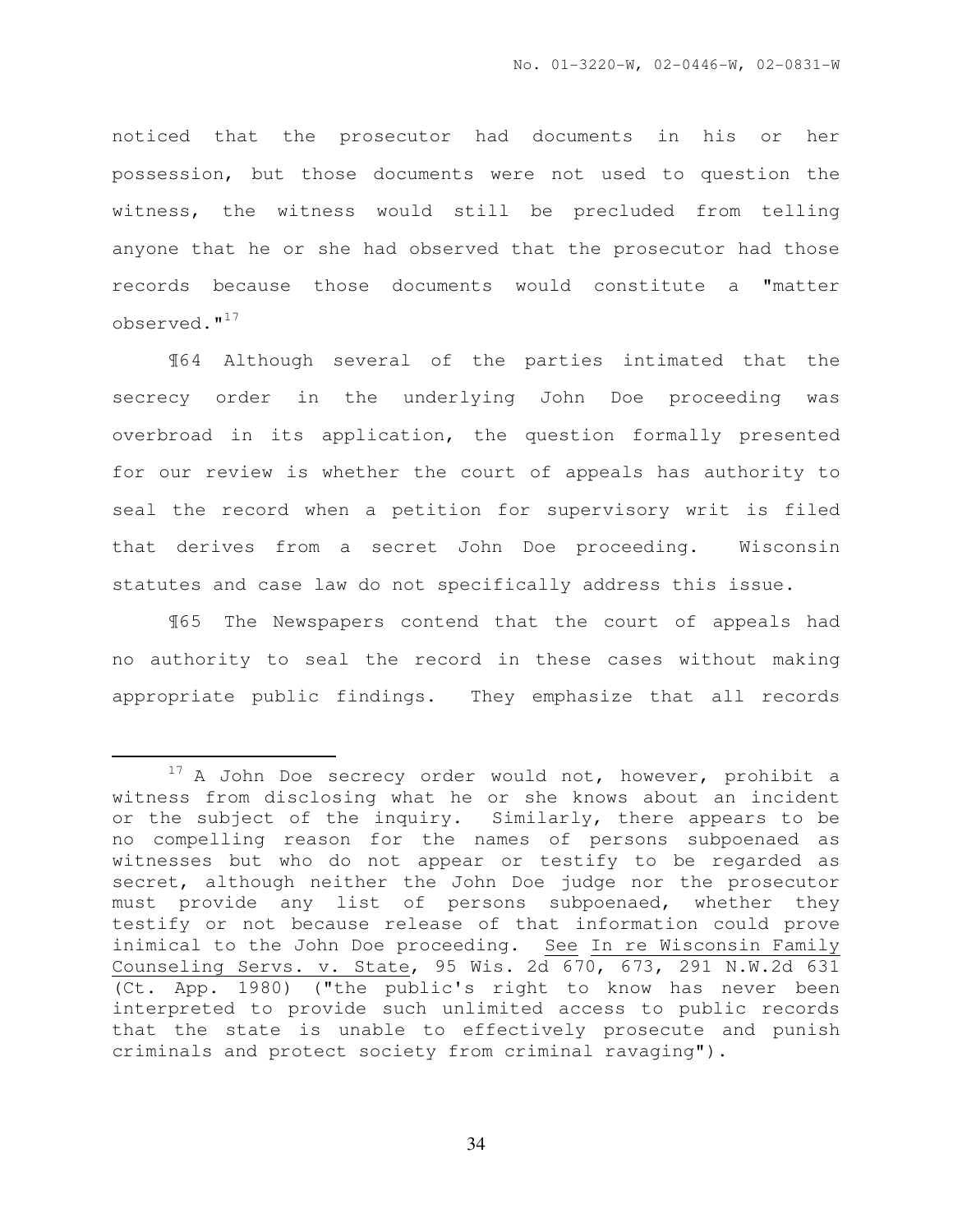and proceedings are presumed public, and assert that they may be closed only when the court determines, after hearing and the making of explicit findings, that overwhelming public values connected with the administration of justice will be subverted by making them public.

¶66 We agree that the public records law, Wis. Stat. § 19.35, is applicable to this issue and we reaffirm the general presumption that all public records shall be open to the public. Wis. Stat. §§ 19.31-19.39. This presumption reflects the basic principle that the people must be informed about the workings of their government, and that openness in government is essential to maintain the strength of our democratic society. Id. We have recognized, however, that the policy toward openness, although strong, is not absolute. Milwaukee Teachers' Educ. Ass'n v. Bd. of Sch. Dirs., 227 Wis. 2d 779, 787, 596 N.W.2d 403 (1999). A balance must be struck between the public's right to be informed about the workings of its government and the legitimate need to maintain the secrecy of certain John Doe proceedings.

¶67 To that end, the public records law provides that a requester has a right to inspect any record "[e]xcept as otherwise provided by law." Wis. Stat. § 19.35(1). The John Doe statute, Wis. Stat. § 968.26, which authorizes secrecy in John Doe proceedings, is a clear statement of legislative policy and constitutes a specific exception to the public records law. It is critical that when a John Doe judge issues a secrecy order pursuant to Wis. Stat. § 968.26, the judge must be assured that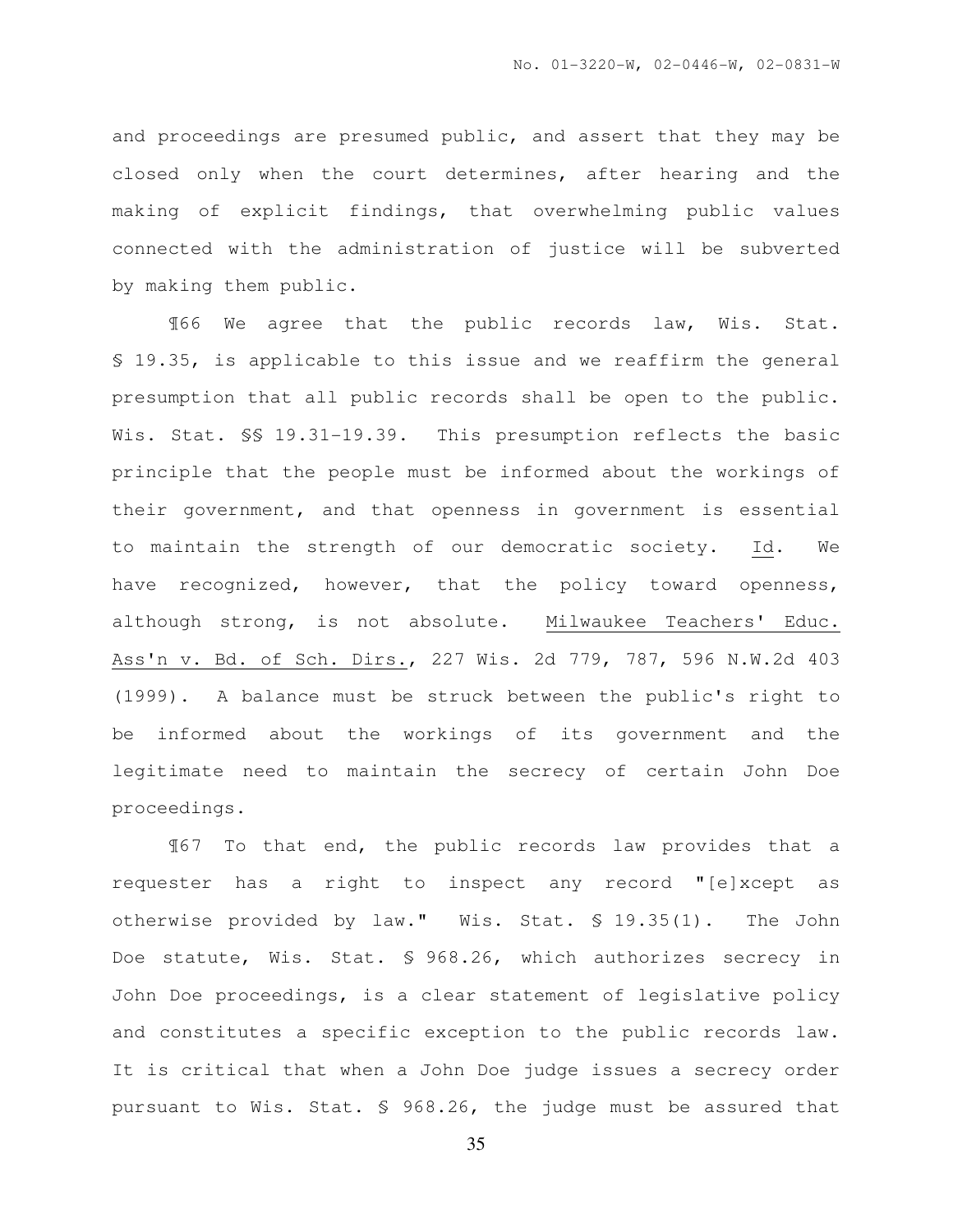secrecy will be preserved when and if the matter reaches an appellate court. Seeking review in the court of appeals must not become a vehicle to undermine the secrecy or integrity of a John Doe proceeding.

¶68 Therefore, on review of a petition for a writ stemming from a secret John Doe proceeding, the court of appeals may seal parts of a record in order to comply with existing secrecy orders issued by the John Doe judge. As noted above, a permissible secrecy order may properly encompass information concerning questions asked, answers given, transcripts of the proceedings, exhibits produced during the proceedings, or "other matters observed or heard in the secret session at a John Doe Proceeding." See O'Connor, 77 Wis. 2d at 279. Therefore, this information may be sealed by the appellate court. Indeed, failure to protect this information on review would compromise John Doe investigations and encourage frivolous requests for review by disgruntled individuals seeking to expose the details of the underlying proceeding.

¶69 Here, the court of appeals faced a difficult predicament. It was presented with three separate petitions for supervisory writ deriving from a secret John Doe proceeding about which it knew very little, save that there was a secrecy order that was to be strictly observed. The record of the entire underlying John Doe proceeding was not available to the court of appeals, nor, indeed, was it available to this court, to evaluate whether particular documents needed to be sealed to protect the integrity of the underlying John Doe proceeding.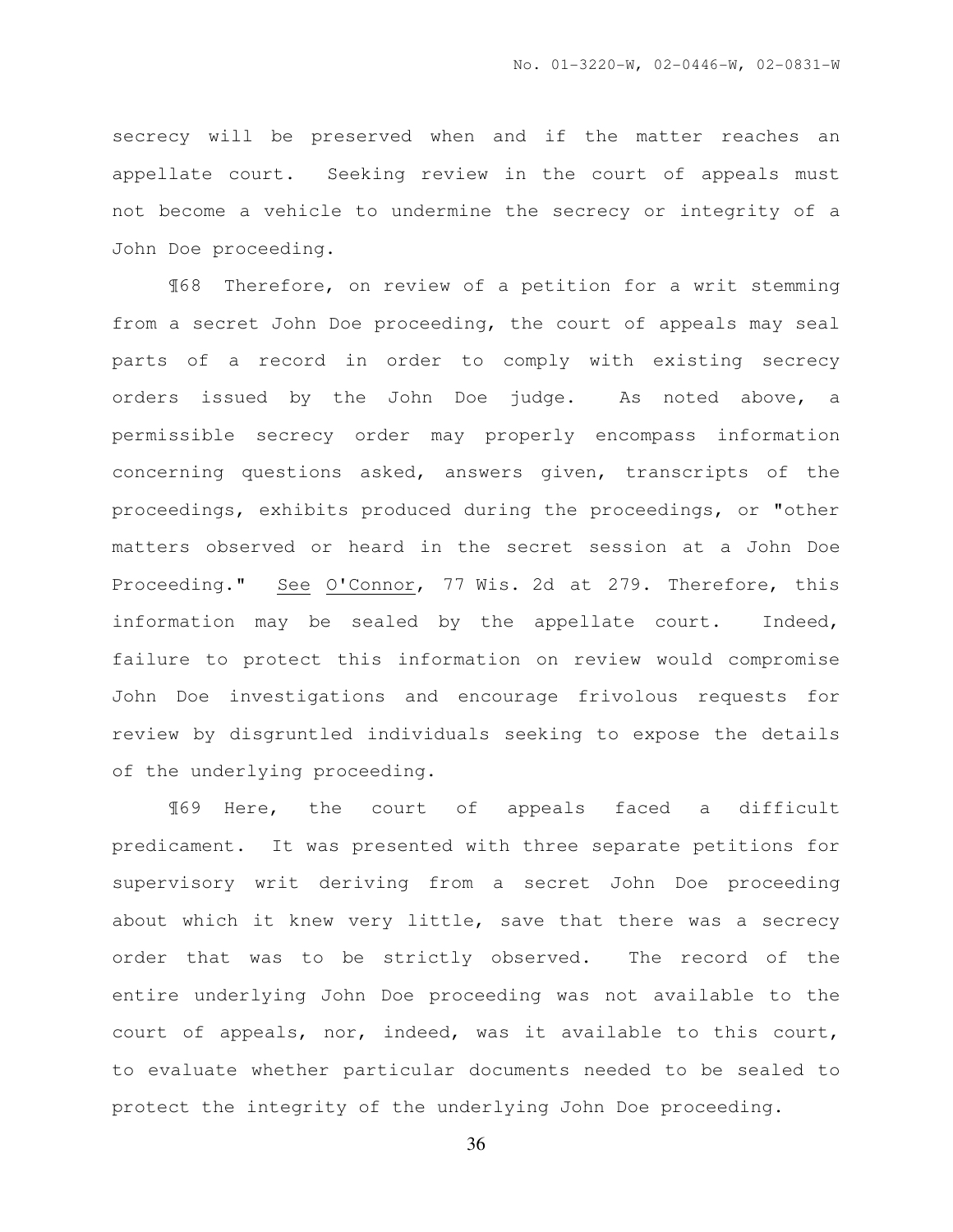¶70 In an effort to avoid such dilemmas in the future, we outline the following procedure to guide counsel and the courts when a petition for supervisory writ that derives from a secret John Doe proceeding is filed in the court of appeals.

¶71 The party seeking review of a John Doe judge's decision shall file the petition for supervisory writ in the court of appeals, together with a motion seeking leave to file under seal any portions of the petition or record that fall within the scope of an existing secrecy order, but which the petitioner deems necessary to prosecute his or her petition. The State may respond to that motion. The court of appeals can then entertain the motion, and conduct an in camera review of the documents proposed to be filed under seal. If the documents appear to fall legitimately within the scope of a permissible secrecy order, the court may grant the motion and the documents will be filed under seal. $^{18}$ 

¶72 Here, the John Doe judge has advised the court that the following documents, which are already part of the appellate record, must remain sealed because each is subject to the

 $\overline{a}$ 

 $18$  In certain cases, such as the petitions filed by Unnamed Persons No. 1 and No. 2 relating to the John Doe judge's order disqualifying counsel, the petitioner may not have been granted access to the record of the proceedings he or she seeks to challenge because of a secrecy order. In such cases, the petitioner shall so advise the court and the court of appeals may issue an order directing the clerk of the circuit court to transmit the relevant documents to the court of appeals, under seal, so that the court of appeals can conduct an in camera review of the record relating to the John Doe judge's decision.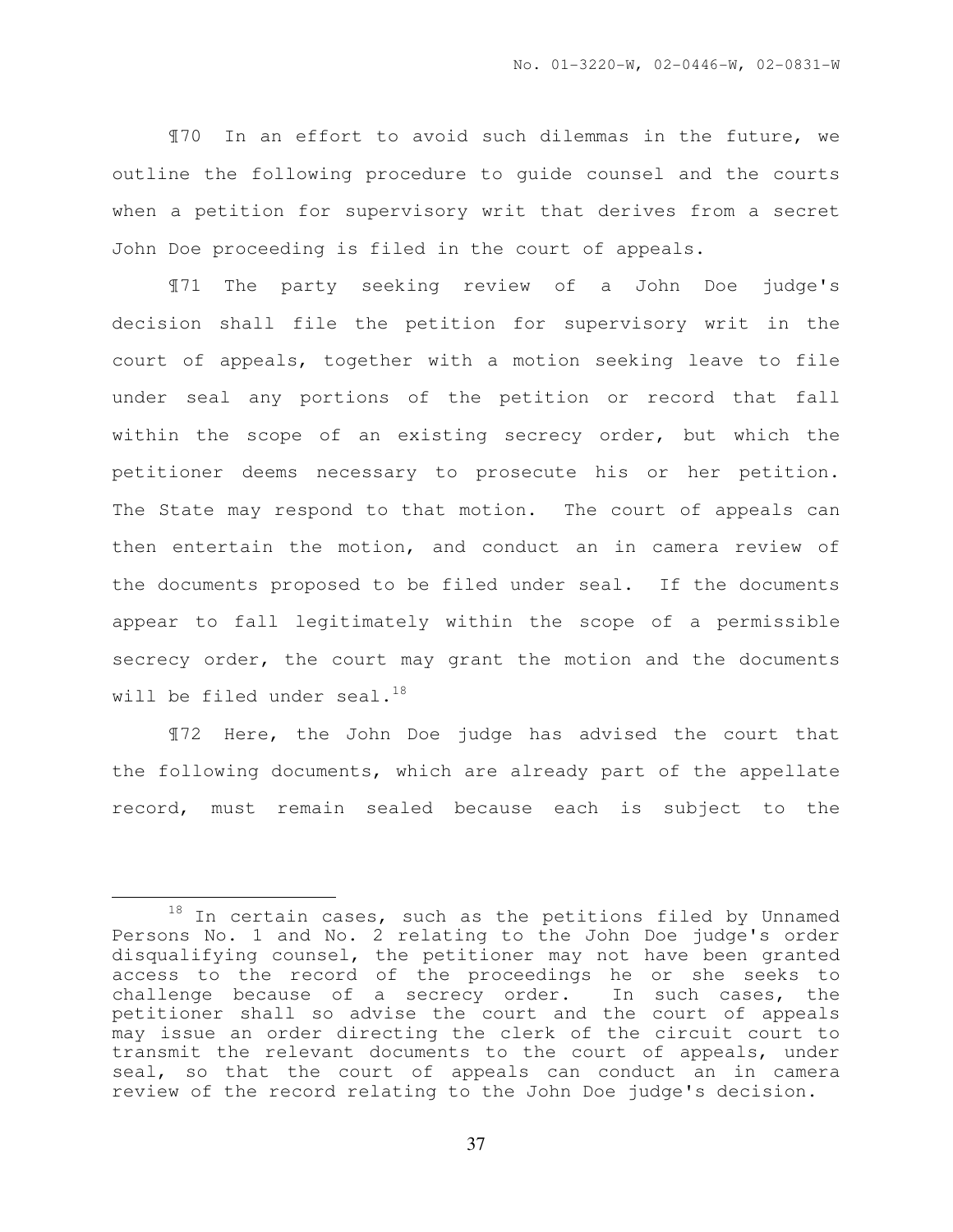secrecy order issued in the underlying John Doe proceeding. Those documents are:

1. Transcript of John Doe proceeding included in Unnamed Person No. 1's Appendix filed in the Court of Appeals on December 3, 2001.

2. John Doe orders dated July 27, 2001 and August 17, 2001, included in Unnamed Person No. 1's Appendix filed in the Court of Appeals on December 3, 2001, and as Exhibit 10 to Unnamed Person No. 3's Memorandum in Support of Petition for Supervisory Writ dated March 25, 2002.

3. John Doe order dated November 21, 2002 included in Unnamed Person No. 1's Appendix filed in the Court of Appeals on December 3, 2001.

4. John Doe order dated January 30, 2002 included as Exhibit 1 to Unnamed Person No. 2's Petition for Leave to Appeal Non-Final Order, or in the alternative, for review by Supervisory Writ, dated February 13, 2002.

5. Affidavit describing examination which occurred during the John Doe proceeding included as Exhibit 4 to Unnamed Person No. 3's Memorandum in Support of Petition for Supervisory Writ dated March 25, 2002.

6. John Doe Subpoena for Unnamed Person No. 3 included as Exhibit 5 to Unnamed Person No. 3's Memorandum in Support of Petition for Supervisory Writ dated March 25, 2002.

7. John Doe motion dated April 30, 2002 and John Doe order dated April 30, 2002 attached to the State's Motion to Dismiss Petition for Supervisory Writ on Ground of Mootness dated May 2, 2002 in Case No. 01- 3220-W (Unnamed Person No. 1).

8. John Doe motion dated April 30, 2002 and John Doe order dated April 30, 2002 attached to the State's Motion to Dismiss Petition for Supervisory Writ on Ground of Mootness dated May 2, 2002 in Case No. 02- 0446-W (Unnamed Person No. 2).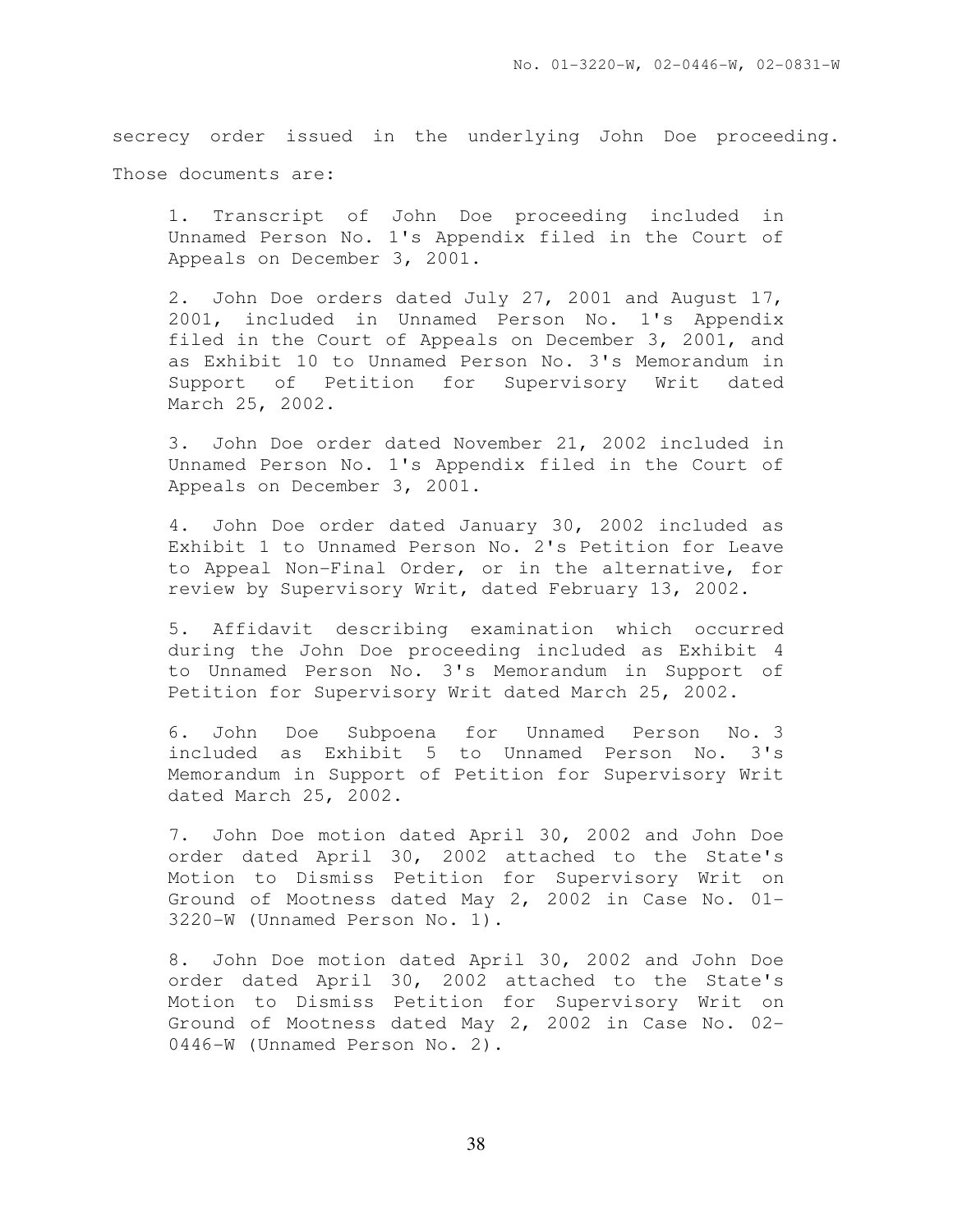9. John Doe order dated May 30, 2002 attached to the State's Motion to Supplement the Record dated May 31, 2002, in Case No. 01-3220-W (Unnamed Person No. 1).

10. John Doe order dated May 30, 2002 attached to the State's Motion to Supplement the Record dated May 31, 2002 in Case No. 02-0446-W (Unnamed Person No. 2).

Br. of Resp't, the Honorable Sarah B. O'Brien, at 7-8.

¶73 Because these matters are moot, we decline to remand them to the court of appeals. To the extent any party wishes to pursue a request to open the appellate record in these matters, they are directed to file a motion in the court of appeals. The court of appeals shall then conduct an in camera review of the appellate records in each of these three matters to determine whether any of the documents that comprise the appellate record should be unsealed. To the extent any of the documents fall within the scope of a permissible secrecy order, they shall remain sealed. The court of appeals shall issue an order to that effect, summarizing the reasons any documents must remain under seal.

¶74 We do not reach the merits of the petitions filed by Unnamed Persons No. 1 and No. 2 because the John Doe judge vacated the disqualification orders that were the subject of the petitions filed in the court of appeals. We also decline to reach the merits of the petition filed by Unnamed Person No. 3, regarding the alleged impermissible conflict of interest involving District Attorney Blanchard. We need not resolve the question whether the petitioner had standing to file this petition in light of the fact that he or she had been discharged from the subpoena prior to filing this petition for supervisory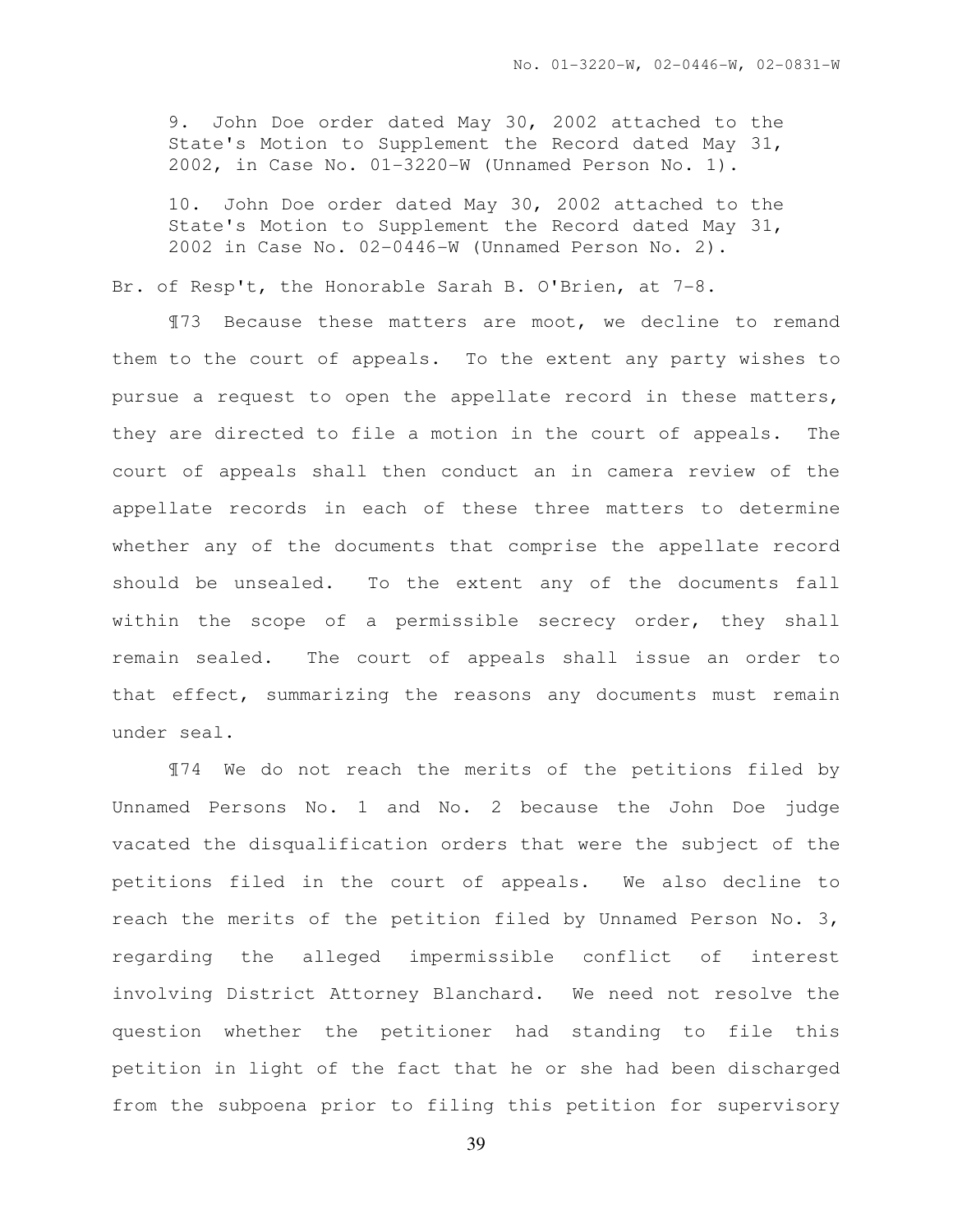writ. We also need not resolve whether this issue presented a justiciable controversy at the time it was filed. Whatever the procedural posture at the time this petition was filed, by the time of the oral argument in this matter, the John Doe judge had initiated an investigation and conducted a public hearing regarding the very issue presented in Unnamed Person No. 3's petition. Questions regarding the order subsequently issued by the John Doe judge on September 18, 2002, after oral argument before this court would be left to the court of appeals to address, if it is asked to exercise its supervisory jurisdiction.<sup>19</sup>

¶75 In summary, we conclude that the court of appeals has jurisdiction to issue a supervisory writ to a John Doe judge. We conclude further that a John Doe judge has the authority to disqualify counsel for a witness in a John Doe proceeding, but a record for review must be created. Finally, we hold that when documents are submitted under seal in connection with a petition for supervisory writ that stems from a secret John Doe proceeding, the court of appeals shall conduct an in camera review of those documents to ascertain whether they are encompassed by a permissible secrecy order. This in camera

l.

<sup>19</sup> Unnamed Person No. 3 has also filed a motion to amend the caption and a motion to compel the production of transcripts. Each of these motions is denied.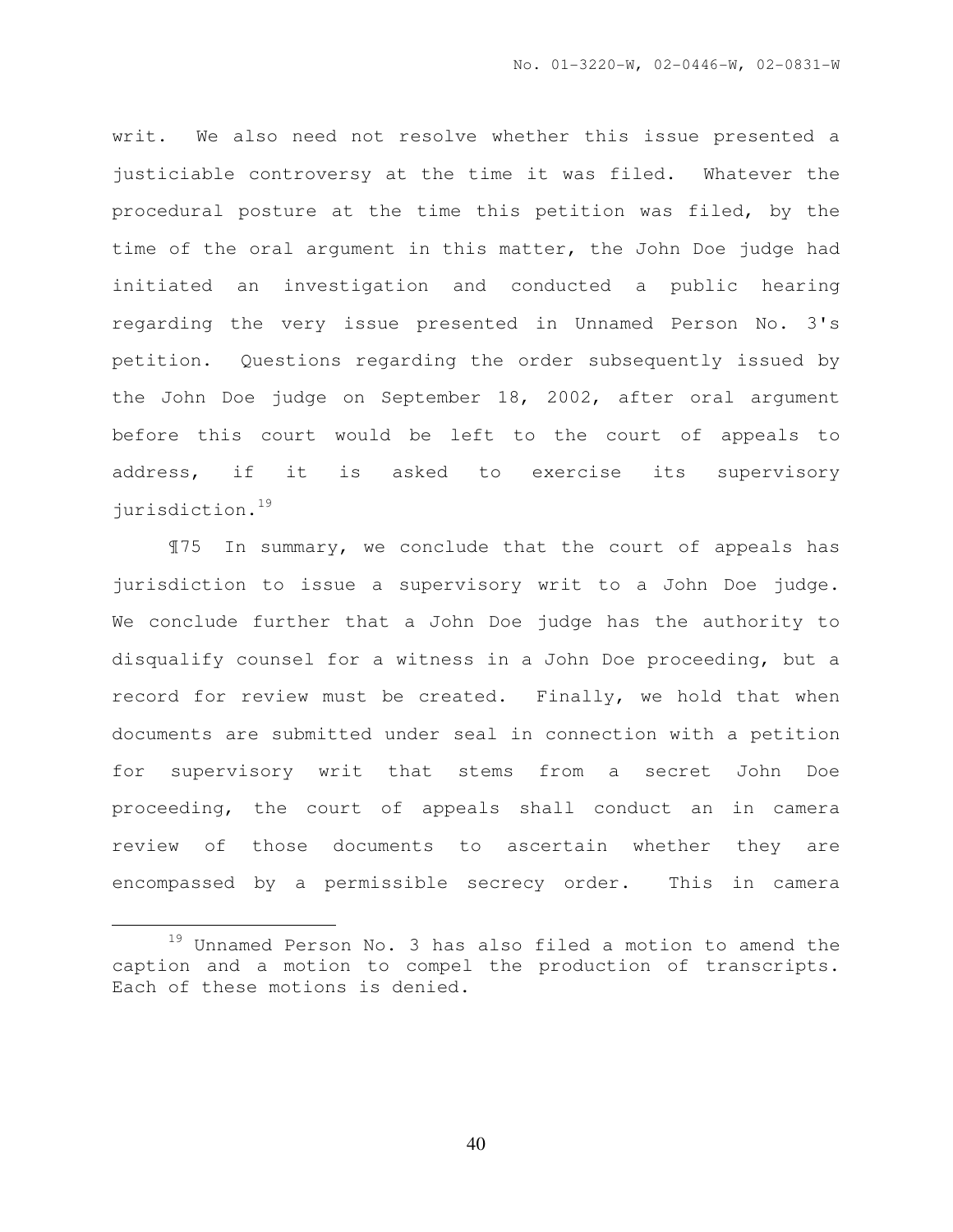review must occur prior to the issuance of an order that continues the sealing of such documents.

By the Court.—Questions answered.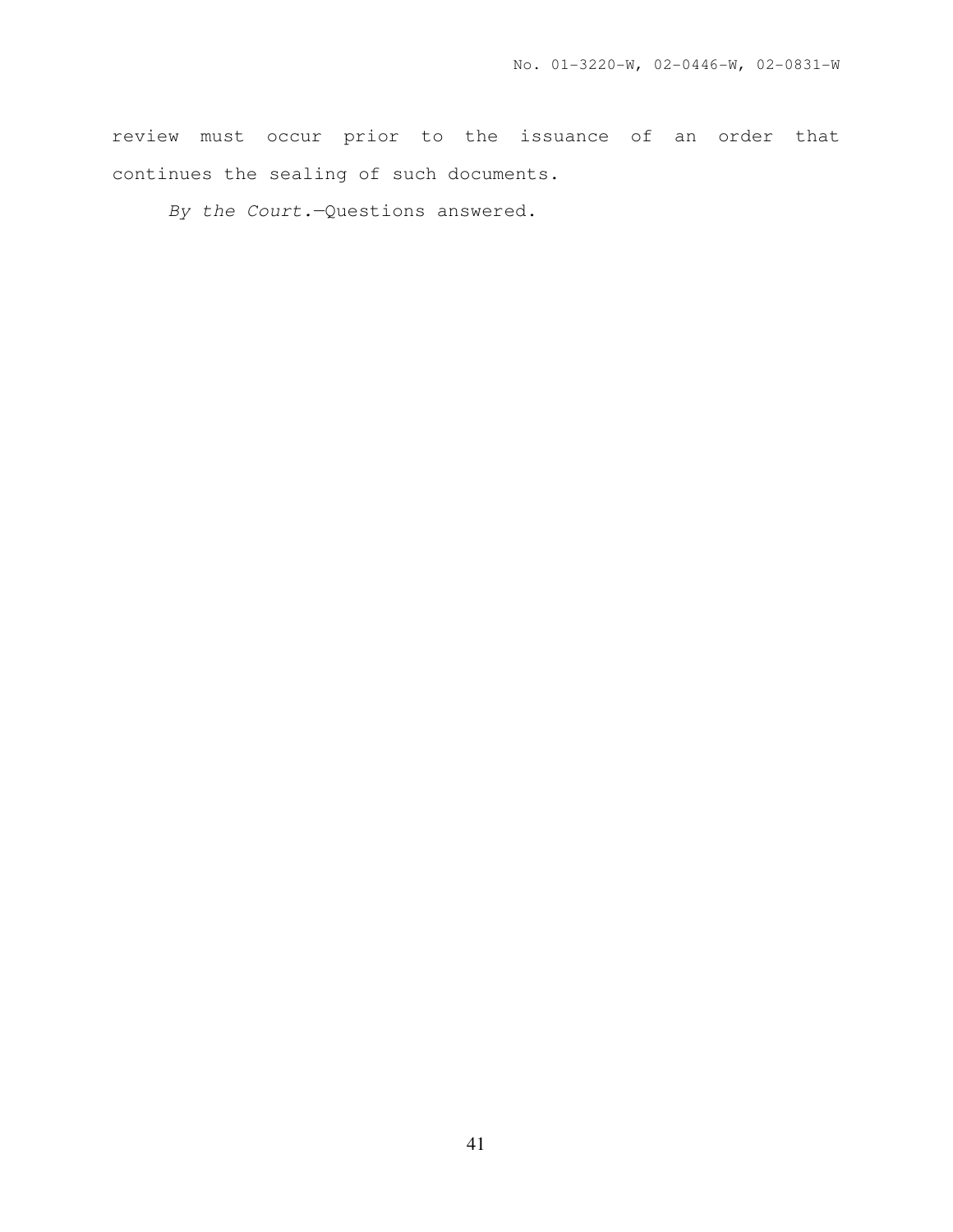¶76 SHIRLEY S. ABRAHAMSON, CHIEF JUSTICE (concurring). I agree with the result reached by the majority opinion. I write separately to point out that the majority opinion again takes a significant step towards overruling Swan.<sup>20</sup> Rather than leaving Swan to be overturned in small measures by dubious judicial distinctions, I would embrace the inevitable now by expressly overruling Swan and adopting my dissent in Swan as the interpretation of the constitutional provision granting jurisdiction to the court of appeals. $21$ 

l.

<sup>20</sup> State ex rel. Swan v. Elections Board, 133 Wis. 2d 87, 394 N.W.2d 732 (1986).

<sup>&</sup>lt;sup>21</sup> Id. at 97 (Abrahamson, J., dissenting).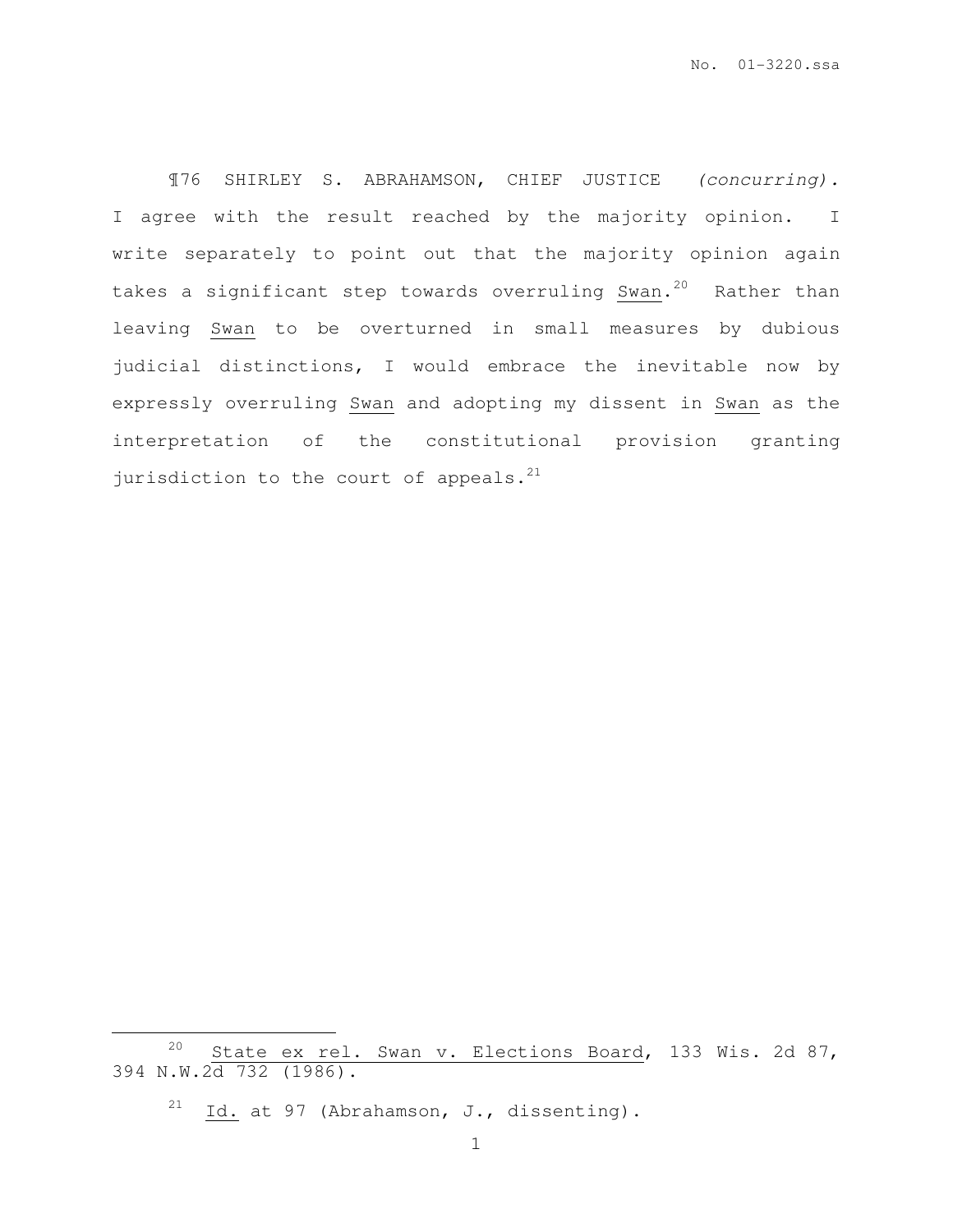¶77 DIANE S. SYKES, J. (dissenting). The Wisconsin Constitution confers two types of jurisdiction on the court of appeals: appellate, such as the legislature may provide by law; and supervisory, over actions and proceedings in the lower courts. Wis. Const. art. VII, § 5(3). The constitution specifically prohibits the court of appeals from exercising any original jurisdiction, except by prerogative writ, and further provides that the court may issue writs that are "necessary in aid of its jurisdiction." Id. This court has definitively declared this to mean that original writ proceedings in the court of appeals are limited to those that have an appellate or supervisory jurisdictional basis. State ex rel. Swan v. Elections Bd., 133 Wis. 2d 87, 95-96, 394 N.W.2d 732 (1986); Wis. Const. art. VII, § 5(3).

¶78 This matter——an original writ proceeding in the court of appeals seeking review of certain actions of a John Doe judge, not a court--does not fall within the court of appeals' appellate or supervisory jurisdiction under the constitution. Accordingly, the court of appeals cannot entertain it as it is currently procedurally postured.

¶79 Although an original writ petition of this type may not be initiated in the court of appeals, it may be brought in the circuit court, because the circuit court has plenary original jurisdiction over all matters civil and criminal under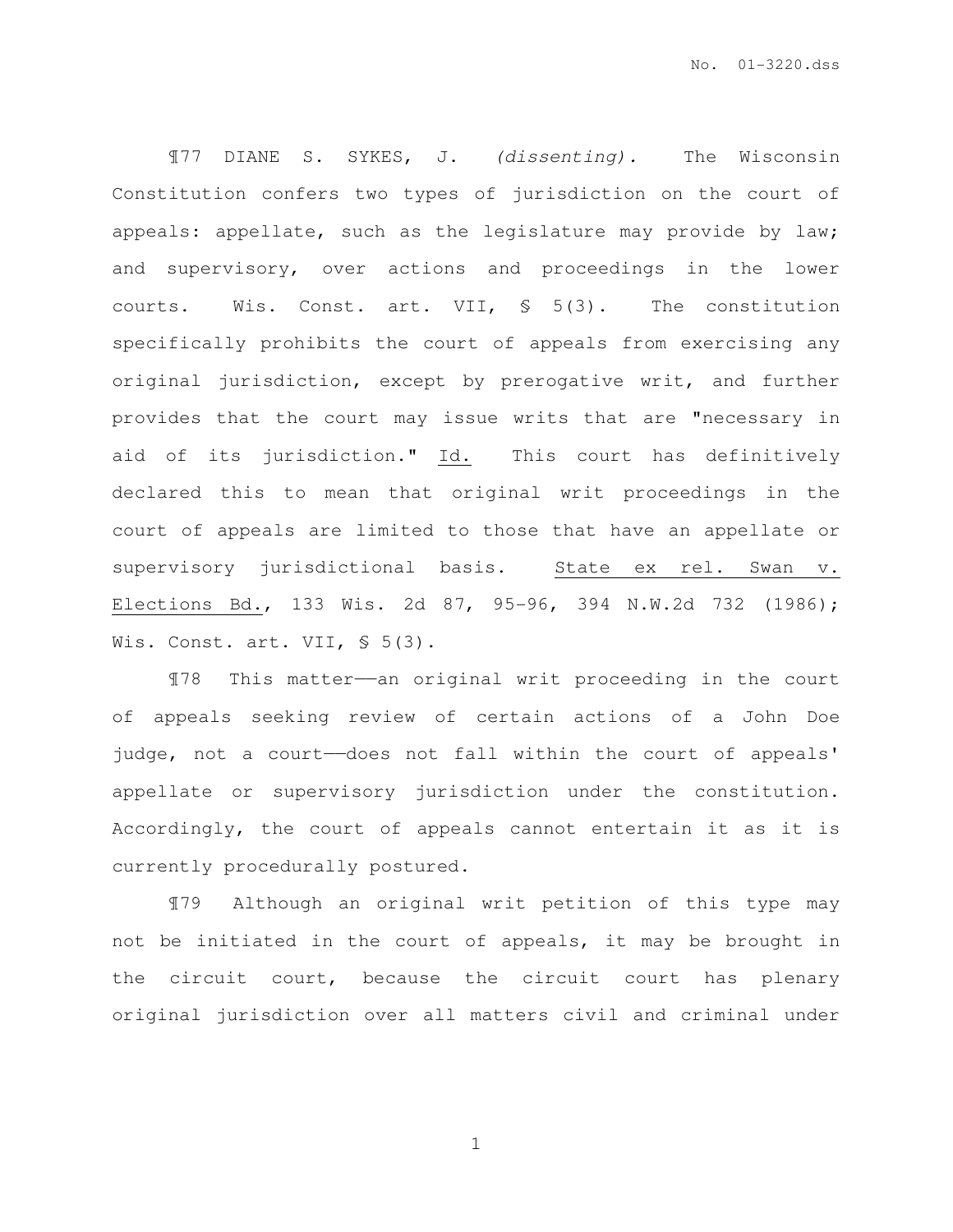the constitution, including original writ jurisdiction.<sup>22</sup> Wis. Const. art. V, § 8; see also Petition of Heil, 230 Wis. 428, 445-46, 284 N.W. 42 (1939). If the matter is publici juris, this court may elect to take original jurisdiction if asked to do so. Id. at 445-46.

¶80 Finally, although a court has the authority to enter an order disqualifying counsel in an appropriate case, a John Doe judge does not. While a John Doe judge must be a judge of a court of record, a John Doe investigation is not a court proceeding and a John Doe judge is not authorized to exercise all the powers of a court. State v. Washington, 83 Wis. 2d 808, 822-24, 828-29, 266 N.W.2d 597 (1978); see also State ex rel. Newspapers, Inc. v. Cir. Ct. for Milwaukee County, 65 Wis. 2d 66, 72-73, 221 Wis. 2d 894 (1974); Wis. Stat. §§ 968.26, 967.02(6). The John Doe judge presides as a neutral judicial officer over an investigative——not adversarial——proceeding. Washington, 83 Wis. 2d at 822-23. The John Doe judge's adjudicative role is limited to determining probable cause. Id.

¶81 To the extent that circumstances arising in the John Doe investigation require the adjudication of adversarial motions or orders affecting the substantial rights of targets or witnesses——compulsion orders, contempt, privilege claims, and immunity grants——the John Doe statute contemplates, and caselaw has consistently required, that the John Doe judge convene and

 $\overline{a}$ 

<sup>22</sup> Article VII, Section 8 of the Wisconsin Constitution provides that "the circuit court shall have original jurisdiction in all matters civil and criminal within this state and such appellate jurisdiction in the circuit as the legislature may prescribe by law. The circuit court may issue all writs necessary in aid of its jurisdiction."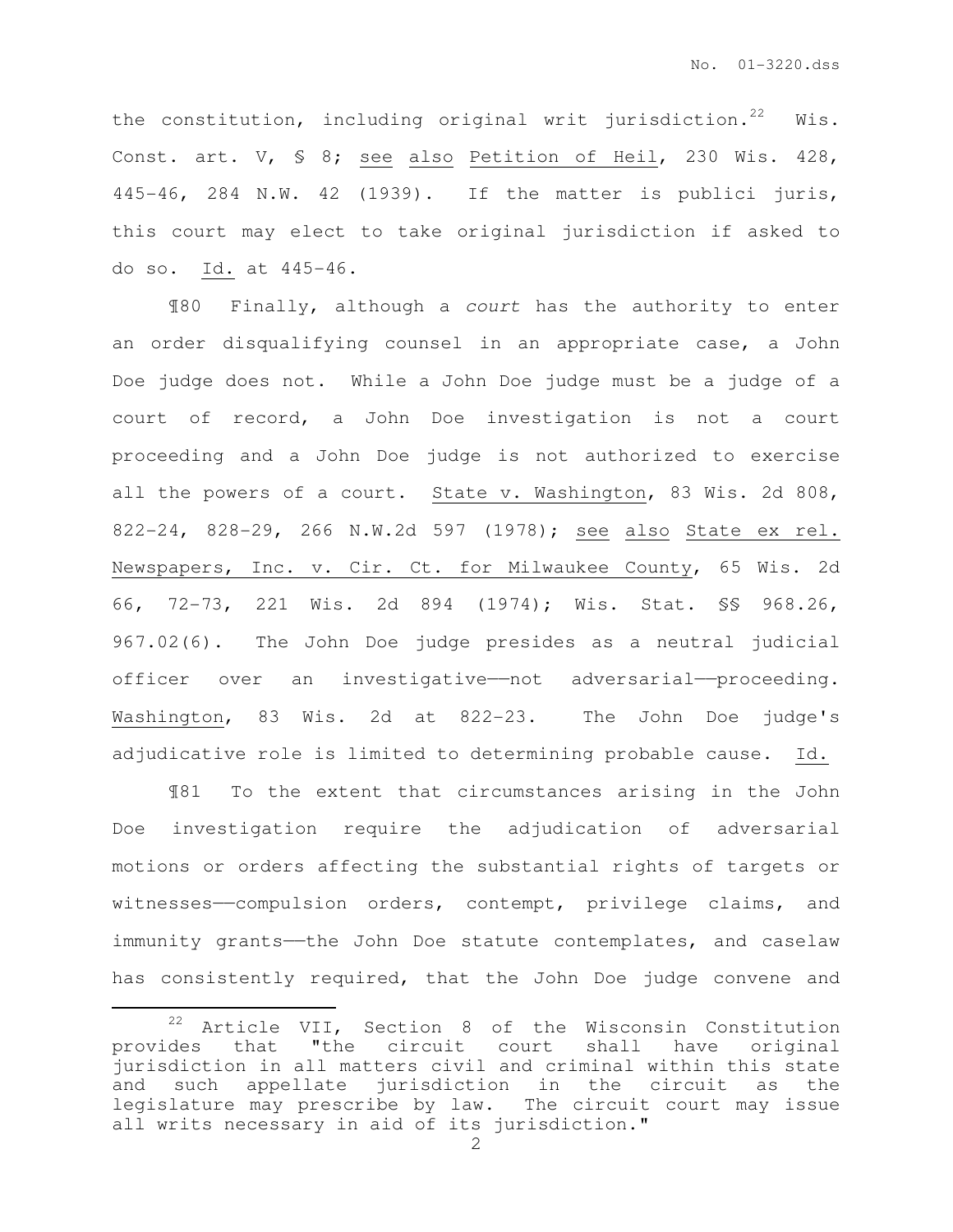act as a court. Id. at 828-31; see also State v. Doe, 78 Wis. 2d 161, 254 N.W.2d 210 (1977); Newspapers, 65 Wis. 2d at 72-73; State ex rel. Jackson v. Coffey, 18 Wis. 2d 529, 118 N.W.2d 939 (1963); In re Subpoena Duces Tecum Issued to B.M. v. State, 113 Wis. 2d 183, 335 N.W.2d 420 (Ct. App. 1983). This sets up conventional and fully constitutional appellate or supervisory review in the court of appeals.

¶82 The jurisdictional regime established by the majority opinion is contrary to both our constitution and our caselaw. The majority's conclusion regarding the authority of a John Doe judge to disqualify counsel conflicts with caselaw that has required these sorts of adversarial matters, when they arise in the context of a John Doe, to be heard and decided by the judge acting as a court rather than a John Doe tribunal. Accordingly, I respectfully dissent.

¶83 On the matter of the court of appeals' jurisdiction, the Wisconsin constitution provides:

The appeals court shall have such appellate jurisdiction in the district, including jurisdiction to review administrative proceedings, as the legislature may provide by law, but shall have no original jurisdiction other than by prerogative writ. The appeals court may issue all writs necessary in aid of its jurisdiction and shall have supervisory authority over all actions and proceedings in the courts of the district.

Wis. Const. art. VII, § 5(3)(emphasis added). This constitutional provision plainly contains both a jurisdictional grant and certain jurisdictional restrictions and exclusions. The court of appeals has general appellate jurisdiction as the legislature may provide. The court of appeals also has general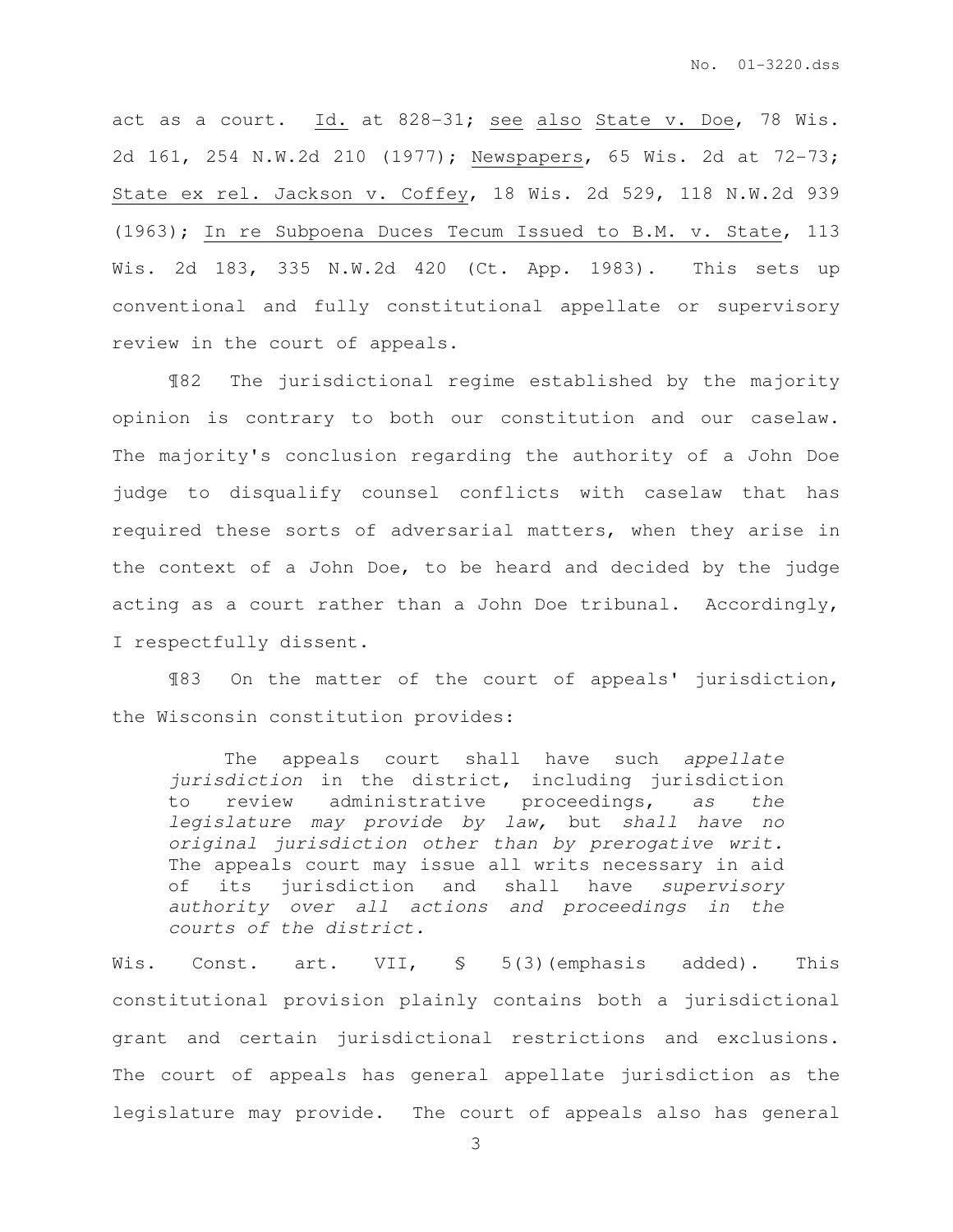supervisory jurisdiction, "over all actions and proceedings in the courts." Id. Thus, the scope of the court of appeals' appellate jurisdiction depends upon the language of legislative enactments. The scope of the court of appeals' supervisory jurisdiction is constitutionally limited to actions and proceedings in courts.

¶84 Original jurisdiction in the court of appeals is strictly limited by the constitution: the court of appeals "shall have no original jurisdiction other than by prerogative writ." Id. The constitution authorizes the court of appeals to issue "all writs"——this language clearly includes the prerogative writs mentioned in the sentence immediately prior— if "necessary in aid of its jurisdiction." Id. Read as a whole, then, the jurisdiction clause prohibits original jurisdiction in the court of appeals, with the limited exception of prerogative writ original jurisdiction; but prerogative writ original jurisdiction, while available, is limited to that which is necessary in aid of the court of appeals' appellate and supervisory jurisdiction. If there is no basis for the exercise of its appellate or supervisory jurisdiction, the court of appeals cannot entertain an original prerogative writ action.<sup>23</sup>

¶85 This was the holding in Swan, over 15 years ago, when this court was asked to determine the scope of the court of appeals' jurisdiction under Article VII, Section 5(3). There the question was the court of appeals' jurisdiction to issue a

l.

 $23$  Black's Law Dictionary lists certiorari, habeas corpus, mandamus, and prohibition as examples of prerogative writs. See Black's Law Dictionary at 1602-03 (7th ed. 1999).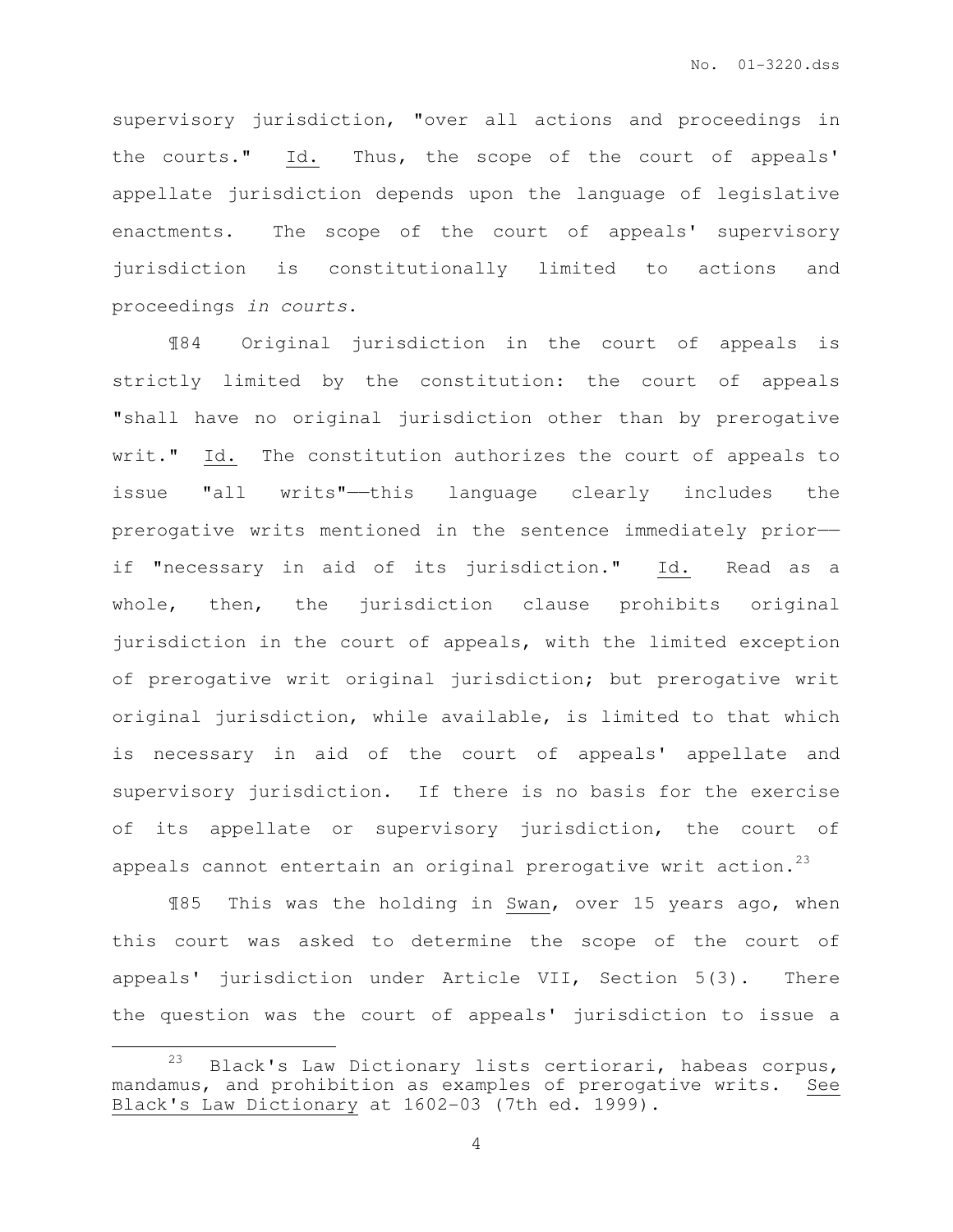writ of mandamus to an administrative agency, specifically, the Elections Board, in an election matter that was alleged to be publici juris.

¶86 The legislature, pursuant to the constitutional directive in Article VII, Section 5(3), has defined the scope of the court of appeals' appellate jurisdiction as encompassing review "by appeal or writ of error . . . of a judgment or order of a circuit court." Wis. Stat. § 808.01(1)(emphasis added). Therefore, direct appellate jurisdiction in the court of appeals is statutorily limited to review of judgments or orders of circuit courts. The court of appeals' supervisory jurisdiction is constitutionally limited to "actions and proceedings in courts." Wis. Const. art. VII, § 5(3). Accordingly, because an administrative agency is neither a "circuit court" for purposes of the court of appeals' appellate jurisdiction nor a "court" for purposes of its supervisory jurisdiction, this court in Swan was called upon to decide the scope of the court of appeals' original prerogative writ jurisdiction.

¶87 Tracing the relevant constitutional language, and consulting a treatise on Wisconsin appellate practice by the drafters of the 1977 court reorganization amendments,  $24$  the Swan court ultimately concluded as follows:

The foregoing considerations persuade us that the court of appeals is a court of limited, rather than general, writ jurisdiction. The references in the constitution to appellate and supervisory jurisdiction limit and define the power of the court of appeals to issue prerogative writs. The issuance of a

 $\overline{a}$ 

 $24$  See Robert J. Martineau & Richard R. Malmgren, Wisconsin Appellate Practice (1978).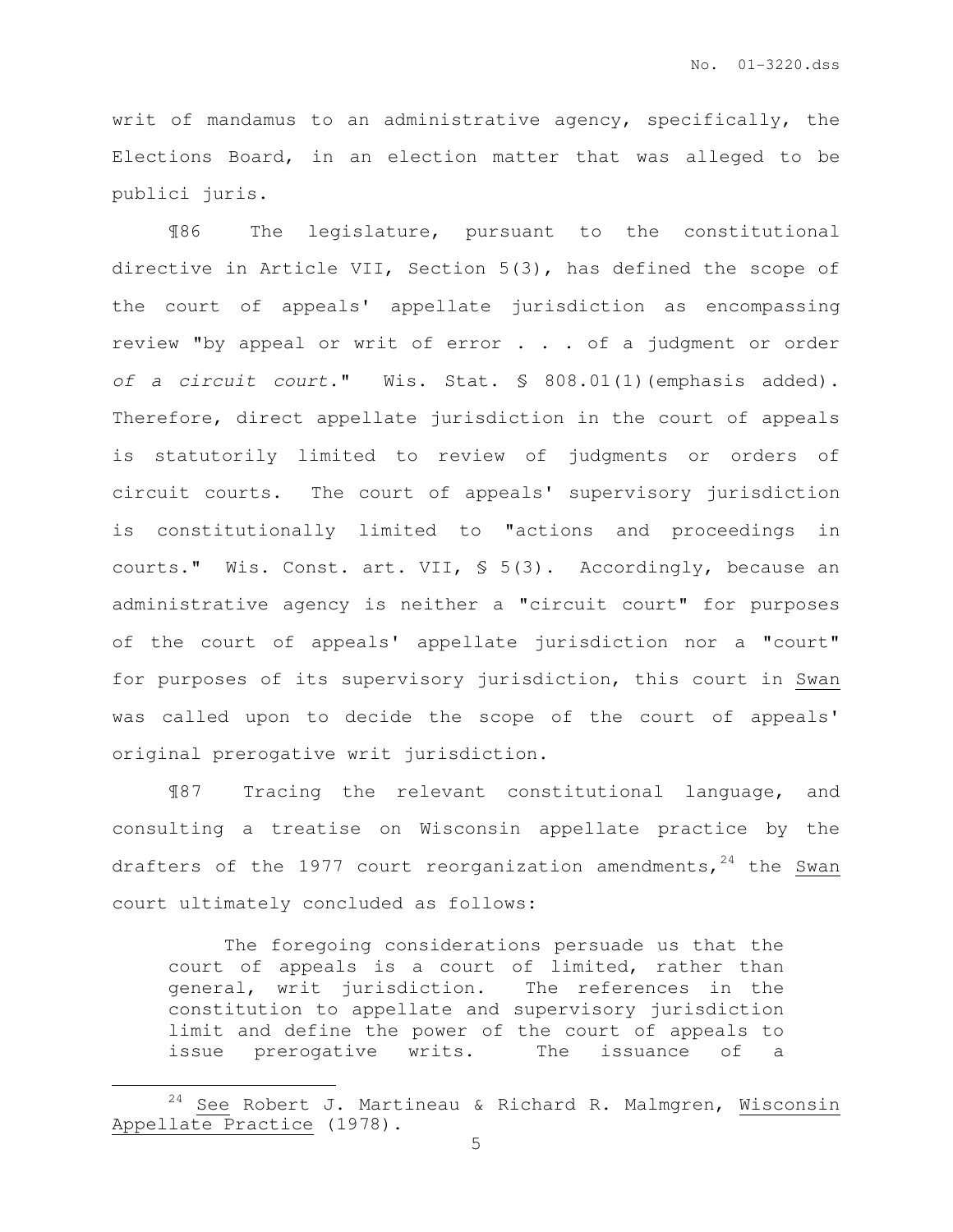prerogative writ by the court of appeals is an exercise of original jurisdiction. However, it is not an exercise of jurisdiction independent of the court's appellate and supervisory powers. The court of appeals has power to decide questions publici juris which are brought to it by appeal or which it considers under its supervisory jurisdiction. It does not have the power to issue a prerogative writ based solely on the importance of the question presented without any other jurisdictional underpinning.

. . . .

It should be remembered that a writ brought in any appellate court for the purpose of exercising superintending or supervisory powers is an original action, i.e., a new action designed to affect or control the litigants or the court in respect to a matter then at issue or subject to the action of a lower court. . . .

We conclude that the court of appeals does not have jurisdiction to entertain an original action unrelated to its supervisory or appellate authority over the circuit court. Original jurisdiction in the sense intended by the petition of Monroe Swan for the determination ab initio of a matter publici juris under the constitution lies only in the circuit court or in this court.

#### Swan, 133 Wis. 2d at 95-97.

¶88 Swan is dispositive of the jurisdictional question now before this court. Swan held that Article VII, Section 5(3) precludes the court of appeals from entertaining original writ petitions absent an appropriate basis for the exercise of the court's appellate or supervisory jurisdiction.

¶89 The majority attempts to distinguish Swan by saying that it involved an administrative agency, not the action of a John Doe judge. Majority op., ¶¶42-43. This is a distinction without a difference. As discussed above, the appellate jurisdiction of the court of appeals is statutorily limited to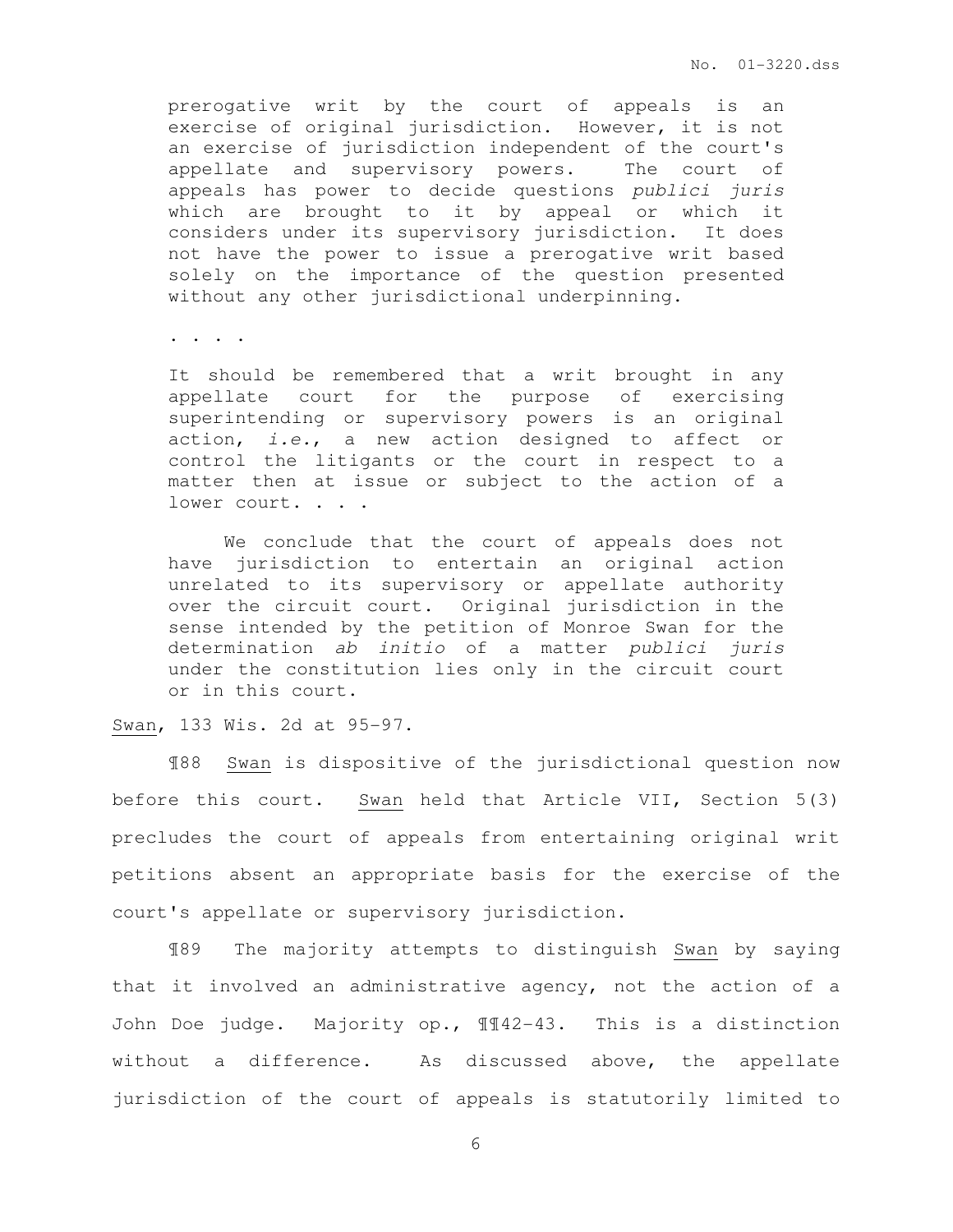judgments and orders of circuit courts; the court's supervisory jurisdiction is constitutionally limited to actions or proceedings in courts. An administrative agency is obviously not a court. Similarly, a John Doe judge, while a judge of a court of record, does not act as a court, as the majority must, and does, concede.<sup>25</sup> Majority op.,  $\mathbb{I}23$ .

¶90 This court has repeatedly distinguished between a John Doe judge and a court. "A John Doe judge is not the equivalent of a court, and a John Doe proceeding is not a proceeding in a court of record." Washington, 83 Wis. 2d at 828. "[A] John Doe judge does not have the statutory powers of a court." State v. Cummings, 199 Wis. 2d 721, 738, 546 N.W.2d 406 (1996)(emphasis in original); see also Newspapers, 65 Wis. 2d at 71; Jackson, 18 Wis. 2d at 534-35. The court of appeals has echoed this distinction. State v. Schober, 167 Wis. 2d 371, 379, 481 N.W.2d 689 (Ct. App. 1992)("the John Doe tribunal is not acting as a 'court,' but as a 'judge' . . . [and] [t]here is an express distinction between a judge and a court"); Gavcus v. Maroney, 127 Wis. 2d 69, 70-71, 377 N.W.2d 200 (Ct. App. 1985)("[A]n order issued by a judge in a [John Doe] proceeding [is] not an order made by a court.").

 $\overline{a}$ 

<sup>&</sup>lt;sup>25</sup> The John Doe statute provides that "[i]f a person complains to a judge that he or she has reason to believe that a crime has been committed within his or her jurisdiction, the judge shall examine the complainant under oath and any witnesses produced by him or her. . . . " Wis. Stat. § 968.26 (emphasis added). The criminal code contains separate and distinct definitions of "judge" and "court." See Wis. Stat. § 967.02(6) and (7)(in Chapters 967-79, "judge" means a "judge of a court of record" and "court" means a "circuit court"); see also State v. Washington, 83 Wis. 2d 808, 829 n.15, 266 N.W.2d 597 (1978).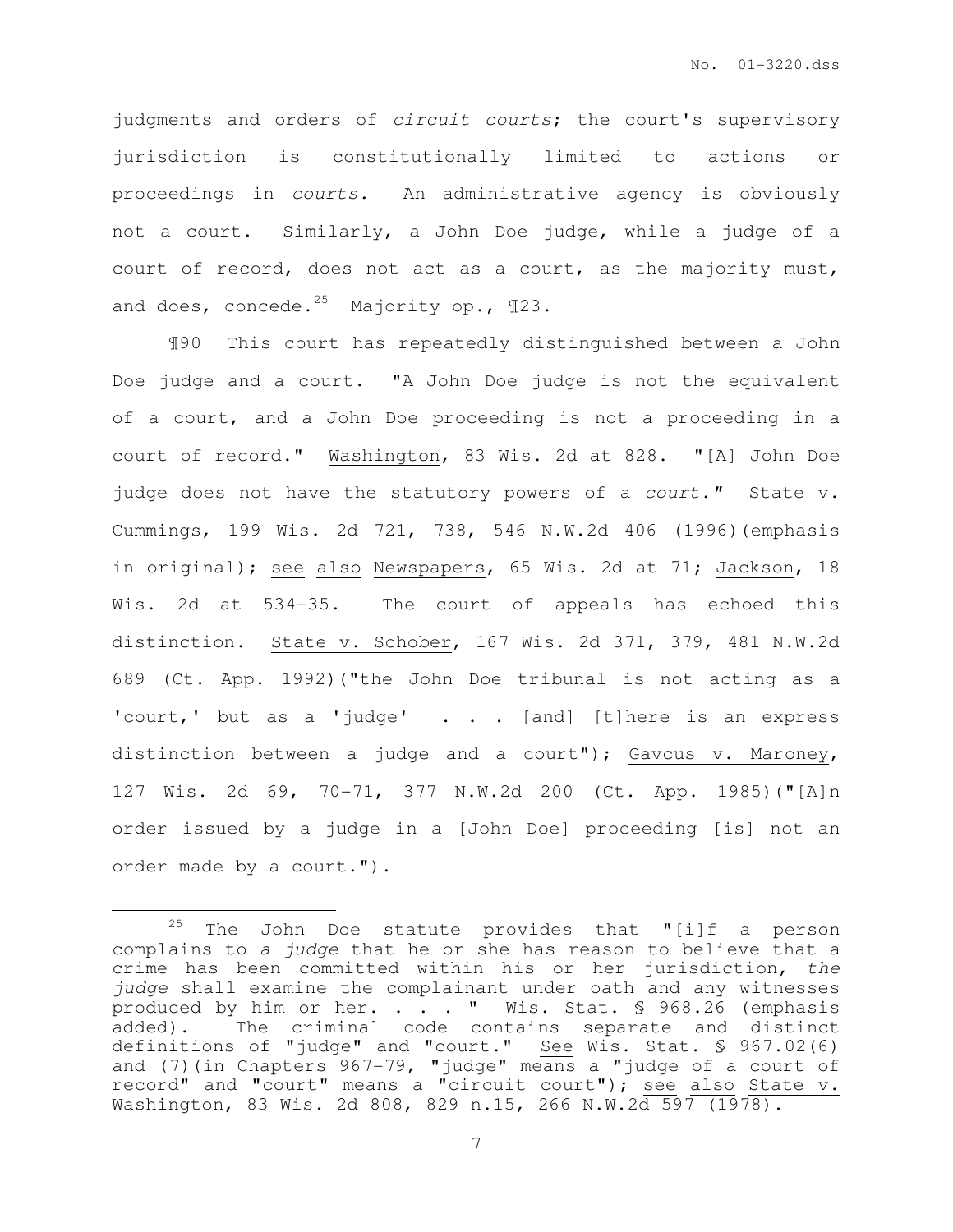¶91 I will admit that this distinction between a John Doe judge and a court is somewhat abstract. But it is based on valid concerns about the procedural differences between John Doe investigations and court proceedings. See ¶¶101-107, infra. In any event, it is a distinction that has been consistently maintained in the caselaw. Unless the majority is willing to overrule this unbroken line of authority, it cannot interpret Article VII, Section 5(3) as vesting the court of appeals with original supervisory prerogative writ jurisdiction over the actions of John Doe judges, because the constitution explicitly limits the court of appeals' supervisory jurisdiction to "actions and proceedings in courts." Wis. Const. art. VII,  $$5(3).$ 

¶92 The majority attempts to get around this inescapable reality by interpreting Article VII, Section 5(3) "together with the language in Wis. Stat. § 808.03(2), and in Wis. Stat. § (Rule) 809.51(1)," which provides that "[a] person may request the court to exercise its supervisory jurisdiction or its original jurisdiction to issue a prerogative writ over a court and the presiding judge, or other person or body." Majority op., ¶48; Wis. Stat. § (Rule) 809.51(1). The majority acknowledges the basic principle that a statute cannot expand jurisdiction beyond that which the constitution provides, majority op., ¶38, but then proceeds to interpret the statute as doing precisely that. Majority op., ¶48 ("[W]e conclude that Wisconsin Constitution, Article VII, Section 5(3), read together with the language in Wis. Stat. § 808.03(2), and in Wis. Stat. §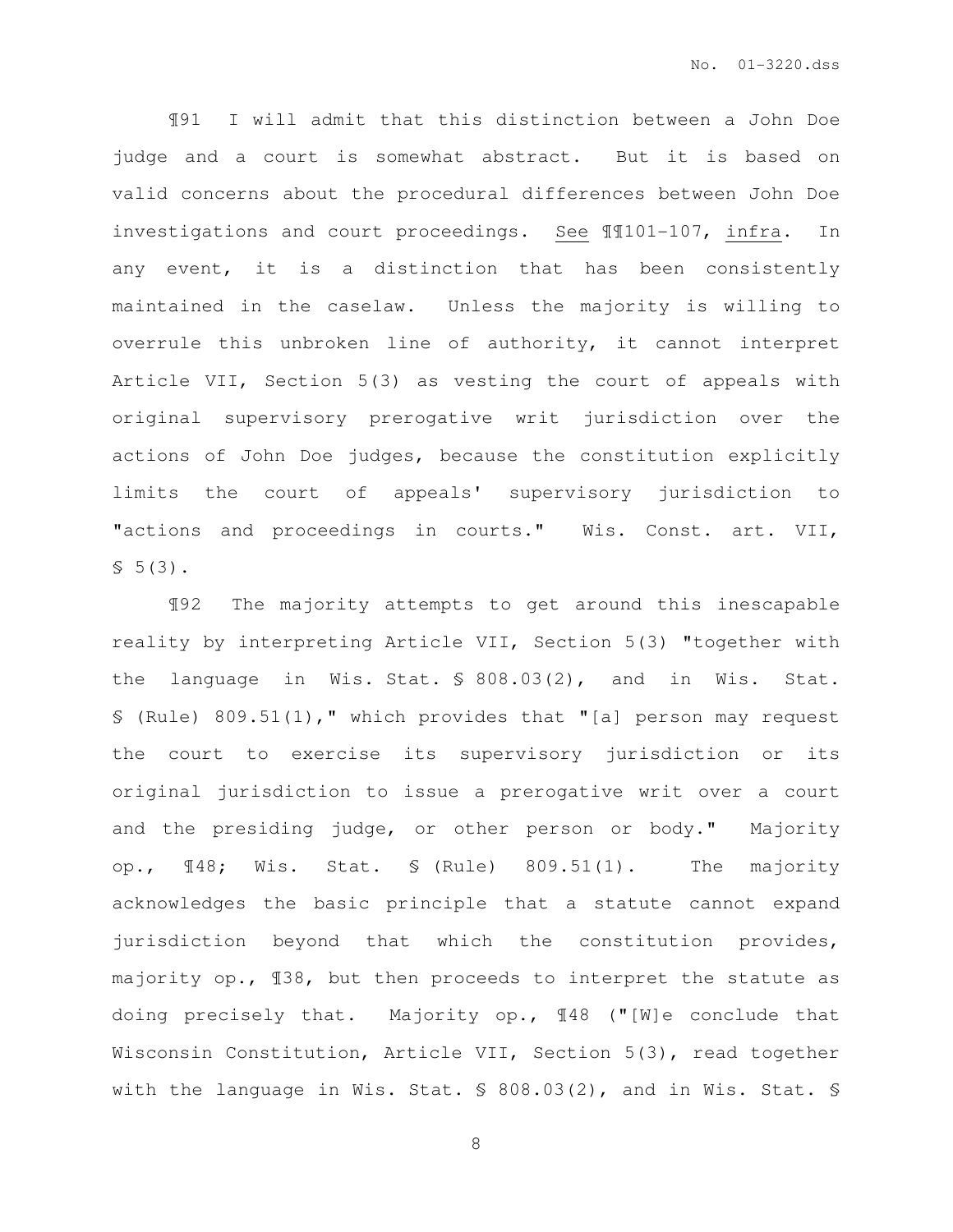809.51(1) including 'other person or body' is sufficiently broad in scope to permit the court of appeals to exercise supervisory jurisdiction over the actions of a judge presiding over a John Doe proceeding.").

¶93 This approach to constitutional analysis was rejected by no less an authority than Chief Justice John Marshall, for a unanimous United States Supreme Court in Marbury v. Madison, 5 U.S. (1 Cranch) 137 (1803). Although the case is obviously most revered for its forceful articulation of the judicial review power, the underlying question that precipitated that declaration of principle was jurisdictional: whether the Judiciary Act of 1789 could confer upon the Supreme Court a form of jurisdiction not included in the constitutional jurisdictional grant. Marbury, 5 U.S. at 173-74. The Supreme Court, of course, said no. Id. at 180.

¶94 I am not suggesting that Wis. Stat. § 809.51 is unconstitutional, only that it cannot be read to expand the court of appeals' jurisdiction beyond that which is contained in the constitutional grant. And that is what the majority has done.

¶95 The majority claims that its conclusion is consistent with State ex rel. Reimann v. Circuit Court for Dane County, 214 Wis. 2d 605, 571 N.W.2d 385 (1997), in which this court affirmed a writ of mandamus granted by the court of appeals stemming from a John Doe judge's denial of a John Doe petition without a hearing. Reimann, however, did not address the issue of the court of appeals' supervisory writ jurisdiction under the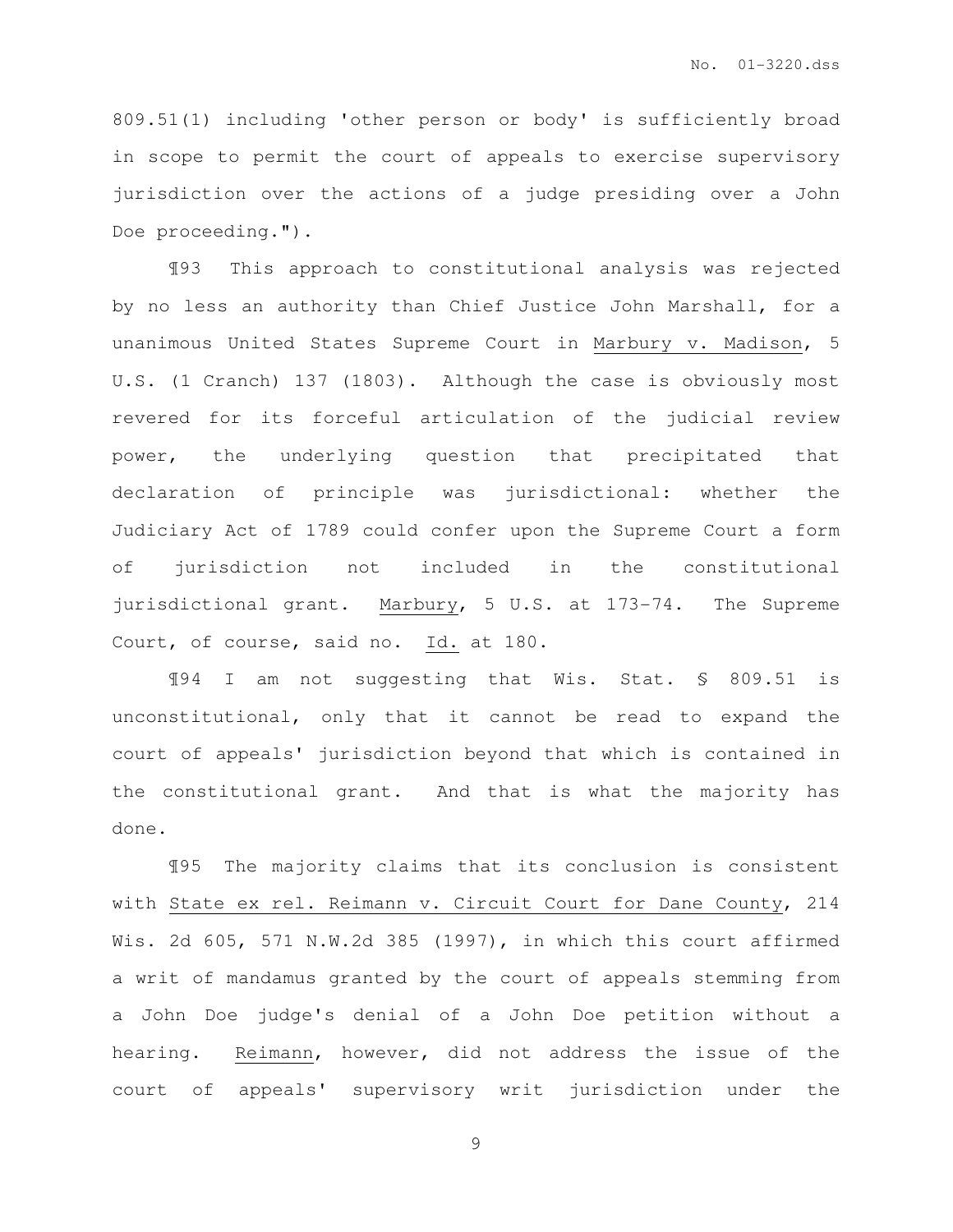constitution, but merely assumed without further discussion that Wis. Stat. § 809.51 writ procedures were applicable. Reimann, 214 Wis. 2d at 625-26.

¶96 The majority asserts that the history of Article VII, Section 5(3), and particularly the 1977 reorganization of the Wisconsin court system, "supports a construction that would imbue the court of appeals with jurisdiction to issue a supervisory writ to a judge presiding over a John Doe proceeding." Majority op., ¶30. The majority notes that prior to court reorganization, Article VII, § 8, vested the circuit courts with appellate jurisdiction over "all inferior courts and tribunals," which included John Doe judges. Majority op., ¶30, n.11. Court reorganization altered the language of Article VII, § 8 somewhat, deleting the reference to "inferior courts and tribunals" but retaining for the circuit courts "such appellate jurisdiction in the circuit as the legislature may prescribe by law." Majority op., ¶33, n.13.

¶97 Based on this history, the majority concludes that "[p]ursuant to the constitutional enactment, most of the appellate function previously exercised by the circuit courts was assigned to the newly created court of appeals." Majority op., ¶34. The majority does not identify which "constitutional enactment"——Article VII, § 5(3), Article VII, § 8, or some other provision——accomplished this purported "reassignment" of the circuit court's "appellate function." The majority cites no authority for this sweeping conclusion; the text of Article VII, §§ 5(3) and 8 certainly do not support it.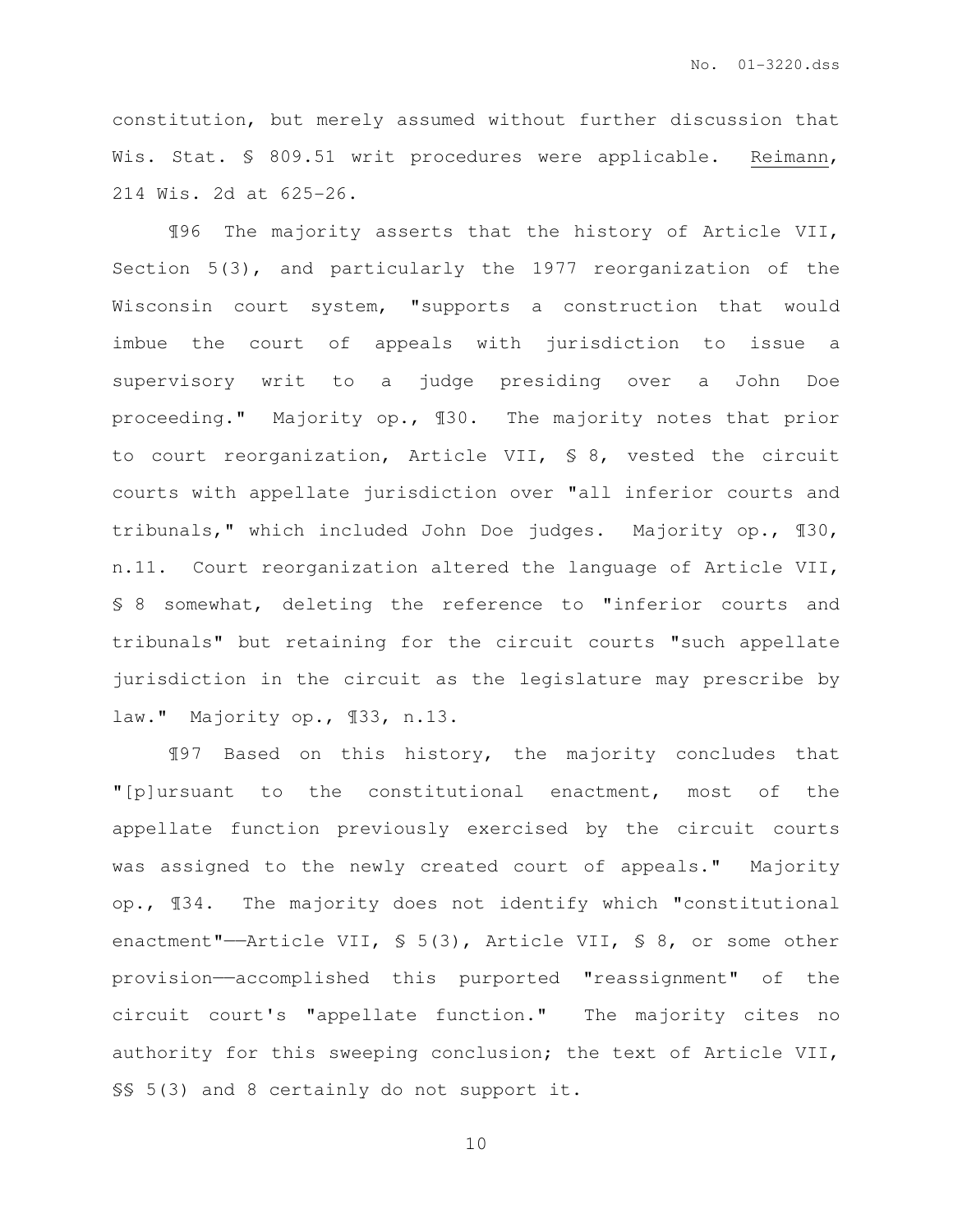¶98 The majority has also concluded that a John Doe judge "must have the authority to disqualify counsel, and may permit argument by counsel when necessary to ensure procedural fairness." Majority op., ¶55. These conclusions cannot be squared with long-standing caselaw; the latter rewrites the John Doe statute.

¶99 Adversarial motions which adjudicate the substantial rights of persons called before John Doe investigations- $-e.q.$ , motions to compel, contempt motions, assertions of privilege and immunity grants——are heard and decided by the John Doe judge sitting as a court. See Washington, 83 Wis. 2d at 828-30 (compulsion/contempt); Doe, 78 Wis. 2d at 164 (same); Newspapers, 65 Wis. 2d at 72-73 (grant of immunity upon determination of self-incrimination privilege); Jackson, 18 Wis. 2d at 535-37 (same); In re Subpoena Duces Tecum, 113 Wis. 2d at 185 (motion to quash on assertion of self-incrimination privilege).

¶100 This court has held that while the John Doe statute "grants the John Doe judge power to issue subpoenas [] it does not specifically authorize the John Doe judge to force compliance with the subpoena or punish non-compliance." Washington, 83 Wis. 2d at 829 n.17. Such adversarial, adjudicative matters are outside the investigative scope of a John Doe, and, when they arise, are heard by the judge sitting as a court. This is because a John Doe judge's authority is limited by the purposes of the proceeding: a John Doe proceeding is investigative, not adversarial, and the John Doe judge's only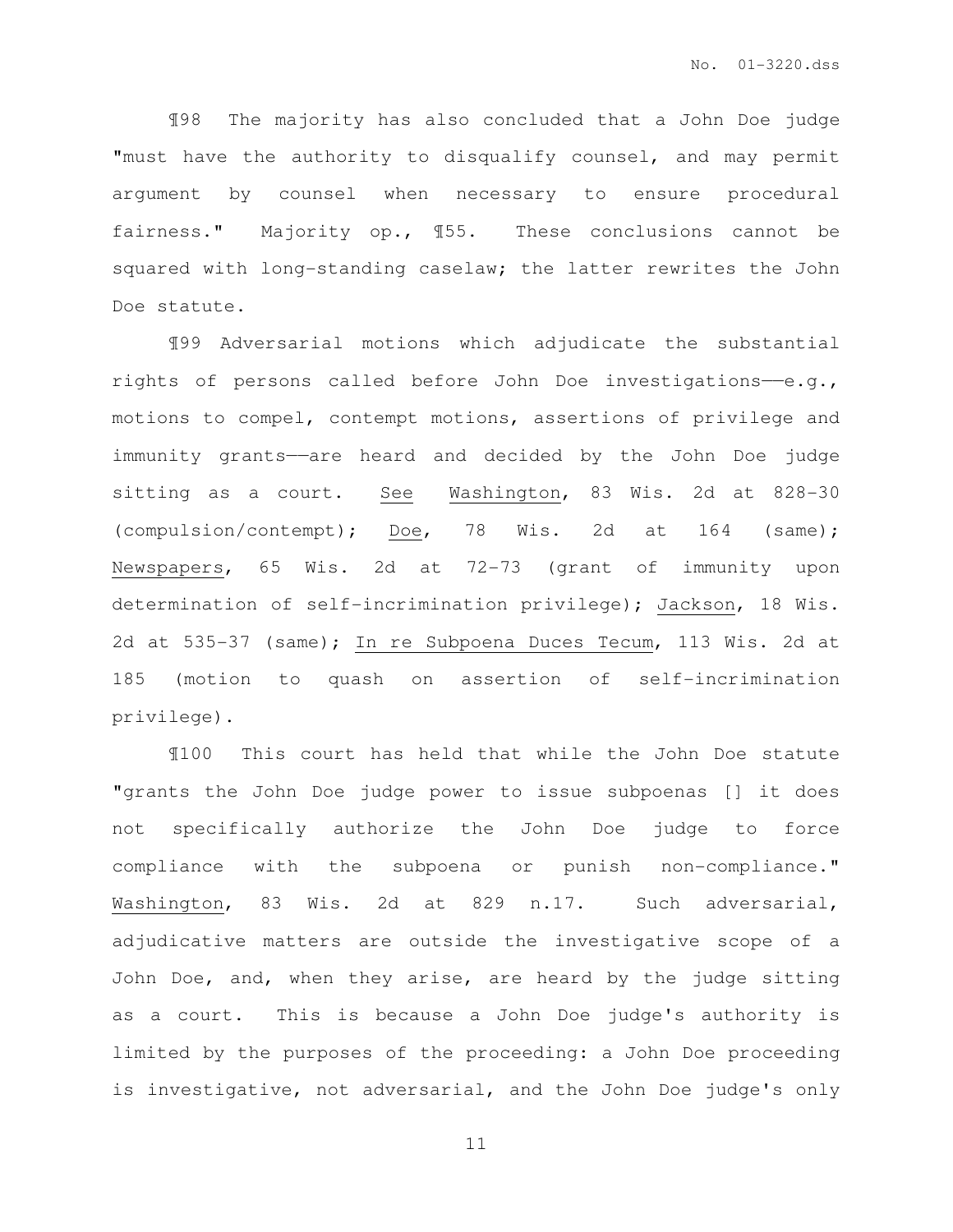adjudicative function is to determine probable cause. Id. at 821-22.

¶101 This court's most comprehensive statement of the role and authority of a John Doe judge is the following, from Washington:

The [John Doe] statute confers upon the John Doe judge the power to determine the extent of the examination, as well as the power to determine whether the examination will be secret. The John Doe investigation is essentially limited to the subject matter of the complaint upon which the John Doe is commenced. The John Doe judge has no authority to ferret out crime wherever he or she thinks it might exist.

. . . .

 By invoking the formal John Doe investigative proceeding, law enforcement officers are able to obtain the benefit of powers not otherwise available to them, i.e., the power to subpoena witnesses, to take testimony under oath, and to compel the testimony of a reluctant witness. Although the judge's subpoena power is important to the prosecution and the judge has broad discretion in conducting the investigation, we reject [the defendant's] characterization of the judge as inevitably the 'chief investigator' or as an arm or tool of the prosecutor's office. We do not view the judge as orchestrating the investigation. The John Doe judge is a judicial officer who serves an essentially judicial function. The judge considers the testimony presented. It is the responsibility of the John Doe judge to utilize his or her training in constitutional and criminal law and in courtroom procedure in determining the need to subpoena witnesses requested by the district attorney, in presiding at the examination of witnesses, and in determining probable cause. It is the judge's responsibility to ensure procedural fairness. State v. O'Connor, 77 Wis. 2d 261, 284, 252 N.W.2d 671 (1977).

The John Doe judge should act with a view toward issuing a complaint or determining that no crime has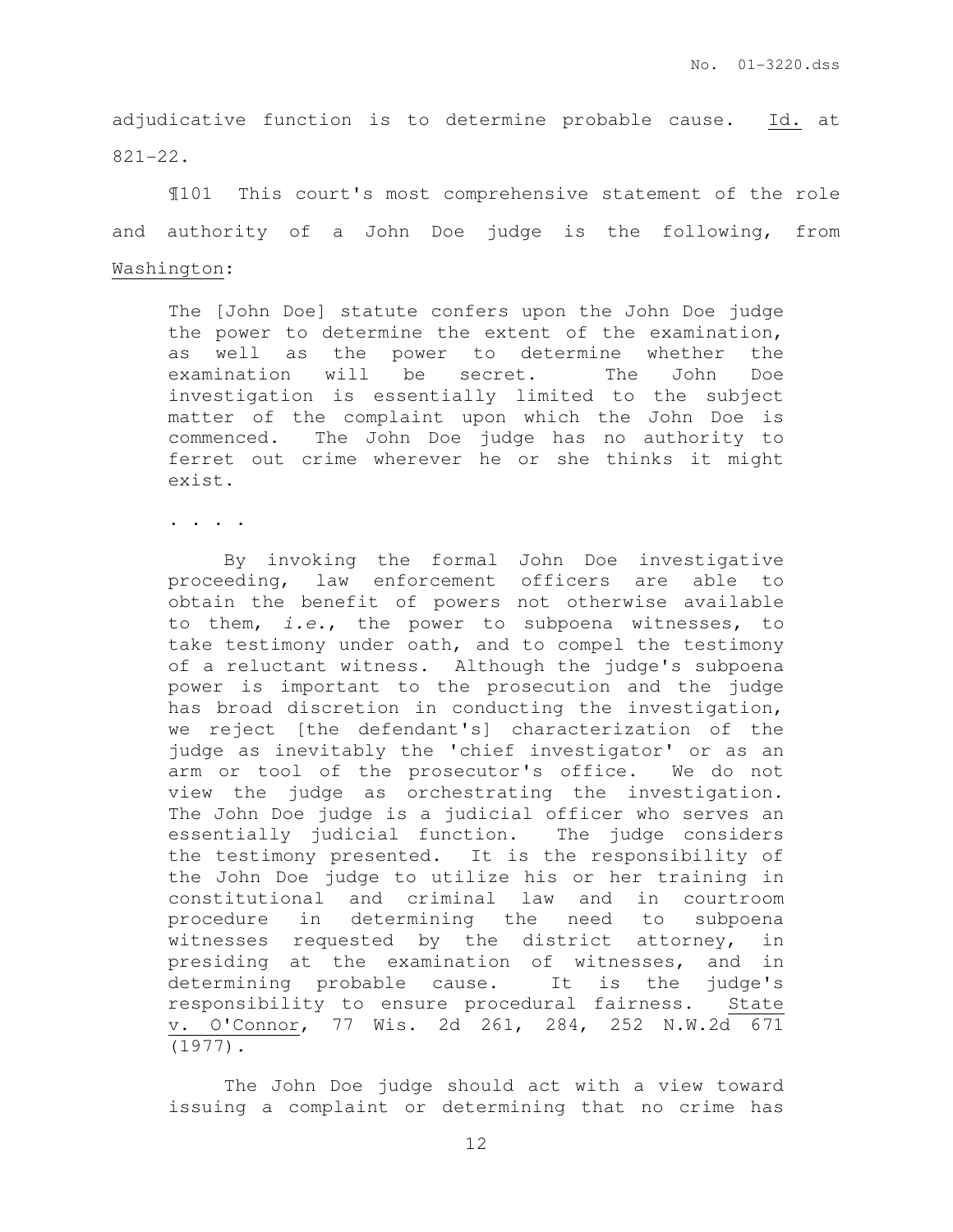occurred. To the extent that the judge exceeds this limitation, there is an abuse of discretion. State ex rel. Jackson v. Coffey, 18 Wis. 2d 529, 545, 118 N.W.2d 939 (1963).

Washington, 83 Wis. 2d at 822-24 (footnotes omitted). This articulation of the John Doe judge's role allowed the court in Washington to sustain the John Doe statute against a claim that it violated separation of powers by merging judicial and executive authority. Id. at 825-26.

 ¶102 The John Doe statute permits witnesses to have counsel present during the examination but provides that "counsel shall not be allowed to examine his or her client, cross-examine other witnesses or argue before the judge." Wis. Stat. § 968.26 (emphasis added). While this language relegates the attorney to a largely consultative rather than adversarial role (important, nonetheless, given the stakes), it also indicates a limitation on the scope and purpose of the John Doe and the authority of the John Doe judge.

¶103 Because an attorney may be present but may not examine witnesses or argue before the judge, the statute obviously does not contemplate that the John Doe judge, as a John Doe judge, would adjudicate motions affecting the rights of targets or witnesses, as this would necessarily require at least some semblance of adversarial process, such as the opportunity for counsel to be heard, which the statute otherwise prohibits.<sup>26</sup>

l.

<sup>26</sup> The John Doe judge here may have permitted argument by counsel for Unnamed Persons No. 1 and No. 2, even though the John Doe statute precludes it, because the briefs refer to counsel as having requested further information and an opportunity to seek conflict waivers. We have no record by which to confirm this, however, because of the John Doe secrecy order.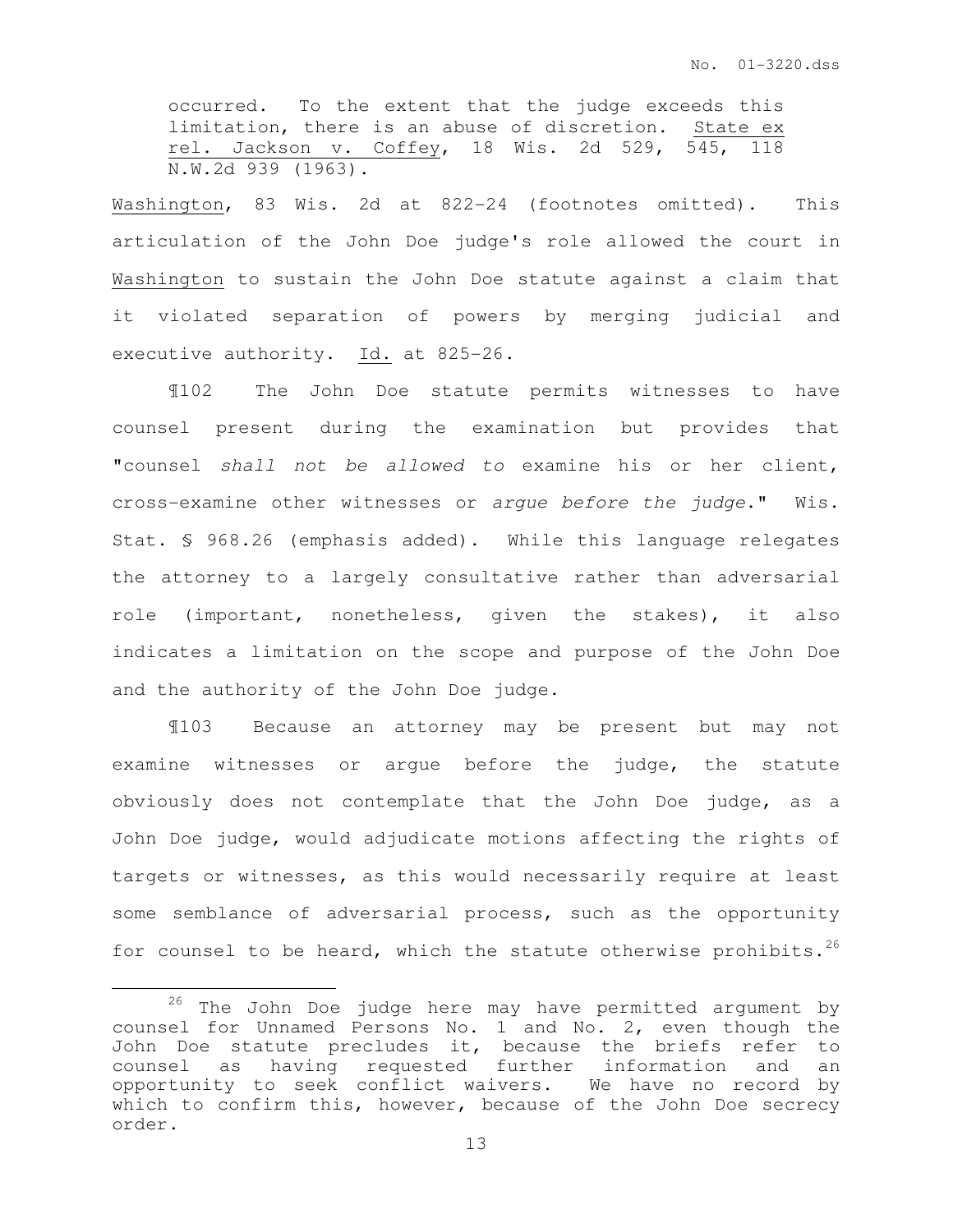A prosecutor's motion to disqualify counsel would qualify as an adversarial adjudicative matter, unless we are willing to say that a judge can legitimately disqualify an attorney based upon argument from a prosecutor alone. $27$ 

¶104 Thus the John Doe statute itself, and the cases cited above, require the John Doe judge to convene and act as a court in order to adjudicate an adversarial matter such as a motion to disqualify counsel during a John Doe investigation. This conclusion provides basic procedural fairness (the opportunity to be heard before important rights are adjudicated), and also creates a record for review, which is completely lacking here.

¶105 The majority notes that any review of the disqualification orders, had they not been withdrawn, "would be greatly hampered by the absence of any record for our review." Majority op., ¶56. This eloquently understates the problem. Review is not merely "greatly hampered" without a record; it is

l.

j.

Resolving questions of conflict of interest is primarily the responsibility of the lawyer undertaking the representation. In litigation, a court may raise the question when there is reason to infer that the lawyer has neglected the responsibility. In a criminal case, inquiry by the court is generally required when a lawyer represents multiple defendants. Where the conflict is such as clearly to call in question the fair or efficient administration of justice, opposing counsel may properly raise the question. Such an objection should be viewed with caution, however, for it can be misused as a technique of harassment.

 $27$  The commentary to SCR 20:1.7 regarding attorney conflicts of interest carries this caution regarding a conflict charged by an opposing party in a motion to disqualify counsel: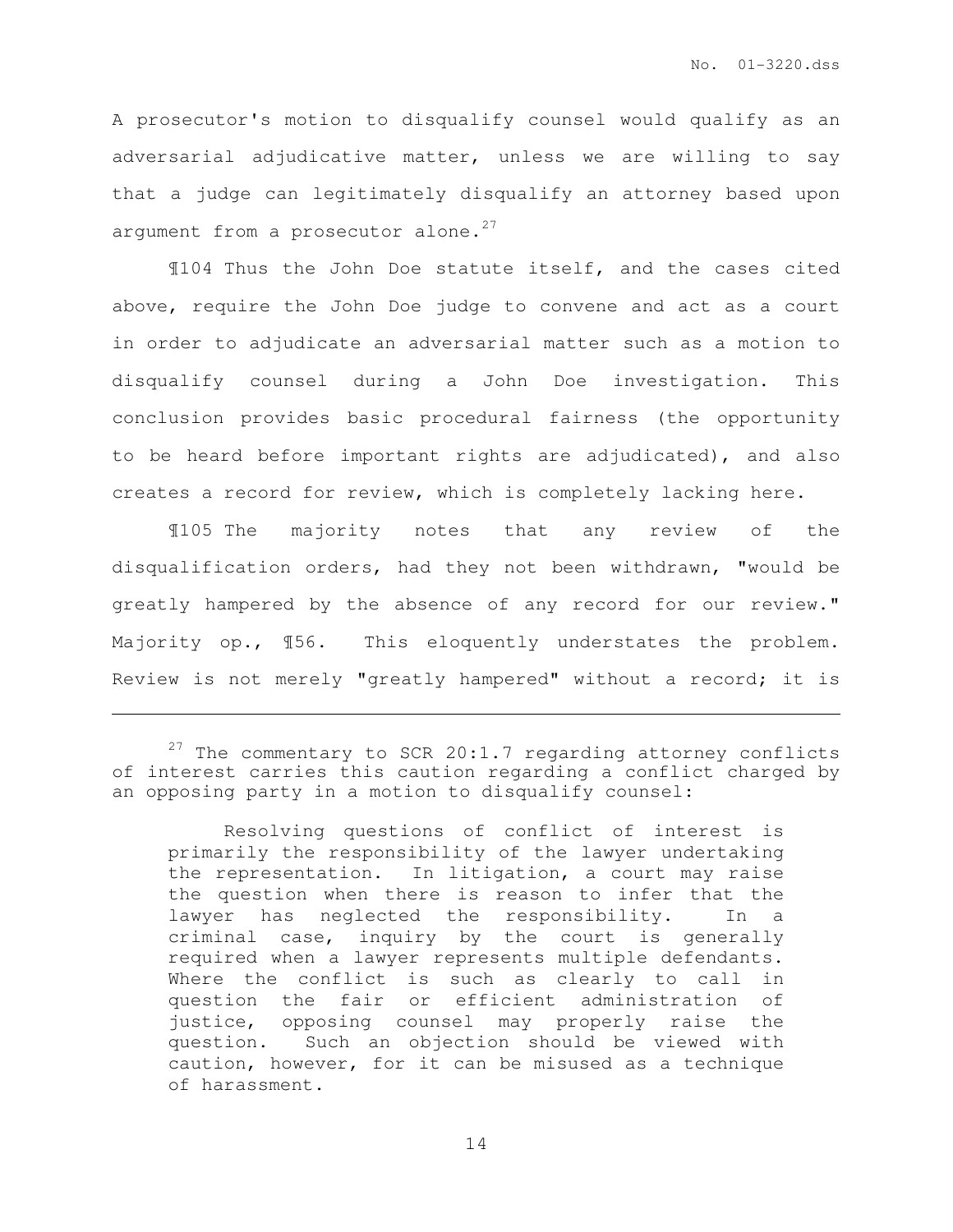impossible. We have no idea why the John Doe judge disqualified the attorneys in this matter, other than a generic claim of conflict of interest stemming from previous representation of other witnesses. Here, the "no record" problem is theoretical only, because of the apparent mootness brought about by the John Doe judge's withdrawal of the orders in question; in another case, the problem will be real.

¶106 The majority gets around the caselaw and the statutory language by simply rewriting the statute: "counsel shall not be allowed to argue before the judge" now reads "counsel may argue before the judge." However, argument of counsel, while now permitted under the majority's rewrite of the statute, may not be terribly meaningful. While the majority "remind[s] John Doe judges to be mindful that, when rendering judicial decisions in the context of a John Doe proceeding, they must create a record for possible review," the majority also "appreciate[s] that the John Doe judge could conclude that the terms of the secrecy order may preclude a disclosure of the factual basis for the disqualification orders to the petitioners and their counsel." Majority op., ¶57. If counsel is not told why the prosecutor and judge want him disqualified, how can he possibly "argue before the judge" on the matter, and how can he formulate and prosecute a credible supervisory writ action in the court of appeals?

¶107 It is interesting to note that during the same week that we heard oral argument in this matter, the John Doe judge took evidence and heard argument on the issue of whether the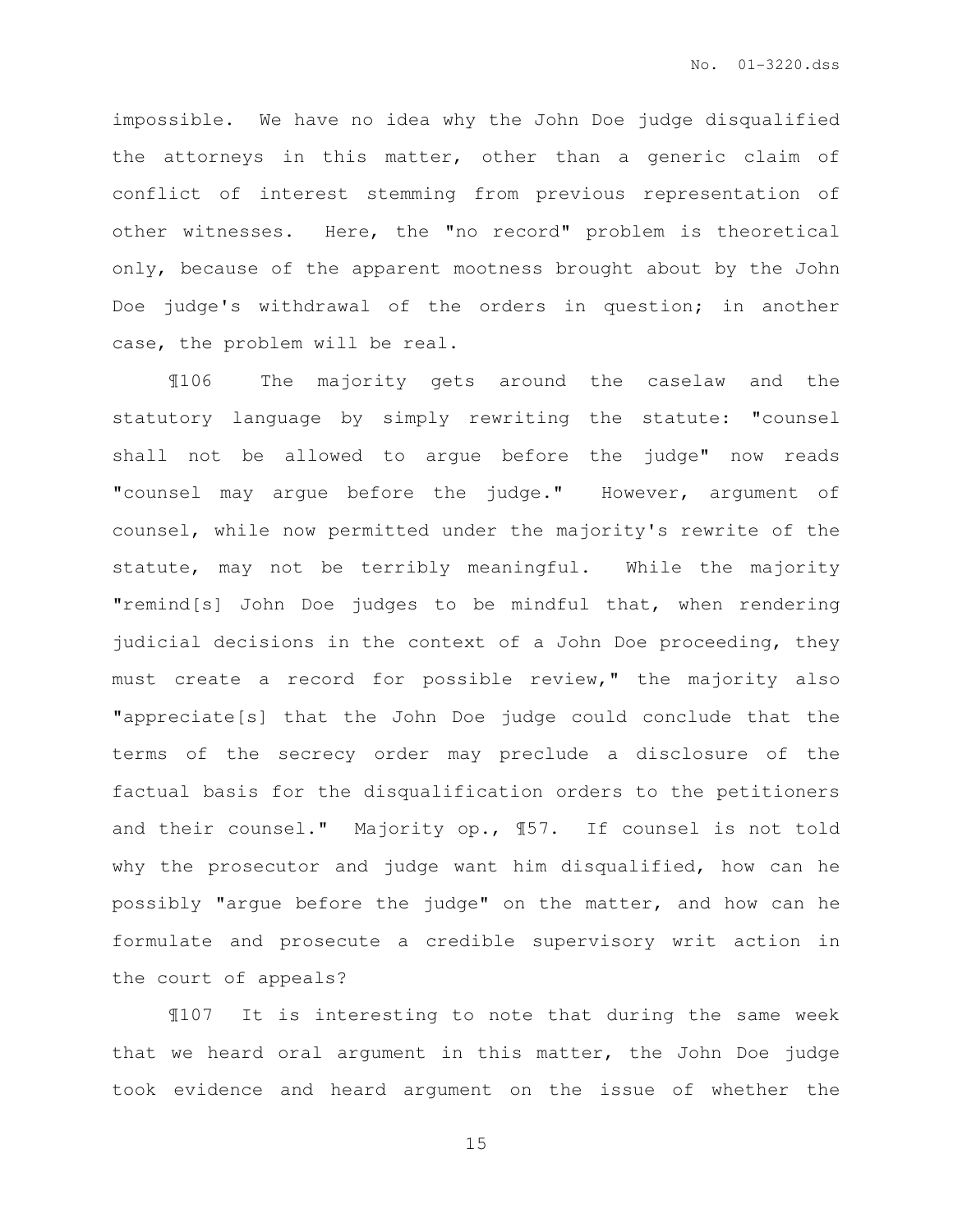John Doe prosecutor ought to be disqualified on conflict of interest grounds. She did so not as a judge presiding over a John Doe tribunal, but as a circuit court in open session. She then issued an 11-page written decision captioned "State of Wisconsin, Circuit Court, Dane County, Branch 16," bearing the signature line "Circuit Court, Branch 16," finding no conflict of interest. The decision states that this procedure was followed "because the law is not settled in Wisconsin whether a John Doe judge has the power to make orders regarding a conflict of interest of attorneys appearing in the John Doe." Decision and Order, Dane County Circuit Court Case No. 01JD6, dated September 18, 2002. In any event, there is a court record and a court order.

¶108 Thus, when a John Doe judge adjudicates these sorts of motions as a court rather than a John Doe tribunal, then direct appellate or supervisory review in the court of appeals is available because the proceeding produces an order from a court, not a John Doe judge. This brings me full circle, back to the threshold jurisdictional question.

¶109 The constitution and the caselaw are clear that a John Doe judge's order may be reviewed by an original writ proceeding in the circuit court (which in turn is reviewable in the court of appeals), or by an original action in this court if the matter is publici juris and the court chooses to hear it, but not by the court of appeals in an original supervisory writ action. Wis. Const. art. VII, §§ 3, 8; Swan, 133 Wis. 2d at 95- 97; Heil, 230 Wis. at 445-46. A motion to disqualify counsel in